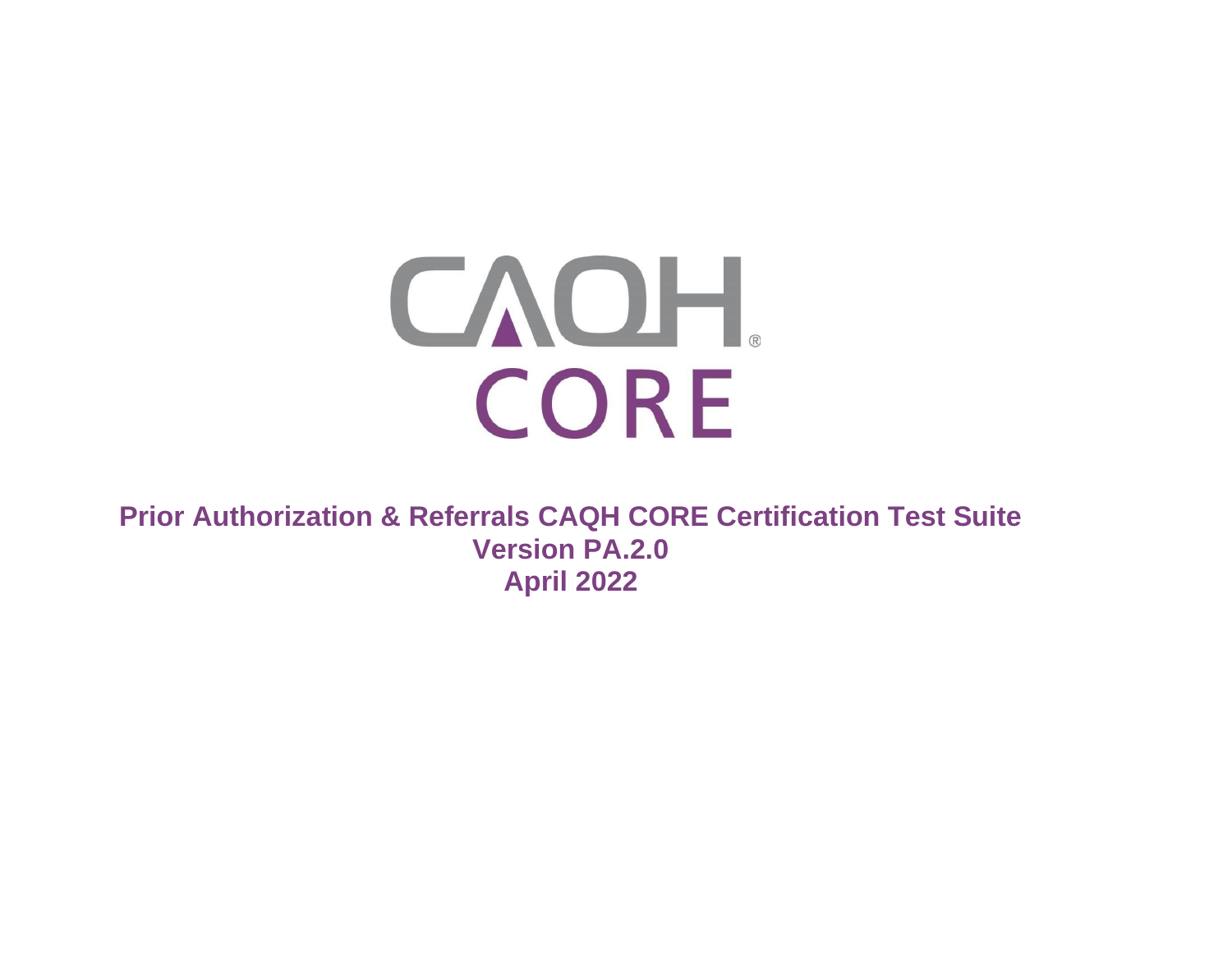# **Revision History For Prior Authorization & Referrals CAQH CORE Certification Test Suite**

| <b>Version</b> | <b>Revision</b> | <b>Description</b>                                                                                                                                                                                                                                                                                                                                                                                              | Date           |
|----------------|-----------------|-----------------------------------------------------------------------------------------------------------------------------------------------------------------------------------------------------------------------------------------------------------------------------------------------------------------------------------------------------------------------------------------------------------------|----------------|
| 3.0.0          | Major           | Phase IV CAQH CORE Voluntary Certification Test Suite balloted and approved by the CAQH<br><b>CORE Voting Process.</b>                                                                                                                                                                                                                                                                                          | September 2015 |
| 4.0.0          | Major           | Phase V CAQH CORE Certification Test Suite balloted and approved by the CAQH CORE Voting<br>Process.                                                                                                                                                                                                                                                                                                            | May 2019       |
| PA.1.0         | Minor           | • Non-substantive adjustments to support re-organization of operating rules into rule sets<br>organized by business transaction (e.g., Eligibility & Benefits, Claim Status, etc.) rather than<br>phase (e.g., Phase I, II, etc.) as approved by the CAQH CORE Board in 2019.<br>• Operating rule naming, versioning and numbering methodologies updated to align with business<br>transaction-based rule sets. | May 2020       |
| PA.2.0         | Major           | • Updated to include Test Scenarios for the CAQH CORE Attachments Prior Authorization<br>Infrastructure Rule and CAQH CORE Attachments Prior Authorization Data Content Rule.<br>• Aligned Test Scenarios to address CAQH CORE Infrastructure Rule updates (e.g., System<br>Availability, Connectivity, and Companion Guide requirements).                                                                      | April 2022     |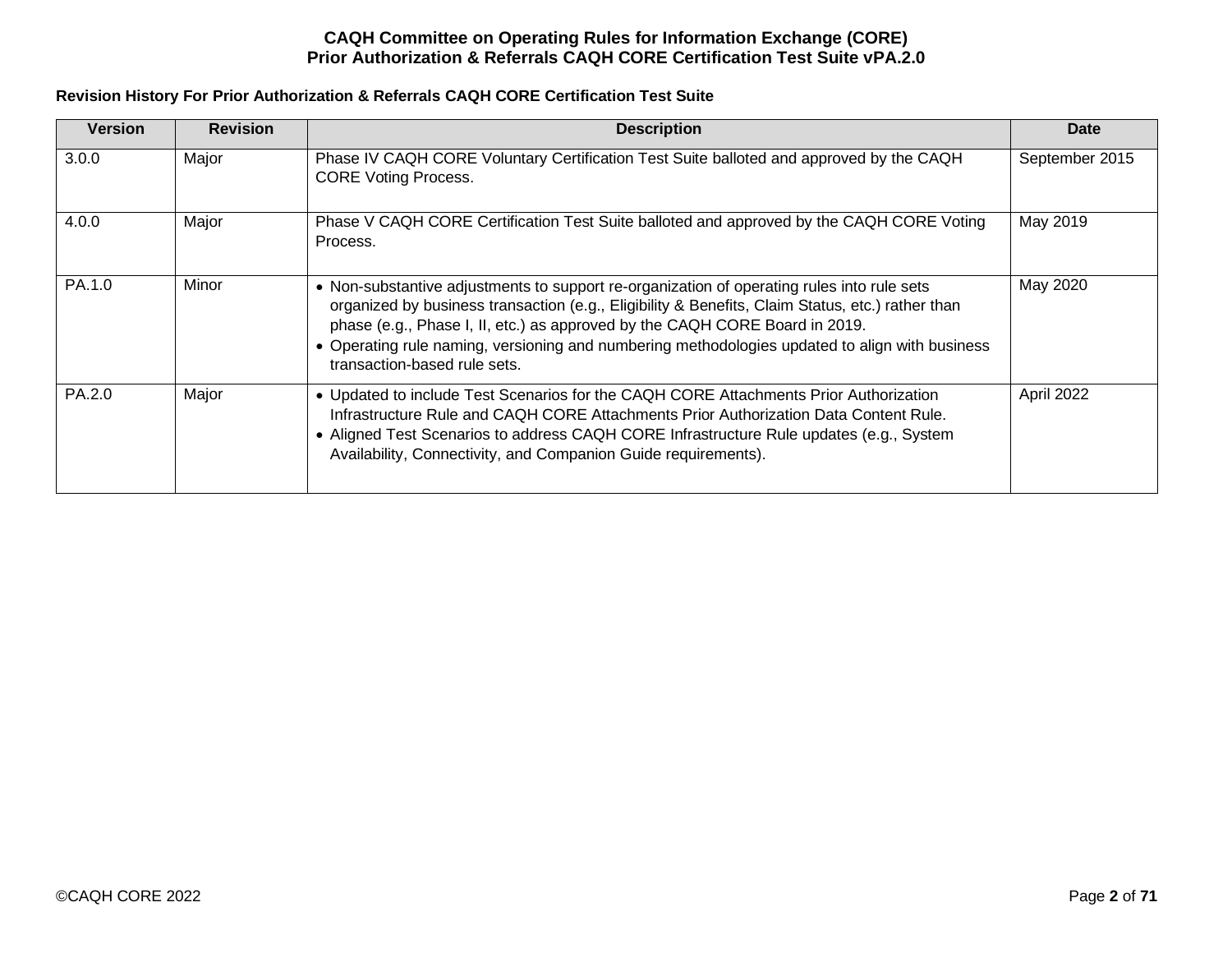# **Table of Contents**

|  | ©CAQH CORE 2022 | Page 3 of 71 |
|--|-----------------|--------------|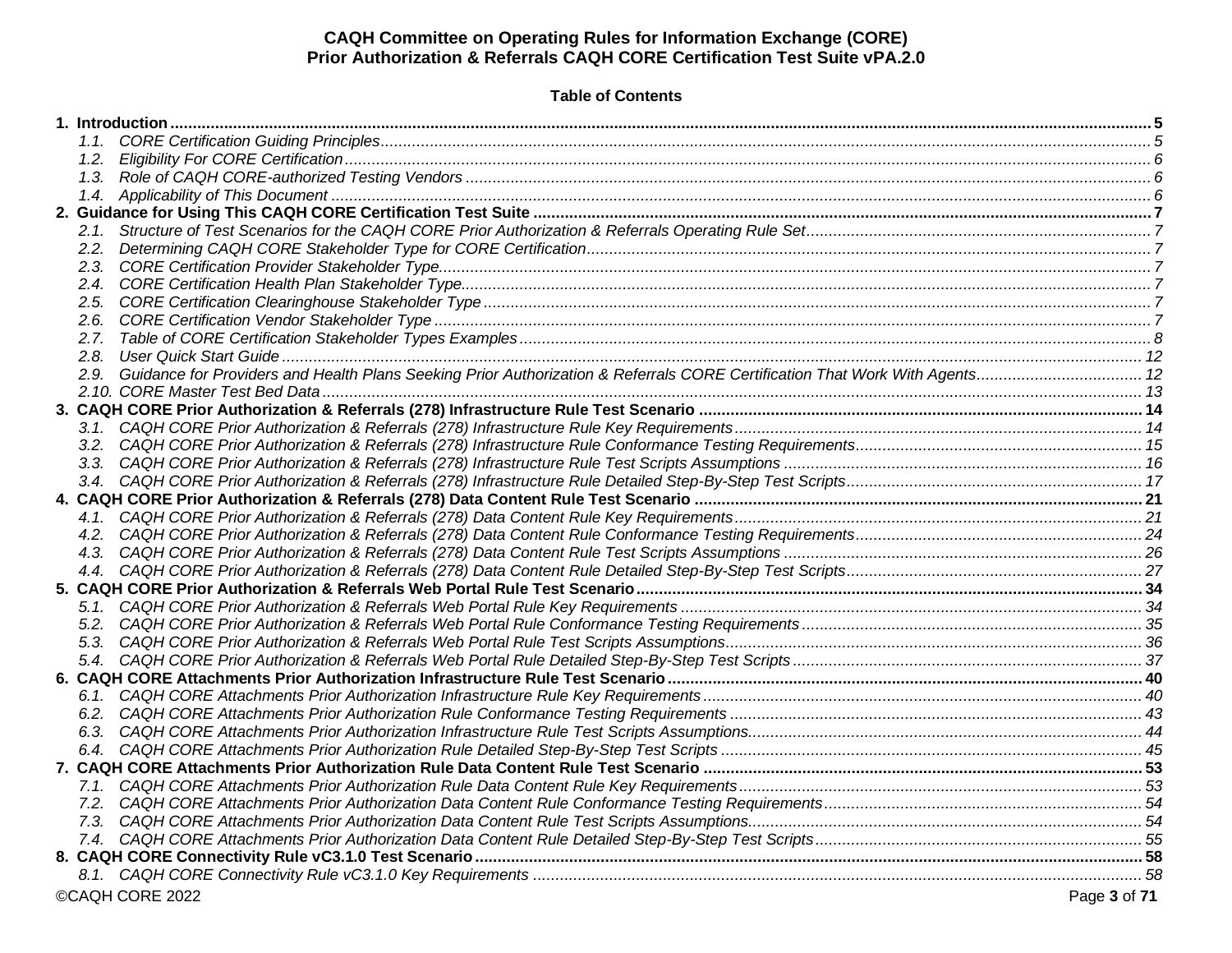| 8.3. |  |
|------|--|
|      |  |
|      |  |
|      |  |
|      |  |
|      |  |
|      |  |
|      |  |
|      |  |
|      |  |
|      |  |
|      |  |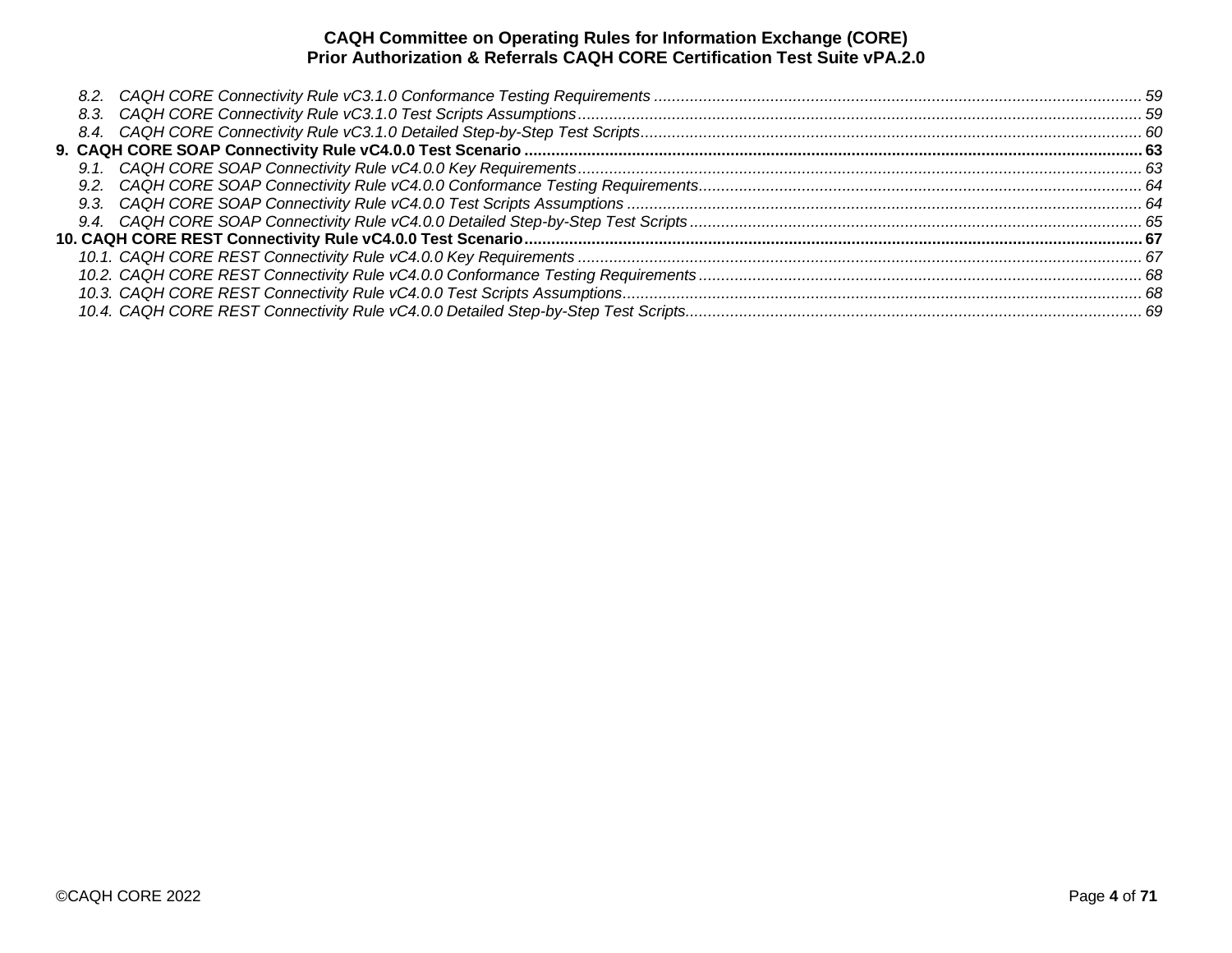## <span id="page-4-0"></span>**1. Introduction**

This CAQH CORE Certification Test Suite contains the requirements that must be met by an entity seeking CORE Certification on the CAQH CORE Prior Authorization & Referrals Operating Rules to be awarded a CORE® Certification Seal. As such, this Test Suite includes:

Guidance as to the types of stakeholders to which the CAQH CORE Prior Authorization & Referrals Operating Rule Set apply and how to determine when a specific rule's detailed test script applies to a stakeholder.

- For each CAQH CORE Prior Authorization & Referrals Operating Rule:
	- o High level summary of key rule requirements
	- o The specific conformance testing requirements
	- o Test script assumptions
	- o Detailed step-by-step test scripts

# <span id="page-4-1"></span>*1.1. CORE Certification Guiding Principles*

The CAQH CORE Guiding Principles apply to the entire rule set, including the CAQH CORE Certification Test Suite. CORE Certification Testing is not exhaustive and does not use production-level testing. The CAQH CORE Certification Test Suite does not include comprehensive testing requirements to test for all possible permutations of each rule's requirements.

Entities seeking CORE Certification are required to adopt all rules of an operating rule set that apply to their business and are responsible for all their own company-related testing resources. CORE Certification is available for both Real Time and Batch Processing Modes

CORE Certification Testing is required of any entity seeking CORE Certification.

The CORE Certification process has four components:<sup>1</sup>

- 1. Pre-certification planning and systems evaluation
- 2. Signing and submitting the CAQH CORE Pledge
- 3. CAQH CORE Certification Testing
- 4. Applying for the CORE Certification Seal

After signing the CAQH CORE Pledge, an entity has 180 days to complete CORE Certification Testing and submit its application for CORE Certification. The CAQH CORE testing protocol is scoped only to demonstrate conformance with CAQH CORE Operating Rules, and not overall compliance with HIPAA; each entity applying for CORE Certification signs a statement affirming that it is HIPAA-compliant to the best of its knowledge (signature is from executive-level management.). CORE Certification Testing is not exhaustive; e.g., it does not include production data, volume capacity testing, all specific requirements of each rule, or end-to-end trading partner testing. CAQH CORE does not oversee trading partner relationships; CORE-certified entities may work with non-CORE-certified entities if they so desire. The CORE Certification Testing Policy is used to gain CORE Certification only; it does not outline trading partner implementation interoperability testing activities.

<sup>1</sup> [CORE | CORE Certification Process | CAQH](https://www.caqh.org/core/core-certification-process)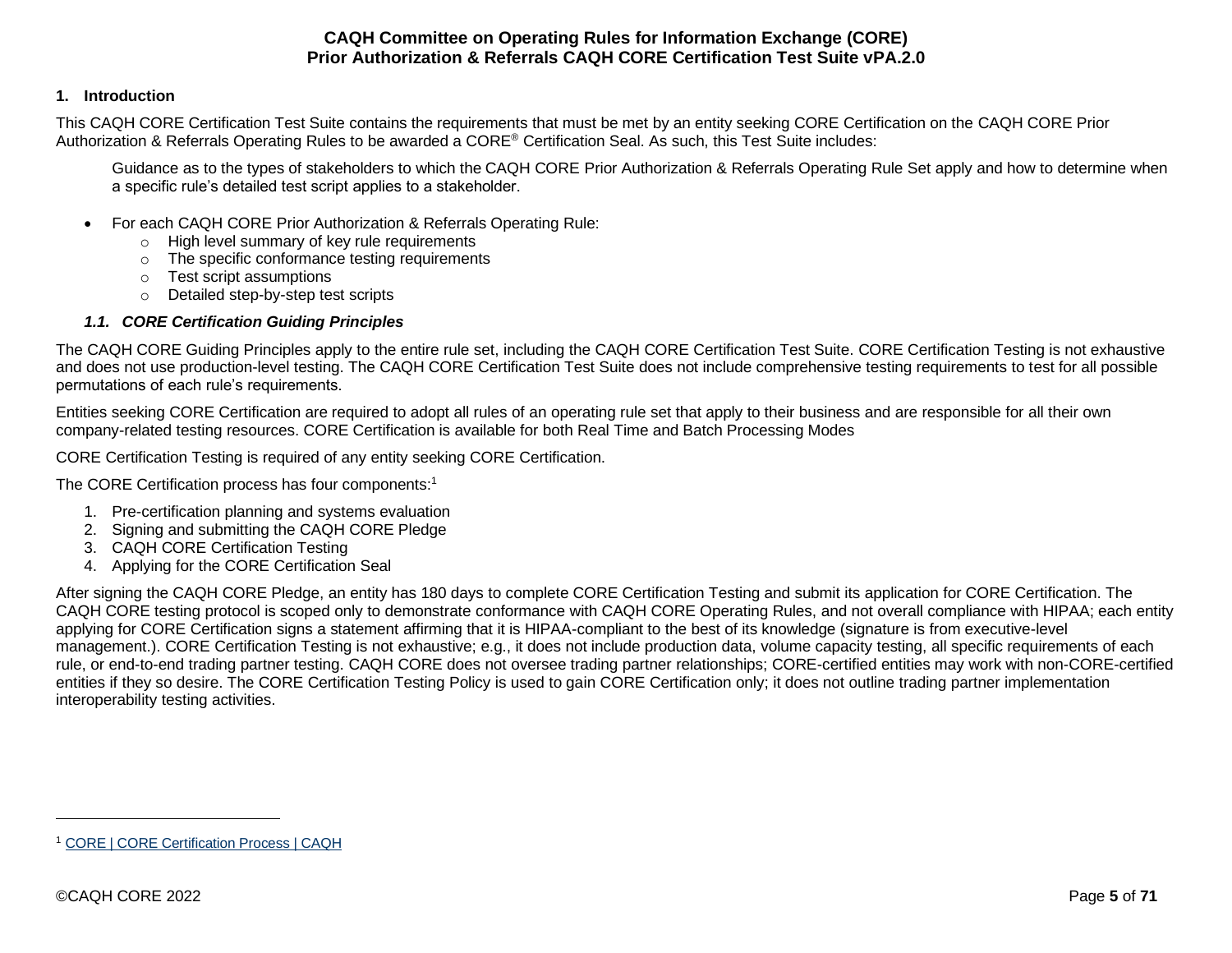# *1.2. Eligibility For CORE Certification*

<span id="page-5-0"></span>CAQH CORE certifies all entities that create, transmit or use applicable administrative transactions. CAQH CORE also certifies products or services that facilitate the creation, transmission or use of applicable administrative transactions. CAQH CORE Certification Testing varies based on stakeholder type; entities successfully achieving CORE Certification receive the CORE Certification Seal that corresponds with their stakeholder type.

Associations, medical societies and the like are not eligible to become CORE-certified; instead, these entities receive a CORE "Endorser" Seal after signing the CAQH CORE Pledge. Endorsers are expected to participate in CAQH CORE public relations campaigns, provide feedback and input to CAQH CORE when requested to do so, and encourage their members to consider participating in CAQH CORE.

## *1.3. Role of CAQH CORE-authorized Testing Vendors*

<span id="page-5-1"></span>To obtain a CORE Certification Seal, entities must successfully complete stakeholder-specific detailed step-by-step test scripts in the Prior Authorization & Referrals CAQH CORE Certification Test Suite. Successful completion is demonstrated through proper documentation from a CAQH CORE-authorized Testing Vendor.

CAQH CORE-authorized Testing Vendors are companies that have expertise in healthcare transaction testing. They are chosen by CAQH CORE to conduct CAQH CORE Certification Testing for all published CAQH CORE Operating Rules using the CAQH CORE Certification Test Suite specific to each CAQH CORE Operating Rule Set after undergoing a rigorous selection process by CAQH CORE. Alpha and beta testing of their CORE Certification Testing Platform is performed by CAQH CORE Participating Organizations to ensure it aligns with the CAQH CORE Certification Test Suites.

**NOTE:** CORE Certification and CORE Certification Testing are separate activities. CORE Certification Testing is performed by entities seeking CORE Certification and supported by CAQH CORE-authorized Testing Vendors. CORE Certification is awarded by CAQH CORE after a review of the completed certification testing with a CAQH CORE-authorized Testing Vendor.

## *1.4. Applicability of This Document*

<span id="page-5-2"></span>All entities seeking CORE Certification must successfully complete Prior Authorization & Referrals CORE Certification Testing from a CAQH CORE-authorized Testing Vendor in accordance with the Prior Authorization & Referrals CAQH CORE Certification Test Suite. This is required to maintain standard and consistent test results and CAQH CORE Prior Authorization & Referrals Operating Rule conformance. There are no exceptions to this requirement.

While the CAQH CORE Prior Authorization & Referrals Operating Rules applies specifically to HIPAA-covered health plans, HIPAA-covered providers, or their respective agents<sup>2</sup> (see §2.2.5), CORE Certification Seals are awarded to a broader range of entities including non HIPAA-covered entities. In general, all entities that create, transmit or use applicable administrative transactions may seek CORE Certification. CAQH CORE also certifies products or services that facilitate the creation, transmission or use of applicable administrative transactions.

Entities that can obtain CORE Certification Seals are categorized into four CORE Certification stakeholder types: Providers, Health Plans, Clearinghouses, and Vendors. While three of the four CORE Certification stakeholder types share names with HIPAA-covered entities – Health Plans, Providers, and Clearinghouses – for purposes of CORE Certification, these three CORE Certification stakeholder types encompass a broader group of entities than what is included in their respective HIPAA definitions. For instance, the CORE Certification stakeholder type "Health Plan" also includes third party administrators (TPAs) which generally are not defined as HIPAA-covered entities. Other examples of entities that fall into these CORE Certification stakeholder types are described in Section 2.2.5. Throughout the remainder of this document, unless otherwise specified, references to Provider, Health Plan, Clearinghouse, and Vendor are references to the CORE Certification stakeholder type categorizations.

<sup>&</sup>lt;sup>2</sup> One who agrees and is authorized to act on behalf of another, a principal, to legally bind an individual in particular business transactions with third parties pursuant to an agency relationship. Source: West's Encyclopedia of American Law, edition 2. Copyright 2008 The Gale Group, Inc. All rights reserved.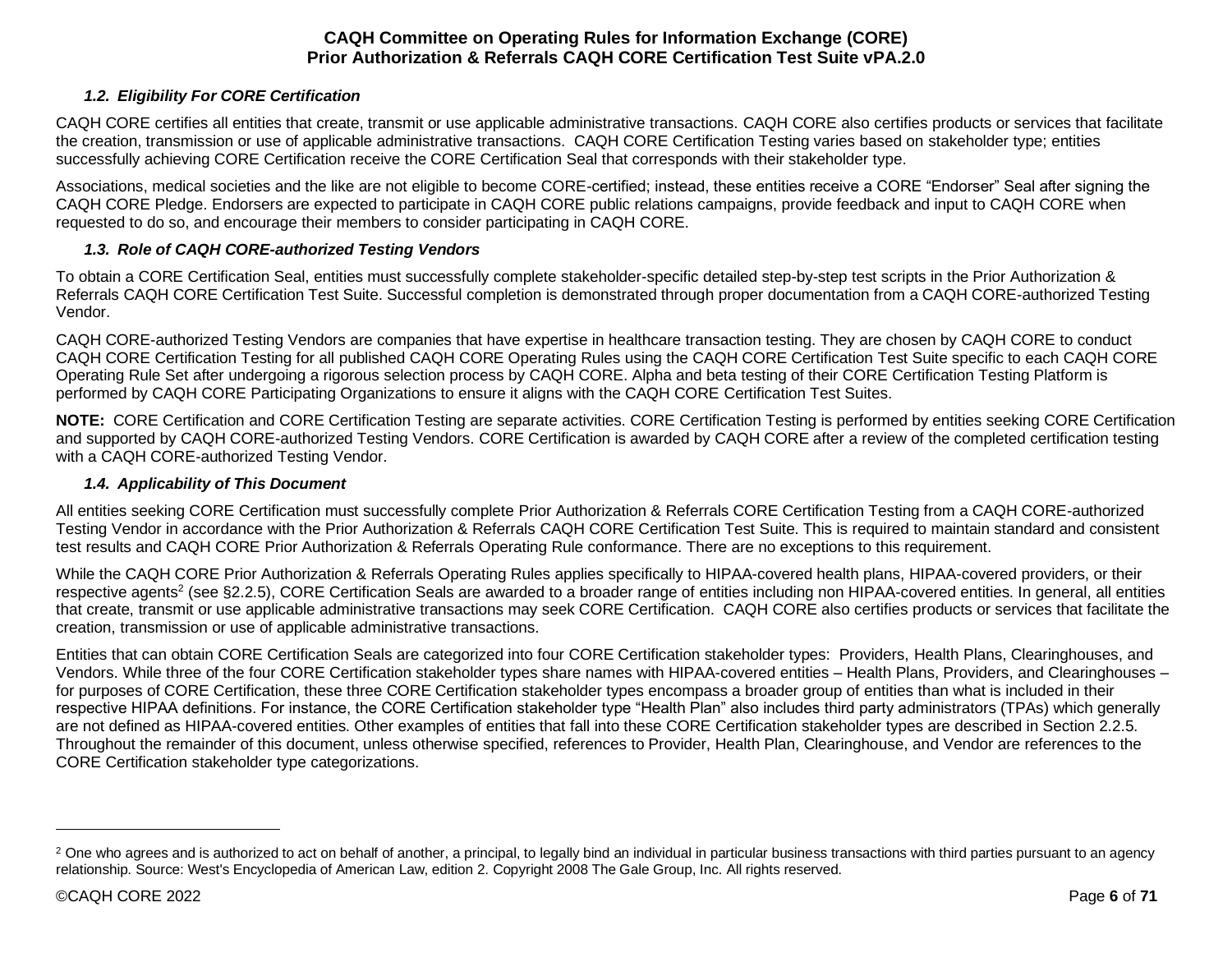## <span id="page-6-1"></span><span id="page-6-0"></span>**2. Guidance for Using This CAQH CORE Certification Test Suite**

# *2.1. Structure of Test Scenarios for the CAQH CORE Prior Authorization & Referrals Operating Rule Set*

Each Test Scenario for each rule contains the following sections:

- Key Rule Requirements
	- o The CAQH CORE Prior Authorization & Referrals Operating Rule Set contain the actual rule language and are the final authority for all operating rule requirements
- Certification conformance testing requirements by rule
- Test assumptions by rule
- Detailed Step-by-Step Test Scripts addressing each conformance testing requirement by rule for each stakeholder type to which the test script applies

# *2.2. Determining CAQH CORE Stakeholder Type for CORE Certification*

<span id="page-6-2"></span>Each test script listed in the Detailed Step-by-Step Test Script section for each Test Scenario is applicable to one or more of the CORE Certification stakeholder types specified in the Stakeholder columns. An entity may indicate that a specific test script does not apply to it. In this case the entity is required to provide a rationale for why a specific test script is not applicable and be prepared for a review of the rationale with CAQH CORE Staff.

<span id="page-6-3"></span>The CORE Certification stakeholder types to which the Detailed Step-by-Step Test Scripts apply are Provider, Health Plan, Clearinghouse, and Vendor.

# *2.3. CORE Certification Provider Stakeholder Type*

The CORE Certification stakeholder type "Provider" includes, but is not limited to, a HIPAA-covered provider. The CORE Certification stakeholder type Provider may also include any entity (i.e., an agent) that offers administrative services for a provider or group of providers and may include other agents that take the role of provider in HIPAA-mandated standard transactions. Notwithstanding, HIPAA-covered providers such as physicians, hospitals, dentists, and other providers of medical or health services are included in the CORE Certification Provider stakeholder type. (See §2.2.5 for more detail.)

# *2.4. CORE Certification Health Plan Stakeholder Type*

<span id="page-6-4"></span>As noted above, the CORE Certification stakeholder type "Health Plan" includes, but is not limited to, HIPAA-covered health plans. The CORE Certification stakeholder type Health Plan, is more akin to entities that the industry refers to as "payers," and includes third party administrators (TPAs), contractors with administrative services only (ASO) arrangements, utilization management organizations (UMO), and other agents that may conduct some or all elements of the HIPAA transactions on the behalf of a HIPAA-covered health plan. Notwithstanding, HIPAA-covered health plans such as self-insured health plans, health plan issuers, government health plans, and others are included in the CORE Certification Health Plan stakeholder type. (See §2.2.5 for more detail.)

# <span id="page-6-5"></span>*2.5. CORE Certification Clearinghouse Stakeholder Type*

The CORE Certification stakeholder type "Clearinghouse" includes, but is not limited to, HIPAA-covered health care clearinghouses. HIPAA defines a health care clearinghouse as an entity that processes health information received in a non-standard format into a standard format, or vice versa<sup>3</sup>. For purposes of CORE Certification, any intermediary between a Provider and a Health Plan CORE Certification stakeholder type that performs some or all aspects of a HIPAA-mandated function or a CAQH CORE Prior Authorization & Referrals Operating Rule could be considered a CORE Certification Clearinghouse stakeholder type. (See §2.2.5 for more detail.)

# *2.6. CORE Certification Vendor Stakeholder Type*

<span id="page-6-6"></span>An entity (hereafter vendor) may offer commercially-available software products or services that enables a provider, a health plan or a clearinghouse to carry out HIPAA-required functions (e.g., standard transactions or a CAQH CORE Prior Authorization & Referrals Operating Rule). Such vendor's products or services also

<sup>3</sup> See 45 CFR 160.103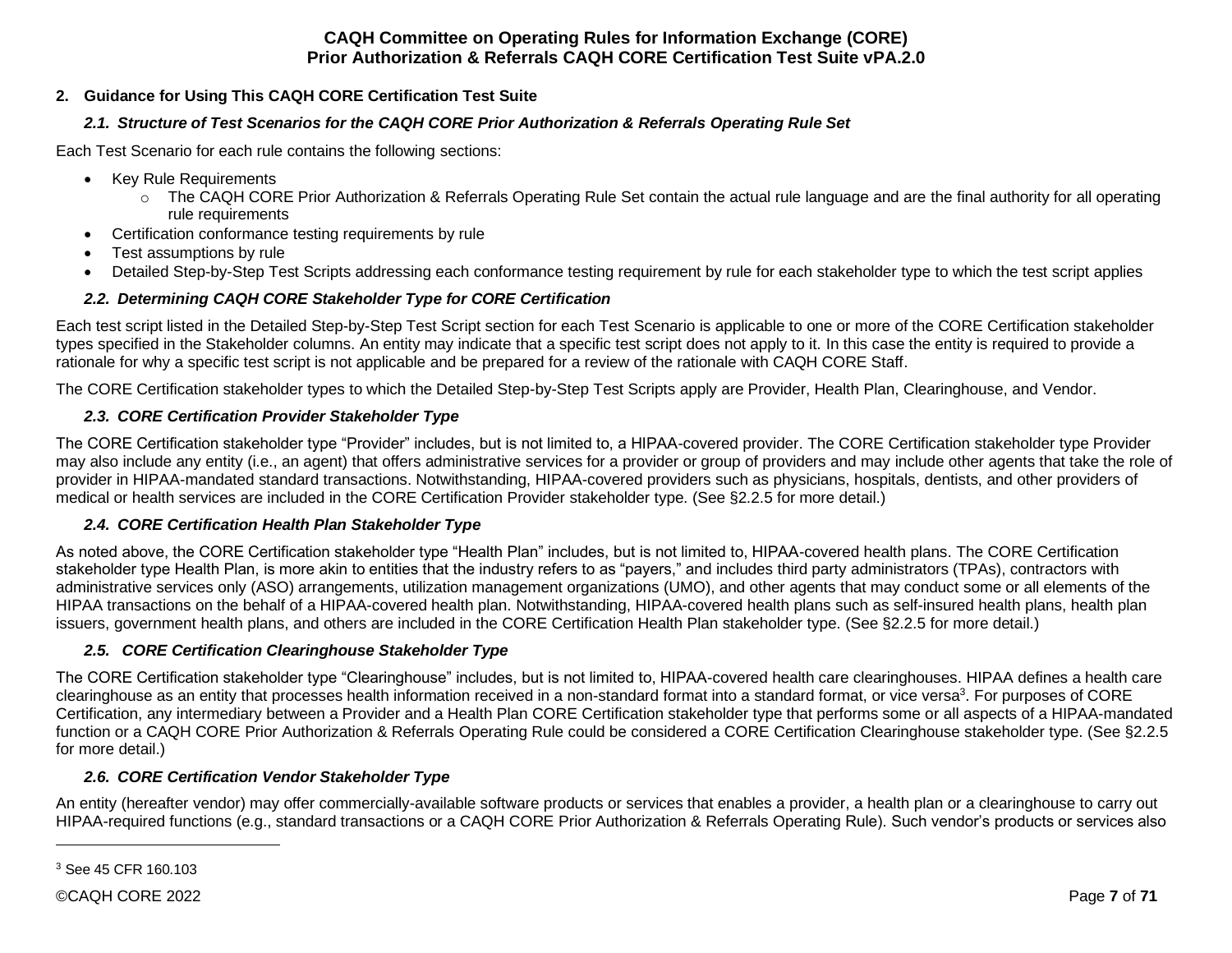are eligible for CORE Certification. In the context of this Prior Authorization & Referrals CAQH CORE Certification Test Suite, a vendor with commercially-available products can seek CORE Certification for those products/services and must certify each of its specific products/services and product/service versions separately. (See §2.2.5 for more detail.)

# *2.7. Table of CORE Certification Stakeholder Types Examples*

<span id="page-7-0"></span>This table includes examples of entities that can obtain CORE Certification Seals. This table is not intended to be comprehensive and exhaustive and may not include all possible entities.

|           |                                                                                                                                                                                                                                                                                                                                                                                                                                            | Examples of Entities that are included in the four CORE Certification Stakeholder Types                                                                                                                                                                                                                                                                                                                                             |                                                                                                                                                                                                                                                                                                                                                                                                                                                                                                                     |                                                                                                                                                                                                                                                                                                                                                                                                                                                                                      |
|-----------|--------------------------------------------------------------------------------------------------------------------------------------------------------------------------------------------------------------------------------------------------------------------------------------------------------------------------------------------------------------------------------------------------------------------------------------------|-------------------------------------------------------------------------------------------------------------------------------------------------------------------------------------------------------------------------------------------------------------------------------------------------------------------------------------------------------------------------------------------------------------------------------------|---------------------------------------------------------------------------------------------------------------------------------------------------------------------------------------------------------------------------------------------------------------------------------------------------------------------------------------------------------------------------------------------------------------------------------------------------------------------------------------------------------------------|--------------------------------------------------------------------------------------------------------------------------------------------------------------------------------------------------------------------------------------------------------------------------------------------------------------------------------------------------------------------------------------------------------------------------------------------------------------------------------------|
|           | <b>Provider</b>                                                                                                                                                                                                                                                                                                                                                                                                                            | <b>Health Plan</b>                                                                                                                                                                                                                                                                                                                                                                                                                  | Clearinghouse                                                                                                                                                                                                                                                                                                                                                                                                                                                                                                       | <b>Vendor</b>                                                                                                                                                                                                                                                                                                                                                                                                                                                                        |
|           | <b>HIPAA-covered Provider</b><br>Any person or organization who<br>furnishes, bills, or is paid for<br>medical or health services in the<br>normal course of business <sup>4</sup><br><b>Provider Agent</b><br>Any entity that performs HIPAA-<br>required functions or services for<br>a provider or group of providers<br>and may include other entities<br>that take the role of provider in<br>HIPAA-mandated standard<br>transactions | <b>HIPAA-covered Health Plan</b><br>Includes the following, singly or in<br>combination: $7$<br>A group health plan<br>$\bullet$<br>A health insurance issuer<br>An HMO<br>$\bullet$<br>Part A or Part B of the Medicare<br>$\bullet$<br>program under title XVIII of the<br>Act<br>The Medicaid program under title<br>XIX of the Act, 42 U.S.C. 1396, et<br>seg.<br>An issuer of a Medicare<br>supplemental policy (as defined in | <b>HIPAA-covered Clearinghouse</b><br>A public or private entity, including a<br>billing service, repricing company,<br>community health management<br>information system or community<br>health information system, and<br>"value-added" networks and switches,<br>that does either of the following<br>functions: $8$<br>Processes or facilitates the<br>$\bullet$<br>processing of health information<br>received from another entity in a<br>nonstandard format; or containing<br>nonstandard data content into | <b>Health Plan Vendor (Product)</b><br>A vendor of commercially-<br>$\bullet$<br>available software solutions for<br>adjudication, claim processing,<br>claim data warehousing, etc., for<br>a health plan or its business<br>associate<br>Note: A software solution vendor does<br>not hold nor process data on behalf of<br>its customer. This type of vendor is<br>not a business associate of the health<br>plan as defined under HIPAA.<br><b>Health Plan Vendor (Services)</b> |
| $\bullet$ | <b>Accountable Care Organizations</b><br>Groups of doctors, hospitals, and<br>other health care providers, who<br>come together voluntarily to give<br>coordinated high-quality care to<br>their Medicare patients <sup>5</sup><br>A network of doctors, hospital,<br>specialists, post-acute providers<br>and even private companies like                                                                                                 | section $1882(g)(1)$ of the Act, 42<br>U.S.C. 1395ss(g)(1))<br>An issuer of a long-term care<br>$\bullet$<br>policy, excluding a nursing home<br>fixed- indemnity policy<br>An employee welfare benefit plan<br>or any other arrangement that is<br>established or maintained for the<br>purpose of offering or providing                                                                                                           | standard data elements or a<br>standard transaction<br>Receives a standard transaction<br>$\bullet$<br>from another entity and processes<br>or facilitates the processing of<br>health information into<br>nonstandard format or<br>nonstandard data content for the<br>receiving entity                                                                                                                                                                                                                            | An entity that holds and<br>$\bullet$<br>processes data on behalf of its<br>health plan customer<br>An entity to which a health plan<br>has outsourced a business<br>function(s)<br>Note: This type of vendor holds and<br>processes data on behalf of a health<br>plan e.g., eligibility/membership data;                                                                                                                                                                           |

<sup>4</sup> Social Security Act, Section 1861 definitions for (u) and (s) are available online at [http://www.ssa.gov/OP\\_Home/ssact/title18/1861.htm](http://www.ssa.gov/OP_Home/ssact/title18/1861.htm) 

<sup>8</sup> Ibid.

<sup>5</sup> <https://www.cms.gov/Medicare/Medicare-Fee-for-Service-Payment/ACO/index.html?redirect=/aco> an[d http://innovation.cms.gov/initiatives/aco/](http://innovation.cms.gov/initiatives/aco/)

<sup>7</sup> U.S. 45 CFR 160.103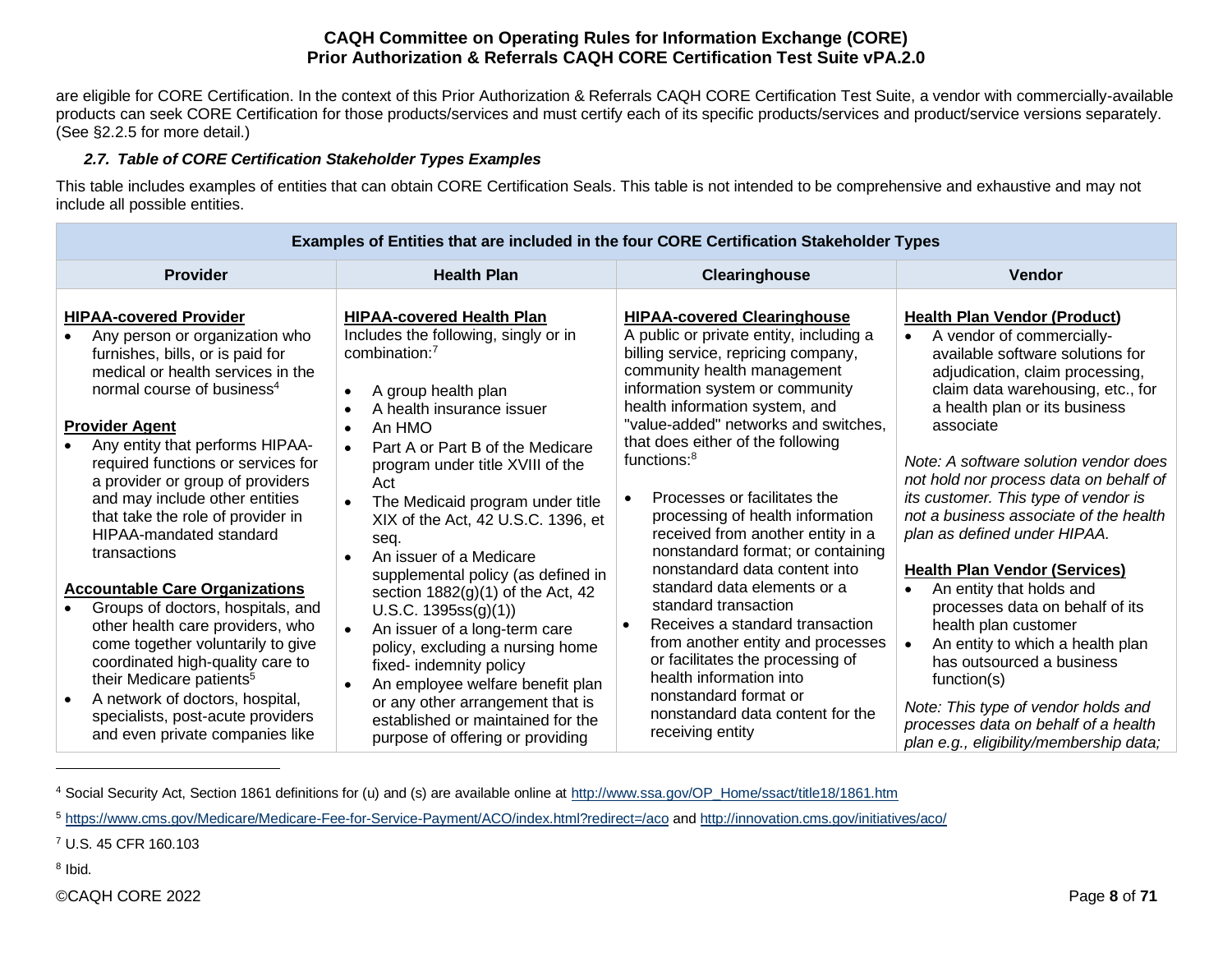| <b>Provider</b>                                                                                                                                                                                                                                                                                                                                                                                                                                                                        | <b>Health Plan</b>                                                                                                                                                                                                                                                                                                                                                                                                                                                                                                                                                                                                                                                                                                                                                                                                                                                                                                                                                                                                                                                                                                                                                                                                                                     | Clearinghouse                                                                                                                                                                                                                                                                                                                                                                                                                                                                                                                                                                                                                                                                                                                                                                                                                                                                                                                                                                                                                                                                                                                                       | Vendor                                                                                                                                                                                                                                                                                                                                                                                                                                                                                                                                                                                                                                                                                                                                                                                                                                                                                                                                                                                                                                                                                                                                                                                            |
|----------------------------------------------------------------------------------------------------------------------------------------------------------------------------------------------------------------------------------------------------------------------------------------------------------------------------------------------------------------------------------------------------------------------------------------------------------------------------------------|--------------------------------------------------------------------------------------------------------------------------------------------------------------------------------------------------------------------------------------------------------------------------------------------------------------------------------------------------------------------------------------------------------------------------------------------------------------------------------------------------------------------------------------------------------------------------------------------------------------------------------------------------------------------------------------------------------------------------------------------------------------------------------------------------------------------------------------------------------------------------------------------------------------------------------------------------------------------------------------------------------------------------------------------------------------------------------------------------------------------------------------------------------------------------------------------------------------------------------------------------------|-----------------------------------------------------------------------------------------------------------------------------------------------------------------------------------------------------------------------------------------------------------------------------------------------------------------------------------------------------------------------------------------------------------------------------------------------------------------------------------------------------------------------------------------------------------------------------------------------------------------------------------------------------------------------------------------------------------------------------------------------------------------------------------------------------------------------------------------------------------------------------------------------------------------------------------------------------------------------------------------------------------------------------------------------------------------------------------------------------------------------------------------------------|---------------------------------------------------------------------------------------------------------------------------------------------------------------------------------------------------------------------------------------------------------------------------------------------------------------------------------------------------------------------------------------------------------------------------------------------------------------------------------------------------------------------------------------------------------------------------------------------------------------------------------------------------------------------------------------------------------------------------------------------------------------------------------------------------------------------------------------------------------------------------------------------------------------------------------------------------------------------------------------------------------------------------------------------------------------------------------------------------------------------------------------------------------------------------------------------------|
| Walgreens that shares financial<br>and medical responsibility for<br>providing coordinated care to<br>patients in hopes of limiting<br>unnecessary spending <sup>6</sup><br>A healthcare organization<br>$\bullet$<br>characterized by a payment and<br>care delivery model that seeks to<br>tie provider reimbursements to<br>quality metrics and reductions in<br>the total cost of care for an<br>assigned population of patients<br>A health insurance issuer-formed<br><b>ACO</b> | health benefits to the employees<br>of two or more employers<br>The health care program for<br>$\bullet$<br>active military personnel under<br>title 10 of the United States Code<br>The veterans' health care<br>$\bullet$<br>program under 38 U.S.C. chapter<br>17<br>The Civilian Health and Medical<br>$\bullet$<br>Program of the Uniformed<br>Services (CHAMPUS) as defined<br>in 10 U.S.C. 1072(4))<br>The Indian Health Service<br>$\bullet$<br>program under the Indian Health<br>Care Improvement Act, 25 U.S.C.<br>1601, et seq.<br>The Federal Employees Health<br>Benefits Program under 5 U.S.C.<br>8902, et seq.<br>An approved State child health<br>plan under title XXI of the Act,<br>providing benefits for child health<br>assistance that meet the<br>requirements of section 2103 of<br>the Act, 42 U.S.C. 1397, et seq.<br>The Medicare + Choice program<br>under Part C of title XVIII of the<br>Act, 42 U.S.C. 1395w-21 through<br>1395w-28<br>A high-risk pool that is a<br>$\bullet$<br>mechanism established under<br>State law to provide health<br>insurance coverage or<br>comparable coverage to eligible<br>individuals. Any other individual or<br>group plan, or combination of<br>individual or group plans, that | Clearinghouse<br>An entity that brokers or mediates<br>connectivity between a provider<br>and a health plan either directly or<br>through another clearinghouse<br>An entity that receives<br>$\bullet$<br>administrative transactions from<br>either a provider or a health plan<br>and forwards to the intended<br>recipient<br>An entity that provides other<br>$\bullet$<br>services based on each entity's<br>business model<br>Note: A clearinghouse is distinct from<br>a health care clearinghouse as<br>defined under HIPAA in that it does<br>NOT transform non-standard<br>data/format into/out of the standard;<br>rather it receives the standard<br>data/format from another entity; then<br>may disaggregate and re-aggregate<br>transactions; and finally, route/forward<br>the transaction to another entity.<br><b>Health Information Exchange</b><br>(Health Information Service<br>Provider)<br>An entity that provides secure<br>transmission of clinical<br>information between providers<br>An entity that provides secure t<br>$\bullet$<br>transfer of administration<br>information between providers<br>and health plans | utilization management, health care<br>services review request/response<br>(referral/authorizations.) This type of<br>vendor is defined as a business<br>associate under HIPAA.<br><b>Provider Vendor (Product)</b><br>A vendor of commercially-<br>available software solutions for<br>practice management, patient<br>accounting, etc., to a health care<br>provider or its business associate<br>Note: A software solution vendor does<br>not hold nor process data on behalf of<br>its customer. This type of vendor is<br>not a business associate of the health<br>plan as defined under HIPAA.<br><b>Provider Vendor (Services)</b><br>A billing/collection or financial<br>services company to which a<br>provider outsources some or all of<br>its financial functions<br>Note: This type of vendor holds and<br>processes data on behalf of a health<br>care provider, e.g., eligibility<br>verification, billing and collections.<br>This type of vendor is defined as a<br>business associate under HIPAA.<br><b>Web Portal Operator</b><br>As defined in the CAQH CORE<br>$\bullet$<br>Prior Authorization & Referrals<br>Web Portal Operating Rule, a<br>Web Portal Operator is any |

# **Examples of Entities that are included in the four CORE Certification Stakeholder Types**

<sup>6</sup> <http://kaiserhealthnews.org/news/aco-accountable-care-organization-faq/>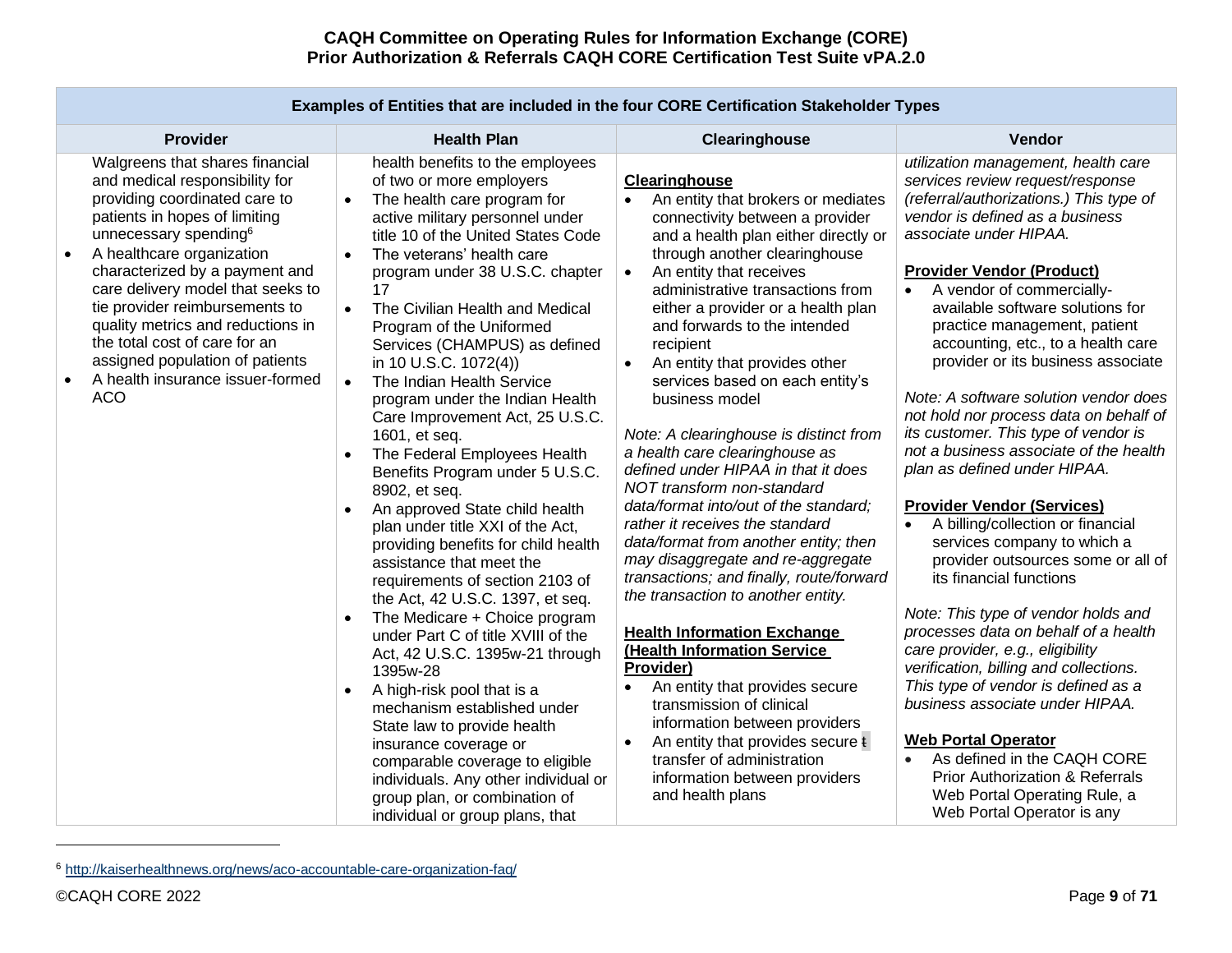|                 | Examples of Entities that are included in the four CORE Certification Stakeholder Types                                                                                                                                                                                                                                                                                                                                                                                                                                                                                                                                                                                                                                                                                                                                                                                                                                                                                                                                                                                                                         |                                                                                                                                                                                                                                                                                                                                                                                                                                                                                                                                                                                                                                                                                                                                                                                                                                                                                                                                                                                                                                                          |                                                                                                                                                                                                                                                                                                                                                                                           |
|-----------------|-----------------------------------------------------------------------------------------------------------------------------------------------------------------------------------------------------------------------------------------------------------------------------------------------------------------------------------------------------------------------------------------------------------------------------------------------------------------------------------------------------------------------------------------------------------------------------------------------------------------------------------------------------------------------------------------------------------------------------------------------------------------------------------------------------------------------------------------------------------------------------------------------------------------------------------------------------------------------------------------------------------------------------------------------------------------------------------------------------------------|----------------------------------------------------------------------------------------------------------------------------------------------------------------------------------------------------------------------------------------------------------------------------------------------------------------------------------------------------------------------------------------------------------------------------------------------------------------------------------------------------------------------------------------------------------------------------------------------------------------------------------------------------------------------------------------------------------------------------------------------------------------------------------------------------------------------------------------------------------------------------------------------------------------------------------------------------------------------------------------------------------------------------------------------------------|-------------------------------------------------------------------------------------------------------------------------------------------------------------------------------------------------------------------------------------------------------------------------------------------------------------------------------------------------------------------------------------------|
| <b>Provider</b> | <b>Health Plan</b>                                                                                                                                                                                                                                                                                                                                                                                                                                                                                                                                                                                                                                                                                                                                                                                                                                                                                                                                                                                                                                                                                              | Clearinghouse                                                                                                                                                                                                                                                                                                                                                                                                                                                                                                                                                                                                                                                                                                                                                                                                                                                                                                                                                                                                                                            | Vendor                                                                                                                                                                                                                                                                                                                                                                                    |
|                 | provides or pays for the cost of<br>medical care (as defined in<br>section 2791(a)(2) of the PHS<br>Act, 42 U.S.C. 300gg-91(a)(2))<br><b>Utilization Management</b><br>Organization (UMO) <sup>9</sup><br>Provides an independent,<br>$\bullet$<br>unbiased determination of<br>medical necessity beginning with<br>an initial clinical review, then<br>moving to a peer clinical review if<br>needed<br>Uses evidence-based treatment<br>$\bullet$<br>guidelines to enhance the quality<br>and effectiveness of patient care<br>while eliminating excessive<br>treatment and expense<br>Understands and adheres to<br>$\bullet$<br>applicable state and federal<br>regulations<br>Employs drug utilization<br>$\bullet$<br>management mechanisms to<br>address therapeutic<br>appropriateness, over and<br>underutilization, dosage, duration<br>of treatment, duplication, drug<br>allergies, and more<br>Is prepared to address any risk to<br>$\bullet$<br>patient safety, such as<br>contraindicated treatments,<br>adverse drug interactions, or<br>inappropriate treatment, during<br>the review process | An entity that provides a<br>$\bullet$<br>"community of trust" for<br>authentication of organizations<br>and end users within an<br>organization<br>An entity that may manage PKI<br>$\bullet$<br>digital certifications for the<br>"community"<br>An entity that may transform<br>$\bullet$<br>messages to the form acceptable<br>by the receiver<br>An entity that forwards clinical<br>$\bullet$<br>information to another HIE for<br>intercommunity information<br>exchange<br><b>Health Insurance Marketplaces or</b><br>Exchanges <sup>10</sup><br>Private exchanges which may<br>predate the Affordable Care Act<br>to facilitate insurance plans for<br>employees of small and medium<br>size businesses<br>Exchanges are not themselves<br>$\bullet$<br>insurers, so they do not bear risk<br>themselves, but they do<br>determine the insurance<br>companies that are allowed to<br>participate<br>Health Insurance Exchanges use<br>$\bullet$<br>electronic data interchange to<br>transmit required information<br>between the Exchanges and | organization that makes available<br>to either providers and their<br>agents, payers and their agents,<br>health plans and their agents, or<br>other organizations a web portal<br>which supports the prior<br>authorization process<br>Note: A web portal is a specially<br>designed website that brings<br>information from diverse sources<br>together in a uniform way. <sup>12</sup> |

<sup>&</sup>lt;sup>9</sup> Key functions performed by a UMO listed here are defined by [URAC,](https://www.urac.org/) a Washington DC-based non-profit organization that helps promote health care quality through the accreditation of organizations involved in medical care services.

<sup>12</sup> [https://en.wikipedia.org/wiki/Web\\_portal](https://en.wikipedia.org/wiki/Web_portal)

<sup>10</sup> [http://en.wikipedia.org/wiki/Health\\_insurance\\_marketplace](http://en.wikipedia.org/wiki/Health_insurance_marketplace)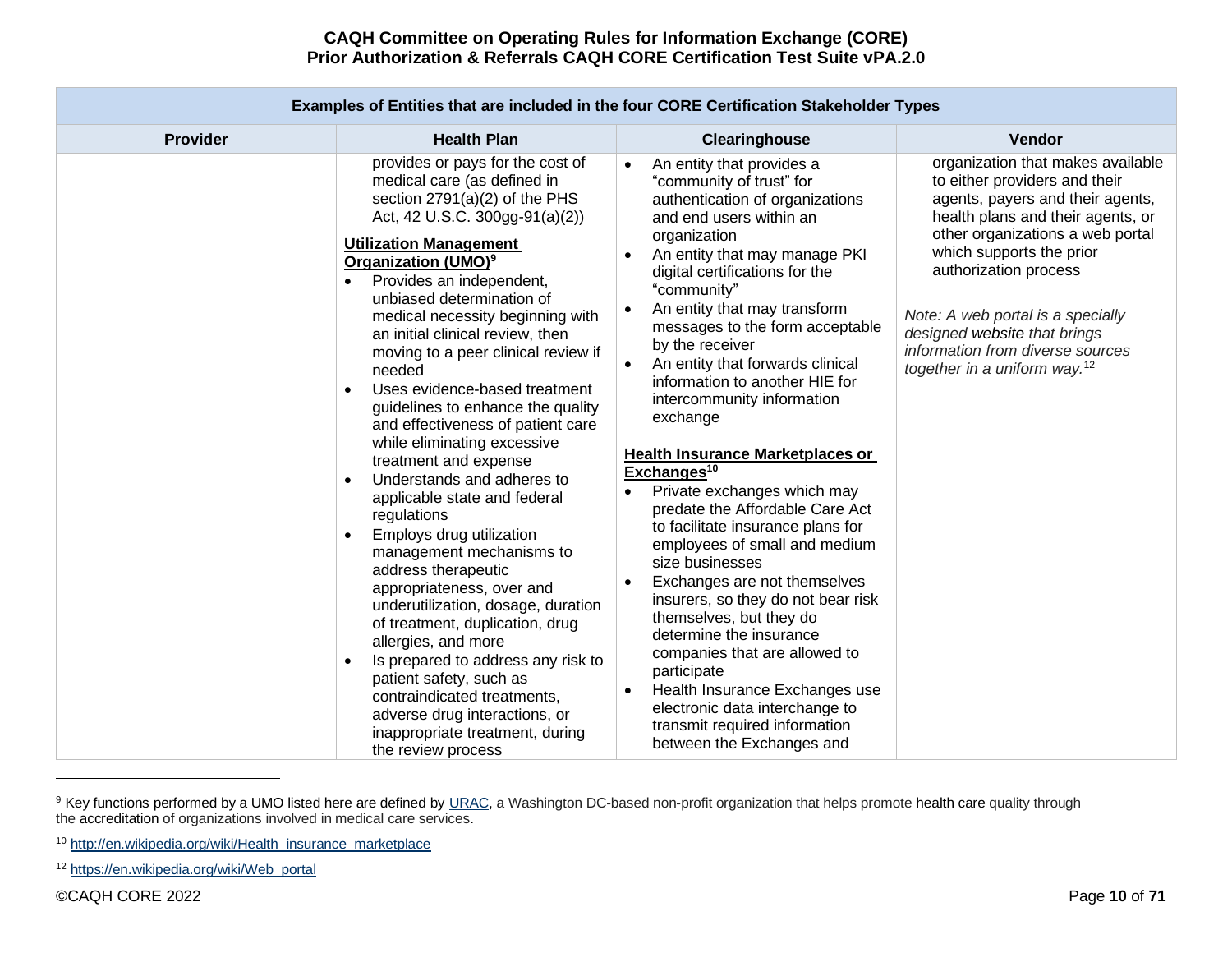| Examples of Entities that are included in the four CORE Certification Stakeholder Types |                                                                                                                                                                                                                                                                                                                                                                                                                                                                                                                                                                                                                                                                                                                                                                                                                                                                                                                                                                                                                                                                                                                         |                                                                                                                                                                                                                                                                                                                                                                       |        |  |  |  |  |  |
|-----------------------------------------------------------------------------------------|-------------------------------------------------------------------------------------------------------------------------------------------------------------------------------------------------------------------------------------------------------------------------------------------------------------------------------------------------------------------------------------------------------------------------------------------------------------------------------------------------------------------------------------------------------------------------------------------------------------------------------------------------------------------------------------------------------------------------------------------------------------------------------------------------------------------------------------------------------------------------------------------------------------------------------------------------------------------------------------------------------------------------------------------------------------------------------------------------------------------------|-----------------------------------------------------------------------------------------------------------------------------------------------------------------------------------------------------------------------------------------------------------------------------------------------------------------------------------------------------------------------|--------|--|--|--|--|--|
| <b>Provider</b>                                                                         | <b>Health Plan</b>                                                                                                                                                                                                                                                                                                                                                                                                                                                                                                                                                                                                                                                                                                                                                                                                                                                                                                                                                                                                                                                                                                      | Clearinghouse                                                                                                                                                                                                                                                                                                                                                         | Vendor |  |  |  |  |  |
|                                                                                         | <b>Third Party Administrator (TPA)</b><br>An organization that processes<br>$\bullet$<br>insurance claims or certain<br>aspects of employee benefit<br>plans for a separate entity. This<br>can be viewed as "outsourcing"<br>the administration of the claims<br>processing, since the TPA is<br>performing a task traditionally<br>handled by the company<br>providing the insurance or the<br>company itself. Often, in the case<br>of insurance claims, a TPA<br>handles the claims processing for<br>an employer that self-insures its<br>employees <sup>13</sup><br>An insurance company may also<br>use a TPA to manage its claims<br>processing, provider networks,<br>utilization review, or membership<br>functions. While some third-party<br>administrators may operate as<br>units of insurance companies,<br>they are often independent <sup>14</sup><br><b>Administrative Services Only</b><br>(ASO)<br>A contract under which a third-<br>party administrator or an insurer<br>agrees to provide administrative<br>services to an employer in<br>exchange for a fixed fee per<br>employee <sup>15</sup> | Carriers (trading partners), in<br>particular enrollment information<br>and premium payment<br>information<br>Value Added Network <sup>11</sup><br>A Value-added Network (VAN)<br>is a hosted service offering that<br>acts as an intermediary<br>between business partners<br>sharing standards based or<br>proprietary data via shared<br><b>Business Processes</b> |        |  |  |  |  |  |

<sup>13</sup> [http://en.wikipedia.org/wiki/Third-party\\_administrator](http://en.wikipedia.org/wiki/Third-party_administrator)

<sup>14</sup> [Ibid.](http://en.wikipedia.org/wiki/Third-party_administrator)

<sup>15</sup> [http://en.termwiki.com/EN/administrative\\_services\\_only\\_\(ASO\)\\_contract](http://en.termwiki.com/EN/administrative_services_only_(ASO)_contract) 

<sup>11</sup> [http://en.wikipedia.org/wiki/Value-added\\_network](http://en.wikipedia.org/wiki/Value-added_network)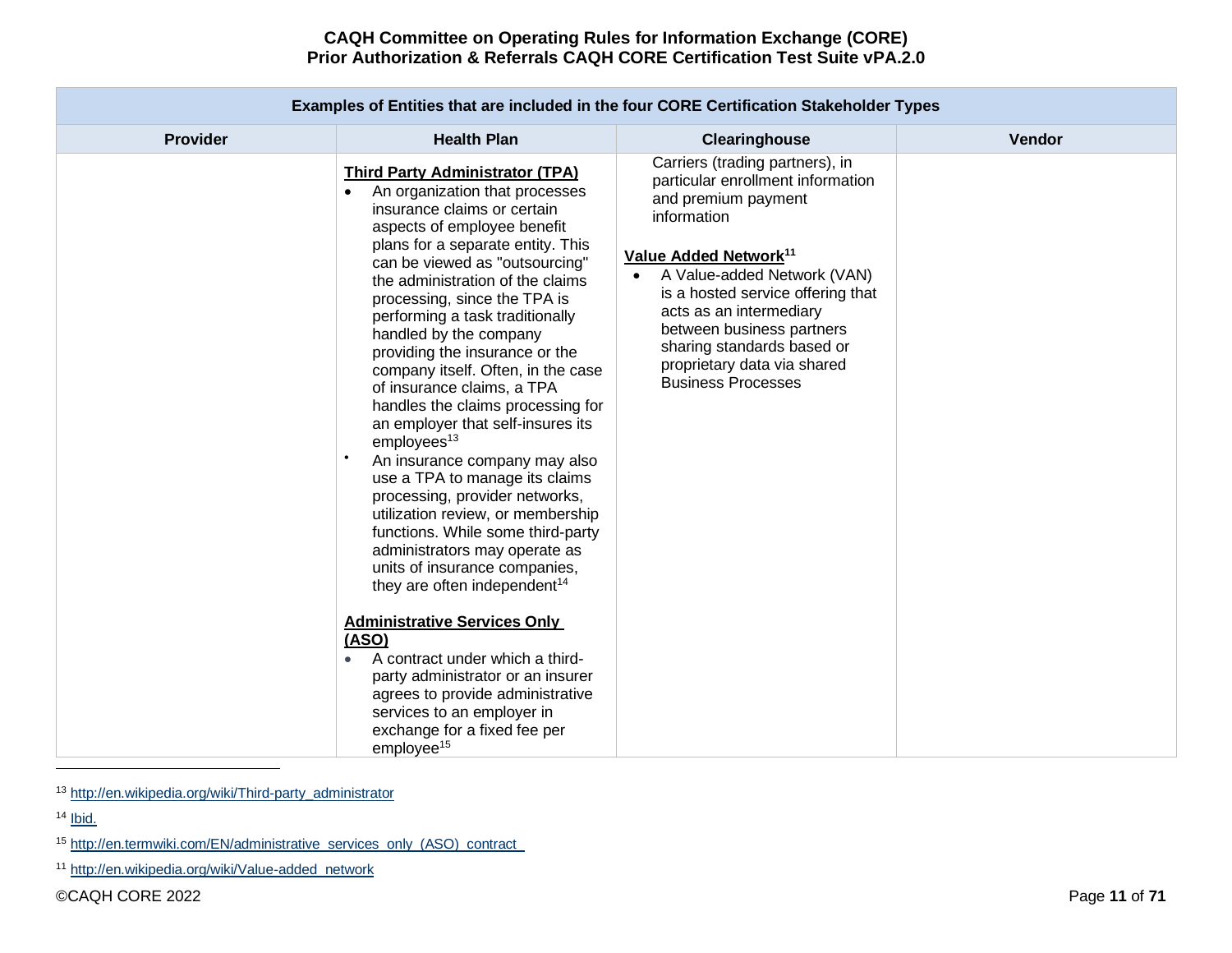| Examples of Entities that are included in the four CORE Certification Stakeholder Types |                                                                                                                                                                                                                                                                                                                                                                                                                                                                                                                                                                                                                                                                                                                              |               |        |  |  |  |  |  |
|-----------------------------------------------------------------------------------------|------------------------------------------------------------------------------------------------------------------------------------------------------------------------------------------------------------------------------------------------------------------------------------------------------------------------------------------------------------------------------------------------------------------------------------------------------------------------------------------------------------------------------------------------------------------------------------------------------------------------------------------------------------------------------------------------------------------------------|---------------|--------|--|--|--|--|--|
| <b>Provider</b>                                                                         | <b>Health Plan</b>                                                                                                                                                                                                                                                                                                                                                                                                                                                                                                                                                                                                                                                                                                           | Clearinghouse | Vendor |  |  |  |  |  |
|                                                                                         | An arrangement in which an<br>$\bullet$<br>organization funds its own<br>employee benefit plan such as a<br>pension plan or health insurance<br>program but hires an outside firm<br>to perform specific administrative<br>services, e.g., an organization<br>may hire an insurance company<br>to evaluate and process claims<br>under its employee health plan<br>while maintaining the<br>responsibility to pay the claims<br>itself <sup>16</sup><br>An arrangement under which an<br>$\bullet$<br>insurance carrier, its subsidiary or<br>an independent organization will<br>handle the administration of<br>claims, benefits, reporting and<br>other administrative functions for<br>a self-insured plan <sup>17</sup> |               |        |  |  |  |  |  |
|                                                                                         | <b>Health Plan Agent</b><br>Any entity that performs HIPAA-<br>required functions or services for<br>a health plan and may include<br>other entities that take the role of<br>a health plan in HIPAA-mandated<br>standard transactions                                                                                                                                                                                                                                                                                                                                                                                                                                                                                       |               |        |  |  |  |  |  |

## <span id="page-11-0"></span>*2.8. User Quick Start Guide*

An entity can access a User Quick Start Guide specific to the set of CAQH CORE Operating Rules for which it is seeking CORE Certification when it initially establishes its testing profile on the CAQH CORE-authorized Testing Vendor's test site. The User Quick Start Guide is to be used in connection with a CAQH CORE-authorized Testing Vendor's certification testing system. It is meant to serve as an instruction document for the design and general utility of the testing system and is not a step-by-step CORE Certification guide.

#### <span id="page-11-1"></span>*2.9. Guidance for Providers and Health Plans Seeking Prior Authorization & Referrals CORE Certification That Work With Agents*

<sup>16</sup> <http://www.investopedia.com/terms/a/administrative-services-only.asp>

<sup>17</sup> <http://www.totalreturnannuities.com/annuity-glossary/a/administrative-services-only-aso-agreement.html>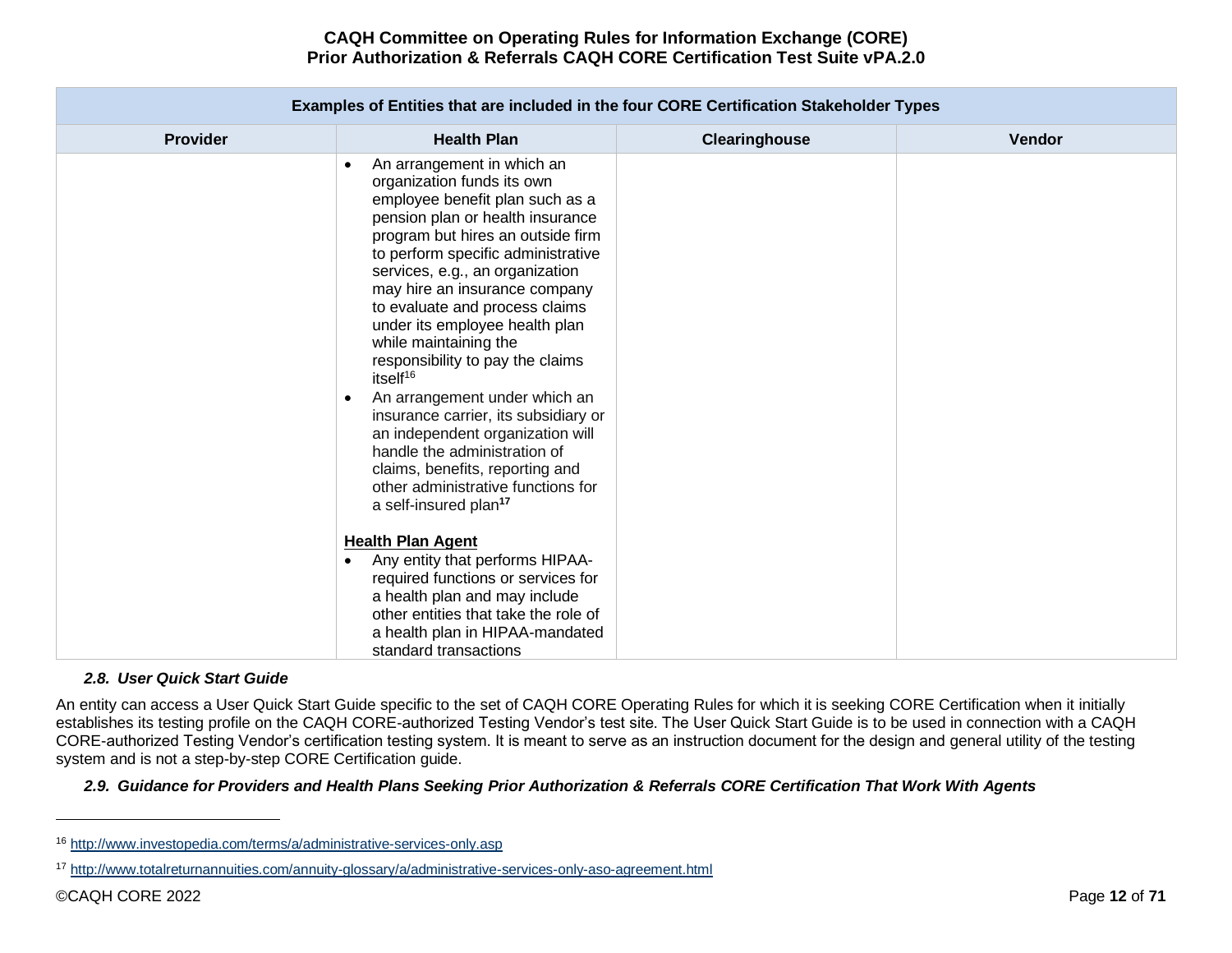Any Provider or Health Plan seeking CORE Certification must undergo certification testing in accordance with the CAQH CORE Certification Test Suite. However, a Provider or a Health Plan may also be CORE-certified when it outsources various functions to a third party, i.e., a business associate (referenced as an agent in the CAQH CORE Prior Authorization & Referrals Operating Rules). Thus, the Detailed Step-by-Step Test Scripts recognize that a Provider or a Health Plan may use a business associate to perform some or all the HIPAA-mandated functions required by the HIPAA-mandated standards and/or the CAQH CORE Operating Prior Authorization & Referrals Rule Set on its behalf.

When a Provider or a Health Plan outsources some functions to a business associate, both the Provider or Health Plan and its respective business associate to which the functions are outsourced must undergo CORE Certification Testing. The CAQH CORE rule requirements for either a Provider or a Health Plan differ by situation and such variability is dependent on how the Provider or the Health Plan interacts with its business associate and what services (i.e., functions and capabilities) its business associate provides to it. For example, a Health Plan seeking Prior Authorization & Referrals CORE Certification that uses a Clearinghouse may have some unique circumstances when undergoing certification testing. Because there is a Clearinghouse between the Health Plan's system and the Provider's system, the Clearinghouse acts as a "proxy" for some of the CORE Certification requirements outlined in the Prior Authorization & Referrals CAQH CORE Certification Test Suite.

Keep in mind that certification testing differs by each test scenario and each detailed step-by-step test script. Dependent upon the agreement between the Provider or the Health Plan and the Clearinghouse, the Provider or the Health Plan may not have to undergo certification testing for some aspects of the rules and their associated test scripts. In such a case, the Provider or the Health Plan must provide a rationale statement which explains the situation to the CAQH COREauthorized Testing Vendor for each test script for which the N/A option is chosen and the Provider or the Health Plan needs to be prepared for a review of the rationale with CAQH CORE Staff.

# *2.10. CORE Master Test Bed Data*

<span id="page-12-0"></span>The Prior Authorization & Referrals CAQH CORE Certification Test Suite requires that all organizations seeking Prior Authorization & Referrals CORE Certification be tested using the same CORE Master Test Bed Data. The scope of the CORE Master Test Bed Data is limited to data needed for entities seeking to become Prior Authorization & Referrals CORE-certified to create and populate their internal files and/or databases addressing prior authorization only. These data are then used for internal pre-certification testing and formal Prior Authorization & Referrals CORE Certification Testing for the following CAQH CORE Prior Authorization & Referrals rule requirements:

- CAQH CORE Prior Authorization & Referrals (278) Data Content Rule
- CAQH CORE Prior Authorization & Referrals Web Portal Rule
- CAQH CORE Attachments Prior Authorization Data Content Rule

The Prior Authorization & Referrals CORE Master Test Bed Data is available at no cost to any entity in Excel spreadsheet format so that organizations may easily extract the key data elements and load them into their internal test databases. CORE Master Test Bed Data does not include all data that an entity may require to load into their internal systems; therefore, entities may need to add other data to the CORE Master Test Bed Data when loading internal systems.

The CAQH CORE-authorized testing vendor uses only the CORE Master Test Bed Data to conduct Prior Authorization & Referrals CORE Certification testing for the CAQH CORE Prior Authorization & Referrals (278) Data Content, CAQH CORE Prior Authorization & Referrals Web Portal, and CAQH CORE Attachments Prior Authorization Data Content rules.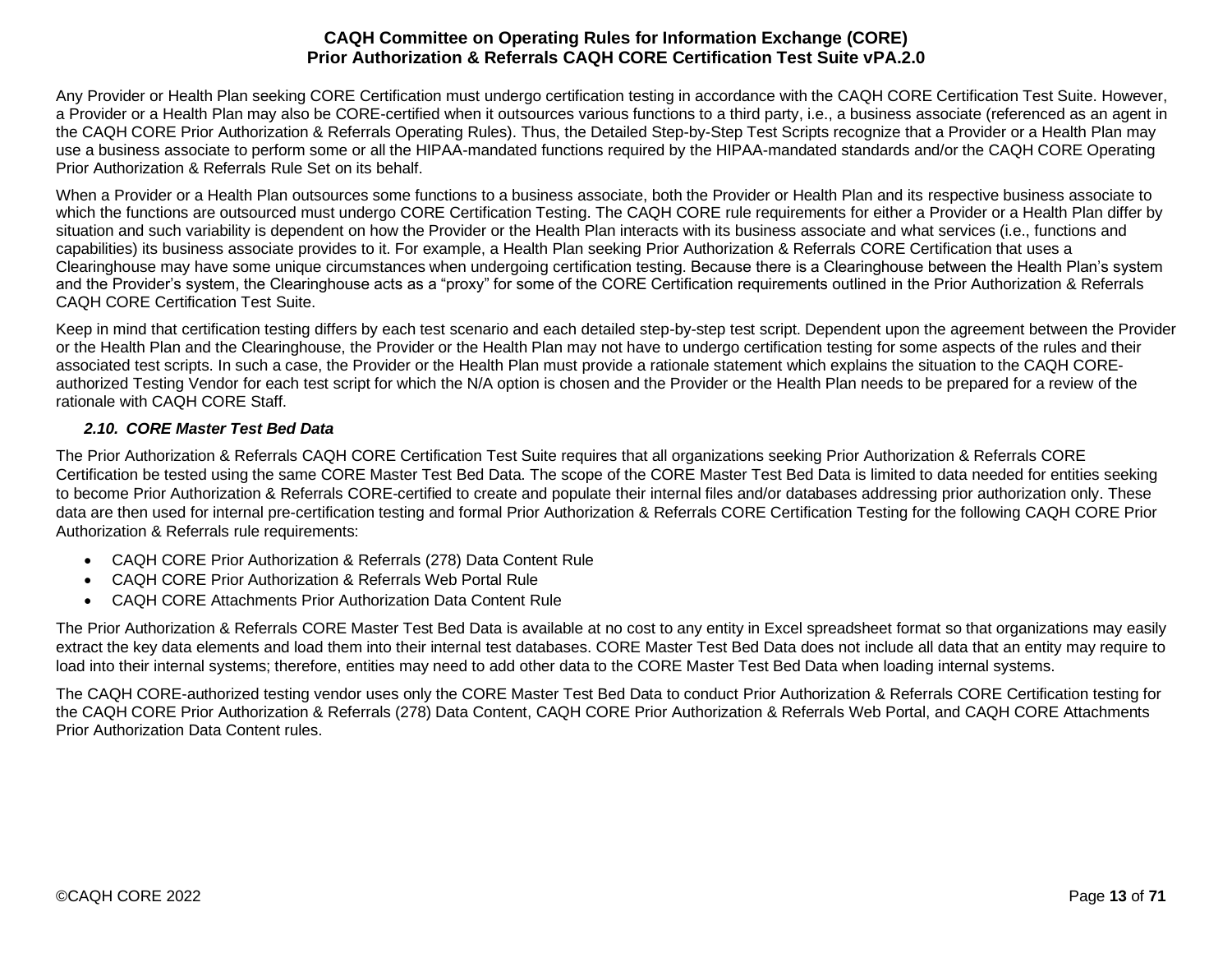## <span id="page-13-0"></span>**3. CAQH CORE Prior Authorization & Referrals (278) Infrastructure Rule Test Scenario**

### <span id="page-13-1"></span>*3.1. CAQH CORE Prior Authorization & Referrals (278) Infrastructure Rule Key Requirements*

Note: This section identifies at a high level the key requirements of this rule. Refer to the rule document for the specific language of the rule which governs. Section numbers in parentheses following each key requirement refer to the specific rule section which applies.

### *Processing Mode Requirements (§4.1)*

• A HIPAA covered health plan or its agent must implement server requirements for either Real Time Processing Mode or Batch Processing Mode.

## *Connectivity Requirements (§4.2)*

• A HIPAA covered health plan or its agent must support the most recent published and CAQH CORE adopted version of the CAQH CORE Connectivity Rule.

## *System Availability Requirements (§4.3)*

- A HIPAA covered health plan or its agent's system availability must be no less than 90 percent per calendar week for both Real Time and Batch Processing Modes.
- A HIPAA-covered health plan and its agent may choose to use an additional 24 hours of scheduled system downtime per calendar quarter.
- A HIPAA covered health plan or its agent must publish their regularly scheduled system downtime in an appropriate manner.
- A HIPAA covered health plan or its agent must publish the schedule of non-routine downtime at least one week in advance.
- A HIPAA covered health plan or its agent must provide information within one hour of realizing downtime will be needed in the event of unscheduled/emergency downtime.
- No response is required during scheduled or unscheduled/emergency downtime(s).
	- A HIPAA covered health plan or its agent must establish and publish its own holiday schedule.

## *Response Time Requirements (§4.4, §4.5, §4.6)*

- When an ASC X12N v5010 278 request has been submitted in Real Time Processing Mode by a HIPAA covered provider or its agent, the ASC X12N v5010 278 response must be returned with 20 seconds.
- In the case of a rejection of the ASC X12N v5010 278 Functional Group, the ASC X12C v5010 999 must be returned within the same response time.
- When an ASC X12N v5010 278 request has been submitted in Batch Processing Mode by a HIPAA covered provider or its agent by 9:00 pm Eastern Time of a business day, the ASC X12N v5010 278 response must be available for pick up by 7:00 am Eastern Time on the third business day following submission.
- Each HIPAA covered entity must support this maximum response time to ensure that at least 90 percent of all required responses are returned within the specified maximum response time as measured within a calendar month.
- Each HIPAA covered entity must capture, log, audit, match and report the date (YYYYMMDD), time (HHMMSS), and control numbers from its own internal systems and the corresponding data received from its trading partners.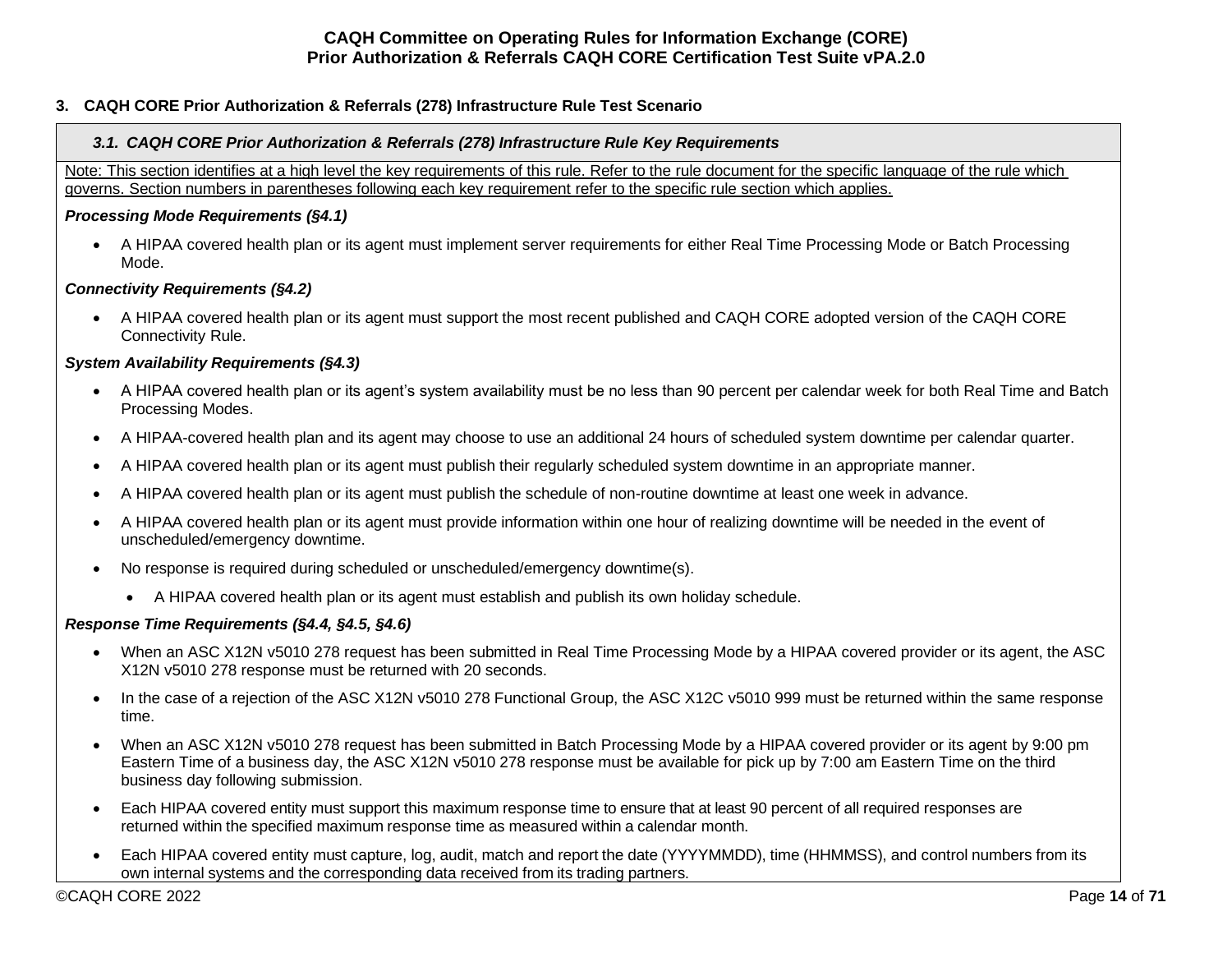## *3.1. CAQH CORE Prior Authorization & Referrals (278) Infrastructure Rule Key Requirements*

# *Use of Acknowledgements Requirements (§4.7, §4.8,)*

- A HIPAA covered health plan or its agent must return an ASC X12C v5010 999 for any Functional Group of an ASC X12N v5010 278 except when it receives a Functional Group of an ASC X12N v5010 278 submitted in Real Time Processing Mode which is not rejected.
- The ASC X12C v5010 999 must report each error detected to the most specific level of detail supported by the ASC X12C v5010 999.

## *Companion Guide Requirements (§4.9)*

• A Companion Guide covering the ASC X12N v5010 278 published by a HIPAA covered health plan or its agent must follow the format/flow as defined in the CAQH CORE Master Companion Guide Template.

## <span id="page-14-0"></span>*3.2. CAQH CORE Prior Authorization & Referrals (278) Infrastructure Rule Conformance Testing Requirements*

These scenarios test the following conformance requirements of the ASC X12N v5010 278 Requirements. Other requirements of this rule that may not be listed below are not included in this test scenario. Notwithstanding, CORE-certified entities are required to comply with all specifications of the rule not included in this test scenario. Note: Clearinghouses and/or vendors undergoing CORE Certification Testing should refer to Detailed Step-by-Step Test Scripts for applicable test scripts.

## *System Availability*

Demonstrate its ability to publish to its trading partner community the following schedules:

- Its regularly scheduled downtime schedule, including holidays, and
- Its notice of non-routine downtime showing schedule of times down, and
- A notice of unscheduled/emergency downtime notice.

#### *Acknowledgements*

• An ASC X12C v5010 999 is returned to indicate either acceptance (except in real time), acceptance with errors (except in real time), or rejection of a Functional Group of an ASC X12N v5010 278.

#### *Response Time*

• Demonstrate the ability to capture, log, audit, match, and report the date (YYYYMMDD), time (HHMMSS), and control numbers from its own internal systems and its trading partners.

## *Companion Guide*

Submission to a CAQH CORE-authorized Testing Vendor the following:

- A copy of the table of contents of its official ASC X12N v5010 278 companion guide, and
- A copy of a page of its official ASC X12N v5010 278 companion guide depicting its conformance with the format for specifying the ASC X12N v5010 278 data content requirements.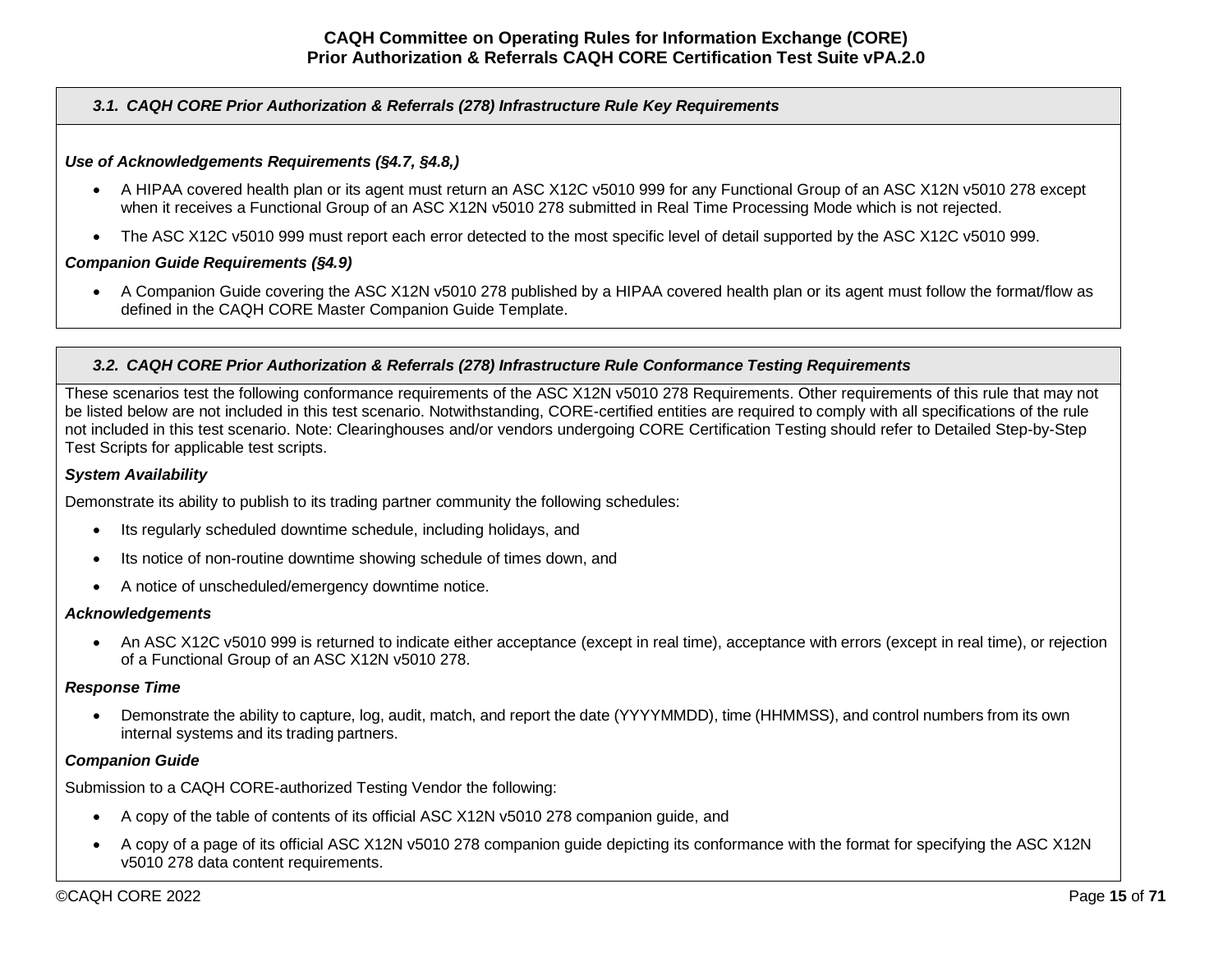### *3.2. CAQH CORE Prior Authorization & Referrals (278) Infrastructure Rule Conformance Testing Requirements*

Such submission may be in the form of a hard copy paper document, an electronic document, or a URL where the table of contents and an example of the companion guide is located.

## <span id="page-15-0"></span>*3.3. CAQH CORE Prior Authorization & Referrals (278) Infrastructure Rule Test Scripts Assumptions*

- The entity has implemented in its production environments the necessary policies, procedures and method(s) required to conform to the requirements of the System Availability requirements.
- The test scripts will not include comprehensive testing requirements to test for all possible permutations of the CORE requirements of the rule.
- All communications sessions and logons are valid; no error conditions are created or encountered.
- The health plan's EDI management system generates a syntactically correct ASC X12 interchange containing the ASC X12N v5010 278 and ASC X12C v5010 999 transactions.
- Test scripts will test ONLY for valid and invalid ASC X12 Interchange, Functional Group, Transaction Set control segments and will not test for ASC X12N v5010 278 and ASC X12C v5010 999 data content.
- The detailed content of the companion guide will not be submitted to the CAQH CORE-authorized Testing Vendor.
- The detailed content of the companion guide will not be examined nor evaluated.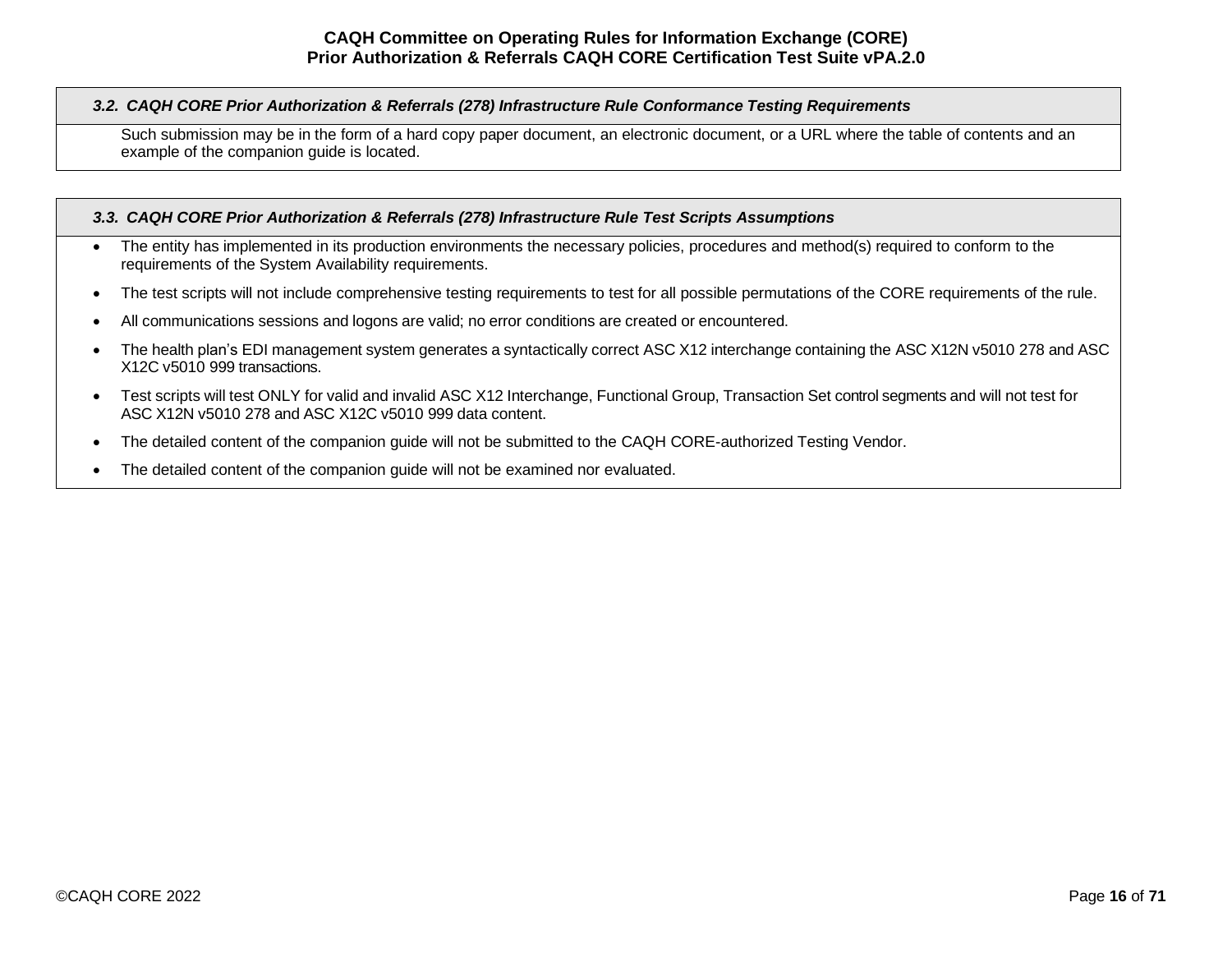## *3.4. CAQH CORE Prior Authorization & Referrals (278) Infrastructure Rule Detailed Step-By-Step Test Scripts*

<span id="page-16-0"></span>CORE Certification Testing is not exhaustive. The CAQH CORE Certification Test Suite does not include comprehensive testing requirements that test for all possible permutations of each rule. An individual test script may be testing for more than one item, and, as noted in the "Stakeholder" column, each test script tests for the role of the Stakeholder(s) to which the test script applies.

The Detailed Step-by-Step Test Scripts below specify the stakeholder type to which each test script applies. A stakeholder may indicate that a specific test script does not apply to it. In this case the stakeholder is required to provide a rationale for why a specific test script is not applicable and be prepared for a review of the rationale with CAQH CORE staff.

When establishing a Certification Test Profile with a CAQH CORE-authorized Testing Vendor a Vendor will be given the option to indicate if the product it is certifying is a Provider-facing product or a Health Plan-facing product. Therefore, the Detailed Step-by-Step Test Scripts applicable to a Provider apply to a Provider-facing product. Similarly, Detailed Step-by-Step Test Scripts applicable to a Health Plan apply to a Health Plan-facing product.

|                  | <b>System Availability</b>                                                                                  |                                                                                                                                |                      |                |                        |     |          |                                                                                                                |                        |             |
|------------------|-------------------------------------------------------------------------------------------------------------|--------------------------------------------------------------------------------------------------------------------------------|----------------------|----------------|------------------------|-----|----------|----------------------------------------------------------------------------------------------------------------|------------------------|-------------|
| <b>Test</b><br># | <b>Criteria</b>                                                                                             | <b>Expected Result</b>                                                                                                         | <b>Actual Result</b> | <b>Pass</b>    | Fail                   | N/A |          | <b>Stakeholder</b><br>A checkmark in the<br>box indicates the<br>stakeholder type to<br>which the test applies |                        |             |
|                  |                                                                                                             |                                                                                                                                |                      |                |                        |     | Provider | Plan<br><b>Health</b>                                                                                          | Clearinghouse          | Vendor      |
|                  | Publication of regularly<br>scheduled downtime, including<br>holidays and method(s) for<br>such publication | Submission of actual published<br>copies of regularly scheduled<br>downtime including holidays<br>and method(s) of publishing  |                      | Pass           | Fail                   |     |          | $\boxtimes$                                                                                                    | $\overline{\boxtimes}$ | $\boxtimes$ |
| 2                | Publication of non-routine<br>downtime notice and method(s)<br>for such publication                         | Submission of a sample notice<br>of non-routine downtime<br>including scheduled of down<br>time and method(s) of<br>publishing |                      | Pass           | Fail<br>$\sim$         |     |          | $\boxtimes$                                                                                                    | $\boxtimes$            | $\boxtimes$ |
| 3                | Publication of<br>unscheduled/emergency<br>downtime notice and method(s)<br>for such publication            | Submission of a sample notice<br>of unscheduled/emergency<br>downtime including method(s)<br>of publishing                     |                      | Pass<br>$\sim$ | Fail<br>$\blacksquare$ |     |          | $\boxtimes$                                                                                                    | $\boxtimes$            | $\boxtimes$ |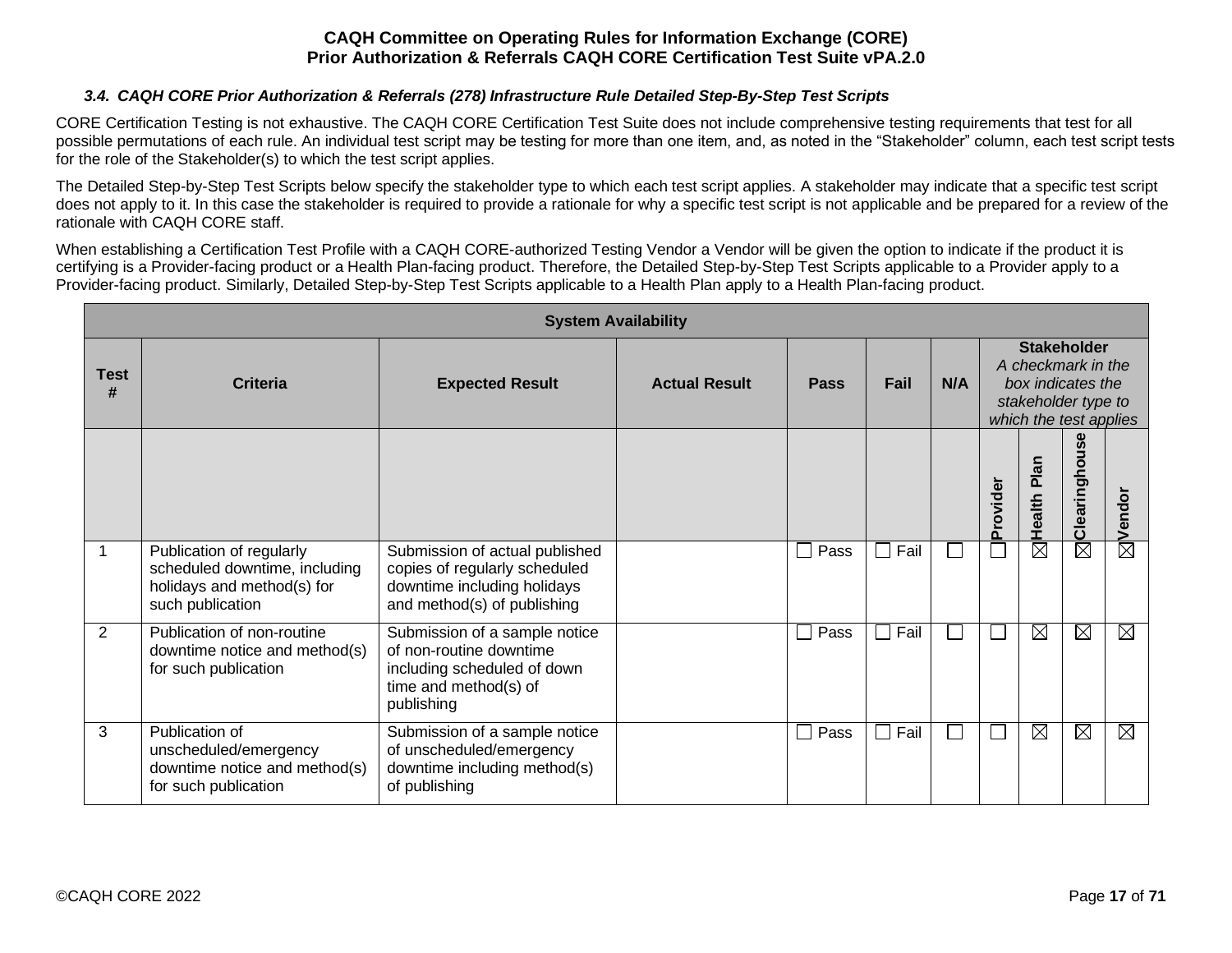|                  | <b>Acknowledgements</b>                                                                                                                 |                                      |                      |                      |                |         |                          |                                                                                                                |               |                        |
|------------------|-----------------------------------------------------------------------------------------------------------------------------------------|--------------------------------------|----------------------|----------------------|----------------|---------|--------------------------|----------------------------------------------------------------------------------------------------------------|---------------|------------------------|
| <b>Test</b><br># | <b>Criteria</b>                                                                                                                         | <b>Expected Result</b>               | <b>Actual Result</b> | Pass                 | Fail           | N/<br>A |                          | <b>Stakeholder</b><br>A checkmark in the<br>box indicates the<br>stakeholder type to<br>which the test applies |               |                        |
|                  |                                                                                                                                         |                                      |                      |                      |                |         | Provider                 | Plan<br>Health                                                                                                 | Clearinghouse | Vendor                 |
| 4                | An ASC X12C v5010 999 is<br>returned on a rejected ASC X12<br>Functional Group of ASC X12N<br>v5010 278 in either real time or<br>batch | An ASC X12C v5010 999 is<br>returned |                      | Pass<br>$\mathsf{L}$ | $\Box$ Fail    |         |                          | $\boxtimes$                                                                                                    | $\boxtimes$   | $\overline{\boxtimes}$ |
| 5                | An ASC X12C v5010 999 is not<br>returned on an accepted ASC<br>X12 Functional Group of an<br>ASC X12N v5010 278 in real<br>time         | No ASC X12C v5010 999 is<br>returned |                      | Pass<br>$\mathsf{L}$ | $\Box$ Fail    |         | $\overline{\phantom{0}}$ | $\boxtimes$                                                                                                    | $\boxtimes$   | $\boxtimes$            |
| 6                | An ASC X12C v5010 999 is<br>returned on any accepted ASC<br>X12 Functional Group of an<br>ASC X12N v5010 278 in batch                   | An ASC X12C v5010 999 is<br>returned |                      | Pass<br>$\mathsf{L}$ | Fail<br>$\Box$ |         |                          | $\boxtimes$                                                                                                    | $\boxtimes$   | $\boxtimes$            |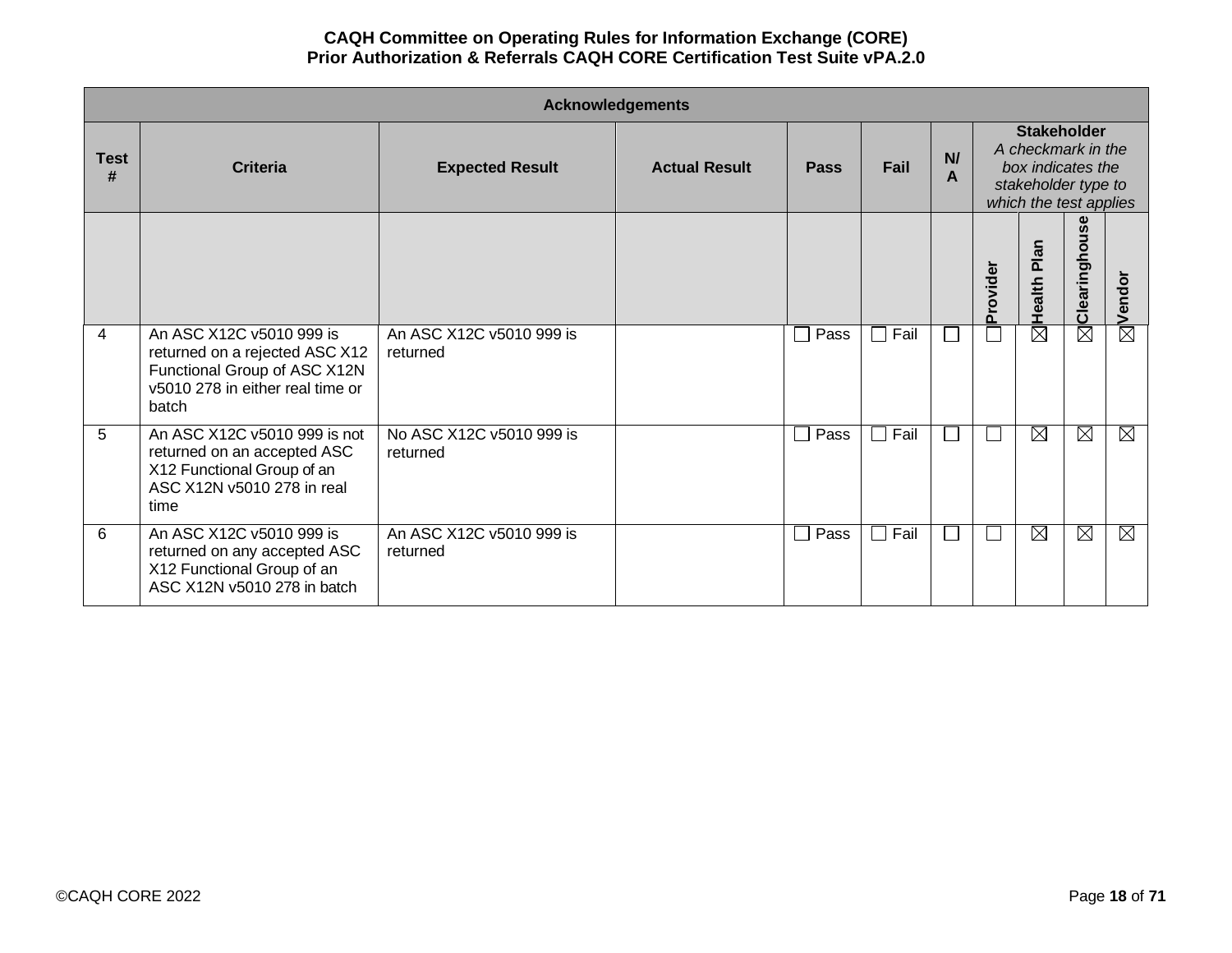|                  | <b>Response Time</b>                                                                                                                                                                                                                                                                                                                                                                                                                          |                                                                                                             |                      |             |      |     |          |                                                                                                                |                          |                    |
|------------------|-----------------------------------------------------------------------------------------------------------------------------------------------------------------------------------------------------------------------------------------------------------------------------------------------------------------------------------------------------------------------------------------------------------------------------------------------|-------------------------------------------------------------------------------------------------------------|----------------------|-------------|------|-----|----------|----------------------------------------------------------------------------------------------------------------|--------------------------|--------------------|
| <b>Test</b><br># | <b>Criteria</b>                                                                                                                                                                                                                                                                                                                                                                                                                               | <b>Expected Result</b>                                                                                      | <b>Actual Result</b> | <b>Pass</b> | Fail | N/A |          | <b>Stakeholder</b><br>A checkmark in the box<br>indicates the<br>stakeholder type to<br>which the test applies |                          |                    |
|                  |                                                                                                                                                                                                                                                                                                                                                                                                                                               |                                                                                                             |                      |             |      |     | Provider | Plan<br>Health <b>F</b>                                                                                        | $\bf{30}$<br>Clearinghou | $\boxtimes$ Vendor |
| $\overline{7}$   | Verify that outer most<br>communications module(s)<br>transmits all required data<br>elements in the message. If the<br>entity uses an alternate<br>communication method to<br>HTTP/S, the entity must store<br>enough information from the<br>ASC X12 Interchange,<br>Functional Group and<br>Transaction Set to uniquely<br>identify the transmission in<br>addition to the times that the<br>request was received and<br>response was sent | Submission of the output of a<br>system-generated audit log<br>report showing all required<br>data elements |                      | Pass        | Fail |     |          | $\overline{\boxtimes}$                                                                                         | $\overline{\boxtimes}$   |                    |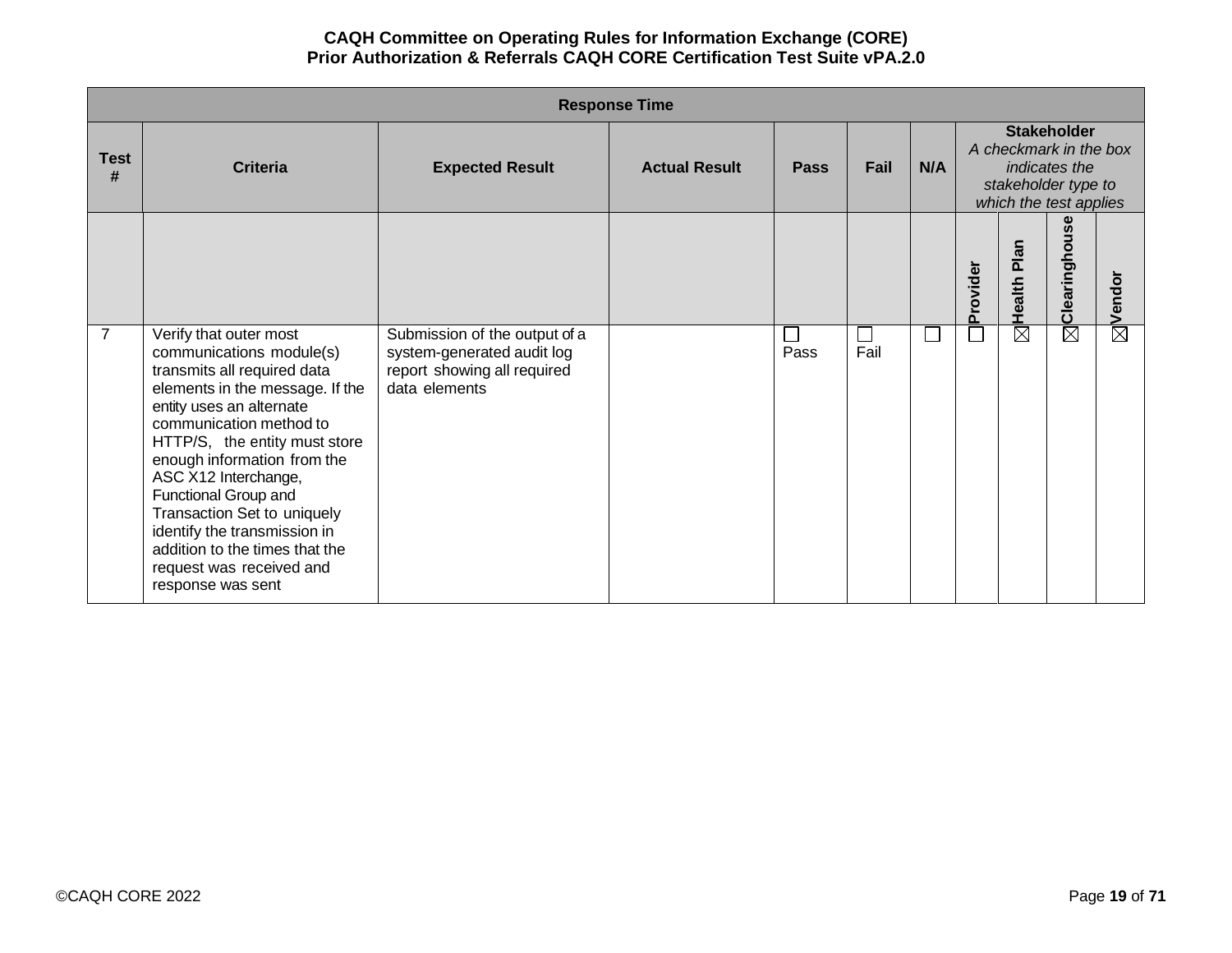|                  | <b>Companion Guide</b>                                                                                                                                                      |                                                                                                                                                                                                          |                      |             |                       |     |          |                                                                                                                |                    |                    |
|------------------|-----------------------------------------------------------------------------------------------------------------------------------------------------------------------------|----------------------------------------------------------------------------------------------------------------------------------------------------------------------------------------------------------|----------------------|-------------|-----------------------|-----|----------|----------------------------------------------------------------------------------------------------------------|--------------------|--------------------|
| <b>Test</b><br># | <b>Criteria</b>                                                                                                                                                             | <b>Expected Result</b>                                                                                                                                                                                   | <b>Actual Result</b> | <b>Pass</b> | Fail                  | N/A |          | <b>Stakeholder</b><br>A checkmark in the box<br>indicates the<br>stakeholder type to<br>which the test applies |                    |                    |
|                  |                                                                                                                                                                             |                                                                                                                                                                                                          |                      |             |                       |     | Provider | Plan<br>Health                                                                                                 | မ္တ<br>Clearinghou | $\boxtimes$ Vendor |
| 8                | Companion Guide conforms to<br>the flow and format of the<br><b>CORE Master Companion</b><br>Guide Template                                                                 | Submission of the Table of<br>Contents of the ASC X12N<br>v5010 278 companion guide,<br>including an example of the<br>ASC X12N v5010 278 content<br>requirements                                        |                      | Pass        | $\sim$<br>Fail        |     |          | $\overline{\boxtimes}$                                                                                         | $\boxtimes$        |                    |
| 9                | Companion Guide conforms to<br>the format for presenting each<br>segment, data element and<br>code flow and format of the<br><b>CORE Master Companion</b><br>Guide Template | Submission of a page of the<br>ASC X12N v5010 278<br>companion guide depicting the<br>presentation of segments,<br>data elements and codes<br>showing conformance to the<br>required presentation format |                      | Pass        | $\mathcal{L}$<br>Fail |     |          | $\boxtimes$                                                                                                    | $\boxtimes$        | $\boxtimes$        |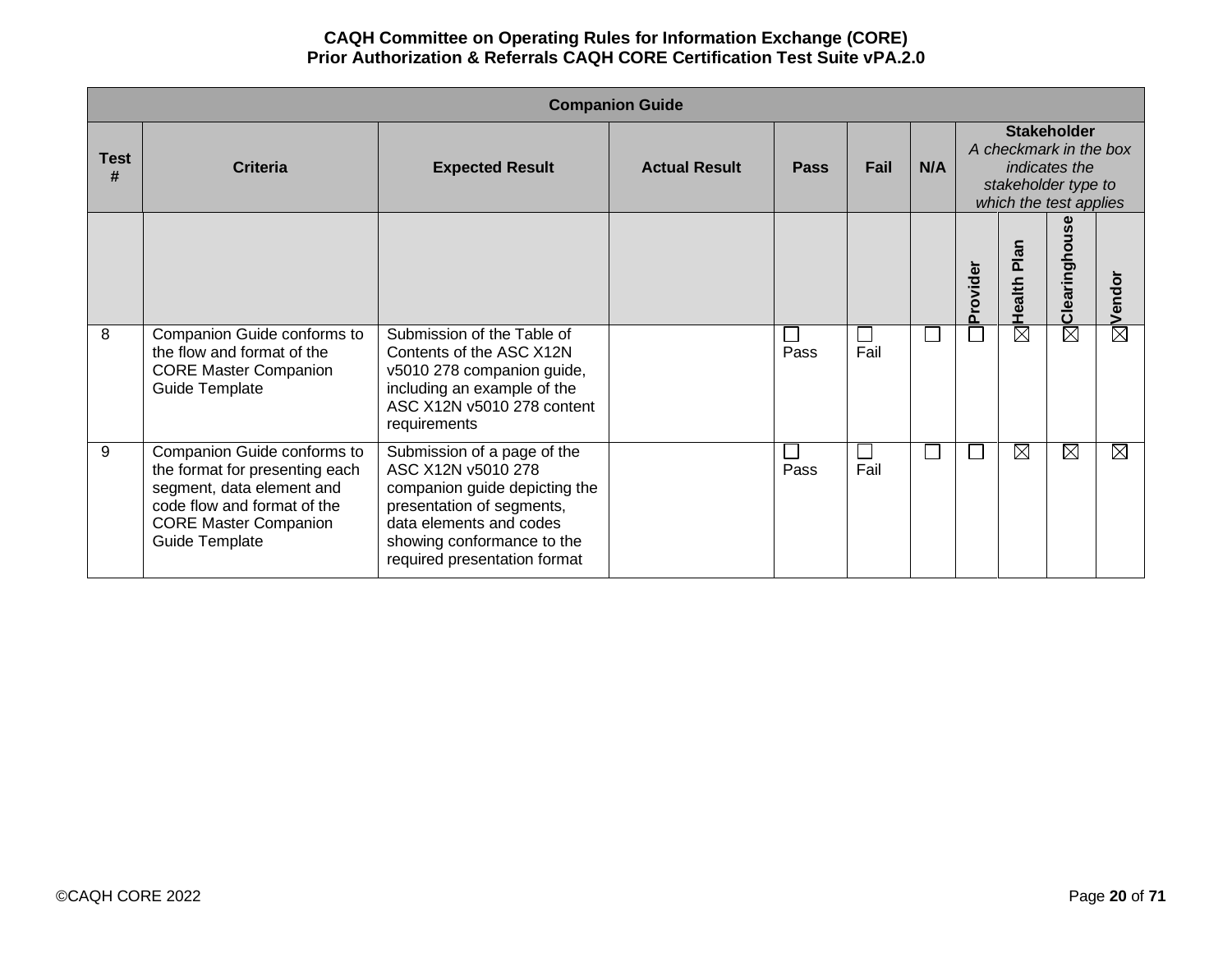## <span id="page-20-1"></span><span id="page-20-0"></span>**4. CAQH CORE Prior Authorization & Referrals (278) Data Content Rule Test Scenario**

# *4.1. CAQH CORE Prior Authorization & Referrals (278) Data Content Rule Key Requirements*

Note: This section identifies at a high level the key requirements of this rule. Refer to the CAQH CORE Prior Authorization & Referrals Operating Rule Set for the specific language of the rule which governs. Section numbers in parentheses following each key requirement refer to the specific rule section which applies.

# *Provider Submission Requirements (§4.1)*

- When the patient is the subscriber, the provider must submit the Patient Last Name, First Name and Date-of-Birth in Loop ID 2010C Subscriber Name NM1 and DMG segments.
- When the patient is the dependent, the provider must submit Subscriber Last Name, First Name and Date-of-Birth in Loop ID 2010C Subscriber Name NM1 and DMG segments and Dependent Last Name, First Name and Date-of-Birth in Loop ID 2010D Dependent Name NM1 and DMG segments.

# *Normalizing Last Name Requirements (§4.2.1, §4.2.1.1, §4.2.1.2)*

• Requires a Prior Authorization & Referrals CORE-Certified health plan (or information source) to normalize the last name submitted on the 5010X217 278 and internally-stored last name prior to using submitted last name for matching or verification.

# *Consistent and Uniform Use of AAA Error and Action Codes Requirements (§4.2.2)*

- When the health plan detects an error in data submitted in the following loops
	- o Loop ID 2000A Request
	- o Loop ID 2010A Utilization Management Organization (UMO) Name
	- o Loop ID 2010B Requester Request
	- o Loop ID 2010C Subscriber Request
	- o Loop ID 2010D Dependent Request
	- o Loop ID 2000E Patient Event Request
	- o Loop ID 2010EA Patient Event Provider Request
	- o Loop ID 2010EC Patient Event Transport Location Request
	- o Loop ID 2000F Service Request
	- o Loop ID 2010FA Service Provider Request

the most specific AAA Error Code AAA03 901 Reject Reason Code permitted in the respective loops AAA Segment code set must be returned.

# *Out-of-network Requester, Service Provider or Specialty Entity (§4.2.2.1)*

- When the requester provider, service provider or specialty entity submitted on the 5010X217 278 Request is determined to be out-of-network in the following loops
	- o LOOP ID 2010B AAA Requester Request
	- o LOOP ID 2010EA AAA Patient Event Provider Request
	- o LOOP ID 2010FA AAA Service Provider Request
- Error Code 35-Out of Network must be returned in AAA03 901 Reject Reason Code Data Element in addition to any other AAA03 901 Reject Reason Code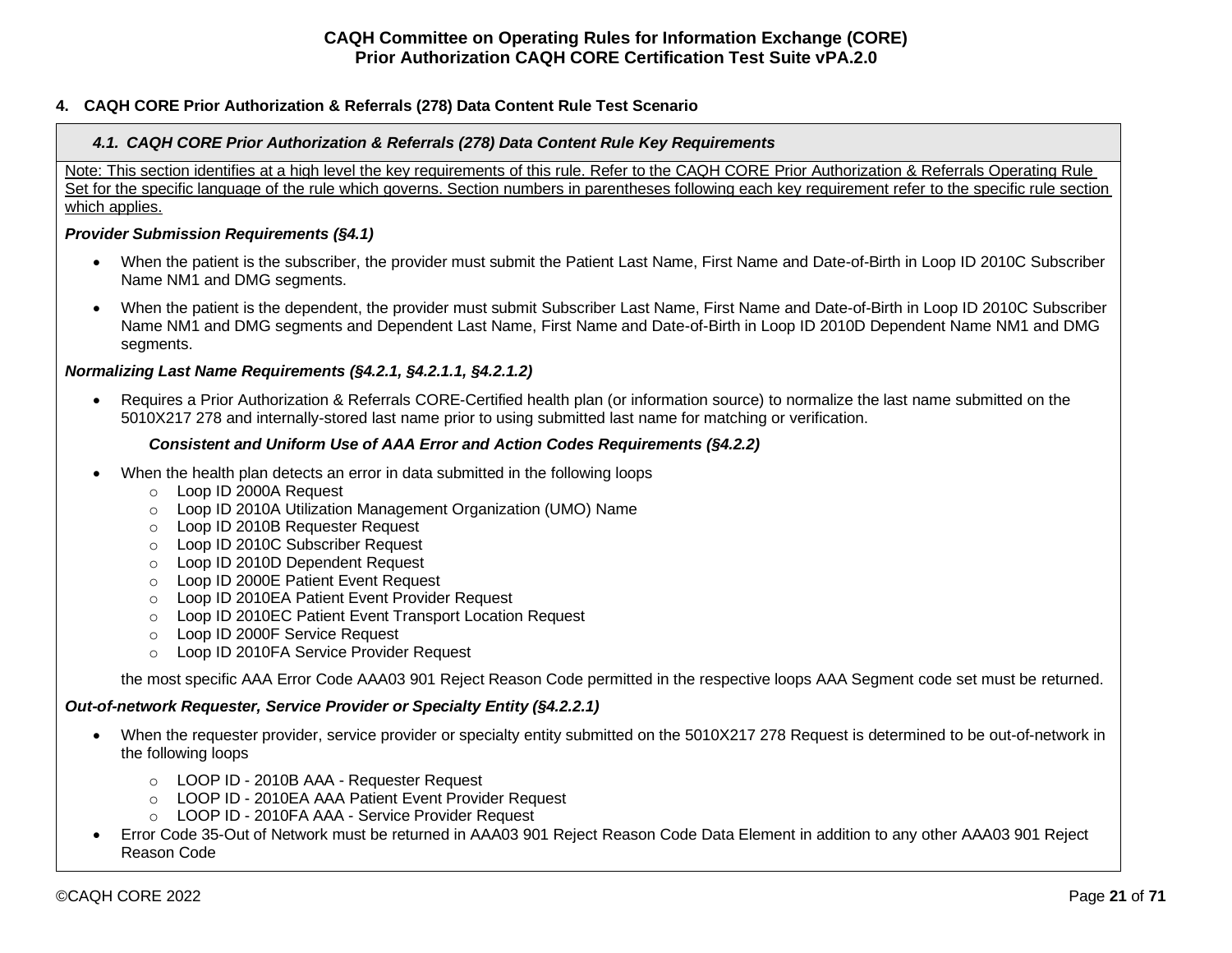*4.1. CAQH CORE Prior Authorization & Referrals (278) Data Content Rule Key Requirements*

*Requesting Additional Documentation for a Pended Response (§4.2.3.1)*

- When the 5010X217 278 Request includes one or more Diagnosis Code(s) in Loop 2000E Patient Event Level HI Patient Diagnosis Health Care Information Codes that can be categorized by the health plan and its agent into one or more of the following types of events:
	- o General Outpatient
	- o Inpatient
	- o Surgery
	- o Oncology
	- o Cardiology
	- o Imaging
	- o Laboratory
	- o Physical Therapy
	- o Occupational Therapy
	- o Speech-Language Pathology

And

Additional medical information is required, the health plan and its agent must return data element HCR01 306 Action Code=A4 Pended and HCR03 Industry Code 0V-Requires Medical Review or HCR03 Industry Code 0P-Requested Information Not Received or HCR03 Industry Code 0U-Additional Patient Information Required in Loop ID 2000E HCR Health Care Services Review Segment to indicate that the review outcome is pended for additional medical information and either

• The appropriate PWK01 Attachment Report Type Code in Loop ID 2000E PWK – Additional Patient Information Segment.

Or

• One or more appropriate Logical Observation Identifier Names and Codes (LOINC) Code from the HL7 CDA® R2 Attachment Implementation Guide: Exchange of C-CDA Based Documents, Release 1 (Universal Realm) Standard for Trial Use August 2017<sup>19</sup> in Loop ID 2000E HI – Patient Diagnosis Health Care Information Codes Segment.

And

• The appropriate PWK01 Attachment Report Type Code in Loop ID 2000E PWK – Additional Patient Information Segment.

# *Requesting Additional Documentation for a Pended Response (§4.2.3.2)*

- When the 5010X217 278 Request transaction includes one or more Procedure or Revenue Code(s) in Loop 2000F Service Level SV1, SV2, or SV3 segments<sup>20</sup> that can be placed by the health plan and its agent into one or more of the following types of service:
	- o General Outpatient
	- o Inpatient
	- o Surgery

<sup>&</sup>lt;sup>19</sup> See Appendix - Section 5.3 for further description of Logical Observation Identifier Names and Codes.

<sup>&</sup>lt;sup>20</sup> The 5010X217 278 Request requires the submission of a procedure or revenue code when known by the provider (requester) in Loop 2000F SV1, SV2, or SV3 Service Level Segments. When the provider needs to submit more than one procedure or revenue code Loop 2000F must be repeated for each additional code.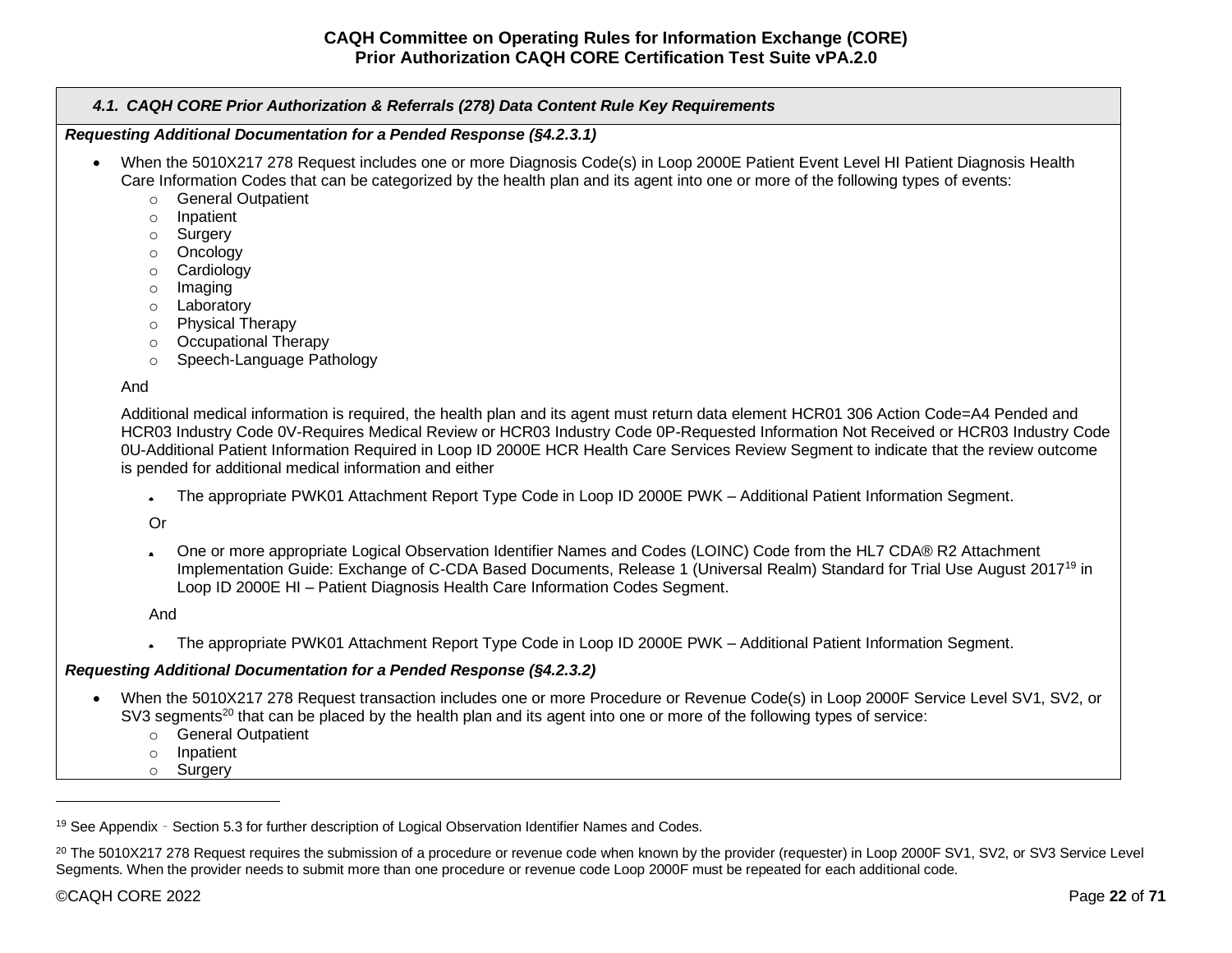|     | 4.1. CAQH CORE Prior Authorization & Referrals (278) Data Content Rule Key Requirements                                                                                                                                                                                                                                                                                                                                                                                                                                                                                                                                  |
|-----|--------------------------------------------------------------------------------------------------------------------------------------------------------------------------------------------------------------------------------------------------------------------------------------------------------------------------------------------------------------------------------------------------------------------------------------------------------------------------------------------------------------------------------------------------------------------------------------------------------------------------|
|     | Oncology<br>$\circ$<br>Cardiology<br>$\circ$<br>Imaging<br>$\circ$<br>Laboratory<br>$\circ$<br><b>Physical Therapy</b><br>$\circ$<br><b>Occupational Therapy</b><br>$\circ$<br>Speech-Language Pathology<br>$\circ$                                                                                                                                                                                                                                                                                                                                                                                                      |
| and |                                                                                                                                                                                                                                                                                                                                                                                                                                                                                                                                                                                                                          |
|     | Additional medical information is required, the health plan and its agent must return data element HCR01 306 Action Code=A4 Pended<br>Additional medical information is required, the health plan and its agent must return data element HCR01 306 Action Code=A4 Pended and<br>HCR03 Industry Code 0V-Requires Medical Review or HCR03 Industry Code 0P-Requested Information Not Received or HCR03 Industry Code<br>0U-Additional Patient Information Required in Loop ID 2000F HCR Health Care Services Review Segment to indicate that the review outcome is<br>pended for additional medical information and either |
|     | The appropriate PWK01 Attachment Report Type Code in Loop ID 2000F PWK - Additional Patient Information Segment.                                                                                                                                                                                                                                                                                                                                                                                                                                                                                                         |
|     | Or                                                                                                                                                                                                                                                                                                                                                                                                                                                                                                                                                                                                                       |
|     | One or more appropriate Logical Observation Identifier Names and Codes (LOINC) Code from the HL7 CDA® R2 Attachment<br>Implementation Guide: Exchange of C-CDA Based Documents, Release 1 (Universal Realm) Standard for Trial Use August 2017 in<br>Loop ID 2000F HI - Request for Additional Information Health Care Information Codes Segment.                                                                                                                                                                                                                                                                        |
|     | And                                                                                                                                                                                                                                                                                                                                                                                                                                                                                                                                                                                                                      |
|     | The appropriate PWK01 Attachment Report Type Code in Loop ID 2000F PWK - Additional Patient Information Segment.                                                                                                                                                                                                                                                                                                                                                                                                                                                                                                         |
|     | Using Health Care Service Decision Reason Codes (HCSDRC) (§4.2.4)                                                                                                                                                                                                                                                                                                                                                                                                                                                                                                                                                        |
|     | When the health plan and its agent use the Health Care Service Decision Reason Code (HCSDRC) in Loop ID 2000E Patient Event Detail HCR<br>Segment, if appropriate, one or more additional Health Care Service Decision Reason Codes (HCSDRC) should be returned in the HCR<br>Segment in addition to the required code to provide the most comprehensive information to the submitter.                                                                                                                                                                                                                                   |
|     | When the health plan and its agent use the Health Care Service Decision Reason Code (HCSDRC) in Loop ID 2000F Service Level Detail HCR<br>Segment, if appropriate, one or more Health Care Service Decision Reason Codes (HCSDRC) should be returned in the HCR Segment in<br>addition to the required code to provide the most comprehensive information back to the provider.                                                                                                                                                                                                                                          |
|     | Detection and Display of 278 Response Data Elements (§4.3)                                                                                                                                                                                                                                                                                                                                                                                                                                                                                                                                                               |
|     | The receiver of a 5010X217 278 Response is required to detect and extract all data elements, data element codes and corresponding code<br>definitions to which this rule applies as returned by the health plan and its agent in the 278 Response must display or otherwise make the data<br>appropriately available to the end user without altering the semantic meaning of the 5010X217 278 Response data content.                                                                                                                                                                                                    |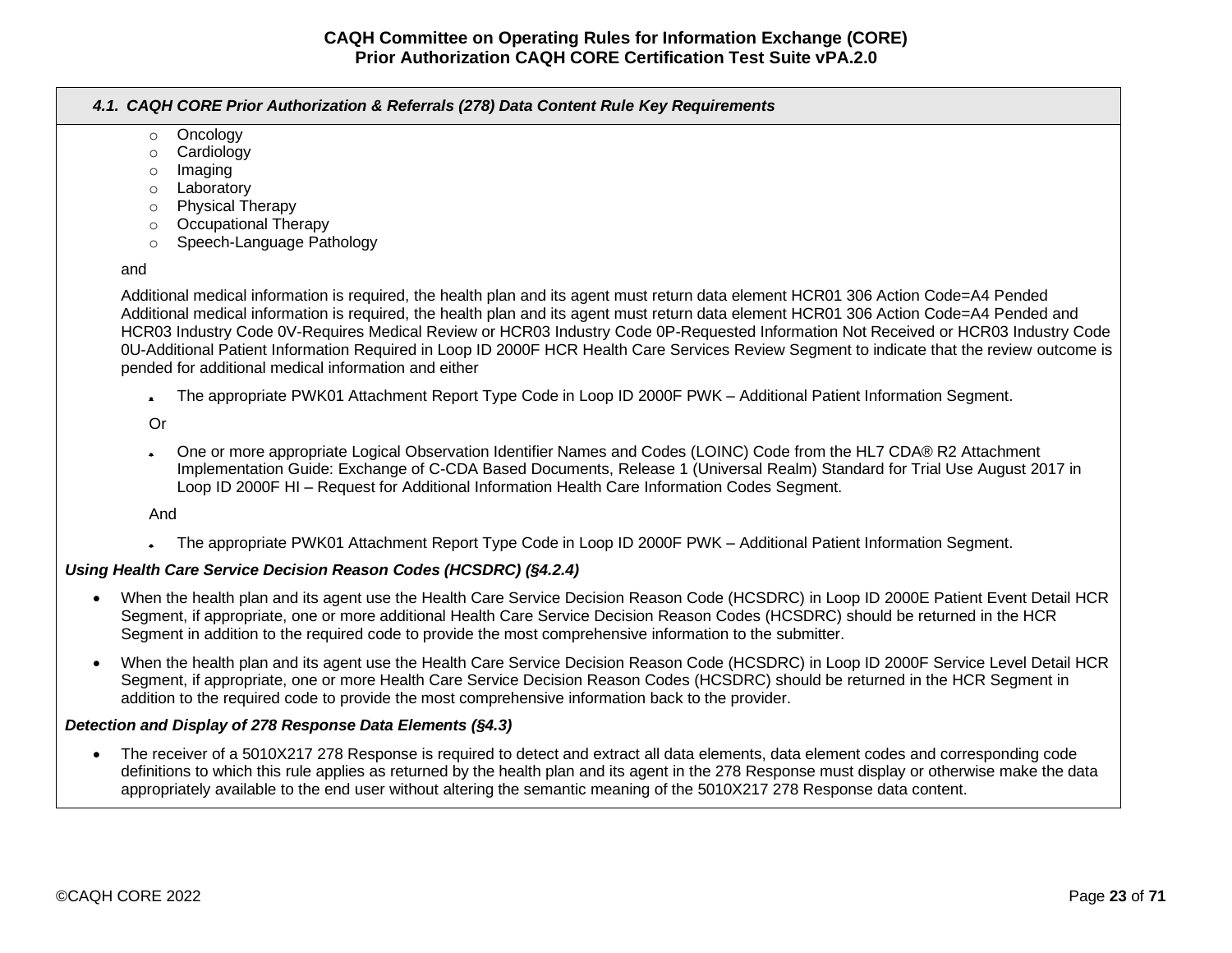## <span id="page-23-0"></span>*4.2. CAQH CORE Prior Authorization & Referrals (278) Data Content Rule Conformance Testing Requirements*

These scenarios test the following conformance requirements of the P CAQH CORE Prior Authorization & Referrals (278) Data Content Rule. Other requirements of this rule that may not be listed below are not included in this test scenario. Notwithstanding, CORE-certified entities are required to comply with all specifications of the rule not included in this test scenario. Note: Clearinghouses and/or Vendors undergoing CORE Certification Testing should refer to Detailed Step-by-Step Test Scripts for applicable test scripts.

## *Provider Submission*

The provider must submit the Patient Last Name, First Name and Date-of-Birth in Loop ID 2010C Subscriber Name NM1 and DMG segments.

The provider must submit Subscriber Last Name, First Name and Date-of-Birth in Loop ID 2010C Subscriber Name NM1 and DMG segments and Dependent Last Name, First Name and Date-of-Birth in Loop ID 2010D Dependent Name NM1 and DMG segments.

## *Uniform Use of AAA Error and Action Codes Requirements*

The most specific AAA Error Code AAA03 901 Reject Reason Code permitted in the respective loops AAA Segment code set must be returned for errors detected in data submitted in the following loops

- Loop ID 2010B Requester Request
- Loop ID 2010C Subscriber Request
- Loop ID 2010D Dependent Request
- Loop ID 2000E Patient Event Request
- Loop ID 2000F Service Request

## *Requesting Additional Documentation for a Pended Patient Event Response*

- To indicate that the review outcome is pended for additional medical information for a Laboratory Diagnosis Code submitted in the 5010X217 Request Loop 2000E Patient Event Level HI Patient Diagnosis Health Care Information Code the 5010X217 278 Response must include
	- o HCR01 306 Action Code=A4 Pended and HCR03 Industry Code 0V-Requires Medical Review in Loop ID 2000E HCR Health Care Services Review Segment

and

- o the appropriate PWK01 Attachment Report Type Code in Loop ID 2000E PWK Additional Patient Information Segment.
- To indicate that the review outcome is pended for additional medical information for an Imaging Diagnosis Code submitted in the 5010X217 Request Loop 2000E Patient Event Level HI Patient Diagnosis Health Care Information Code the 5010X217 278 Response must include
	- o HCR01 306 Action Code=A4 Pended and HCR03 Industry Code 0V-Requires Medical Review in Loop ID 2000E HCR Health Care Services Review Segment

and

- $\circ$  the appropriate PWK01 Attachment Report Type Code in Loop ID 2000E PWK Additional Patient Information Segment.
- To indicate that the review outcome is pended for additional medical information for a Cardiology Diagnosis Code submitted in the 5010X217 278 Request Loop 2000E Patient Event Level HI Patient Diagnosis Health Care Information Code the 5010X217 278 Response must include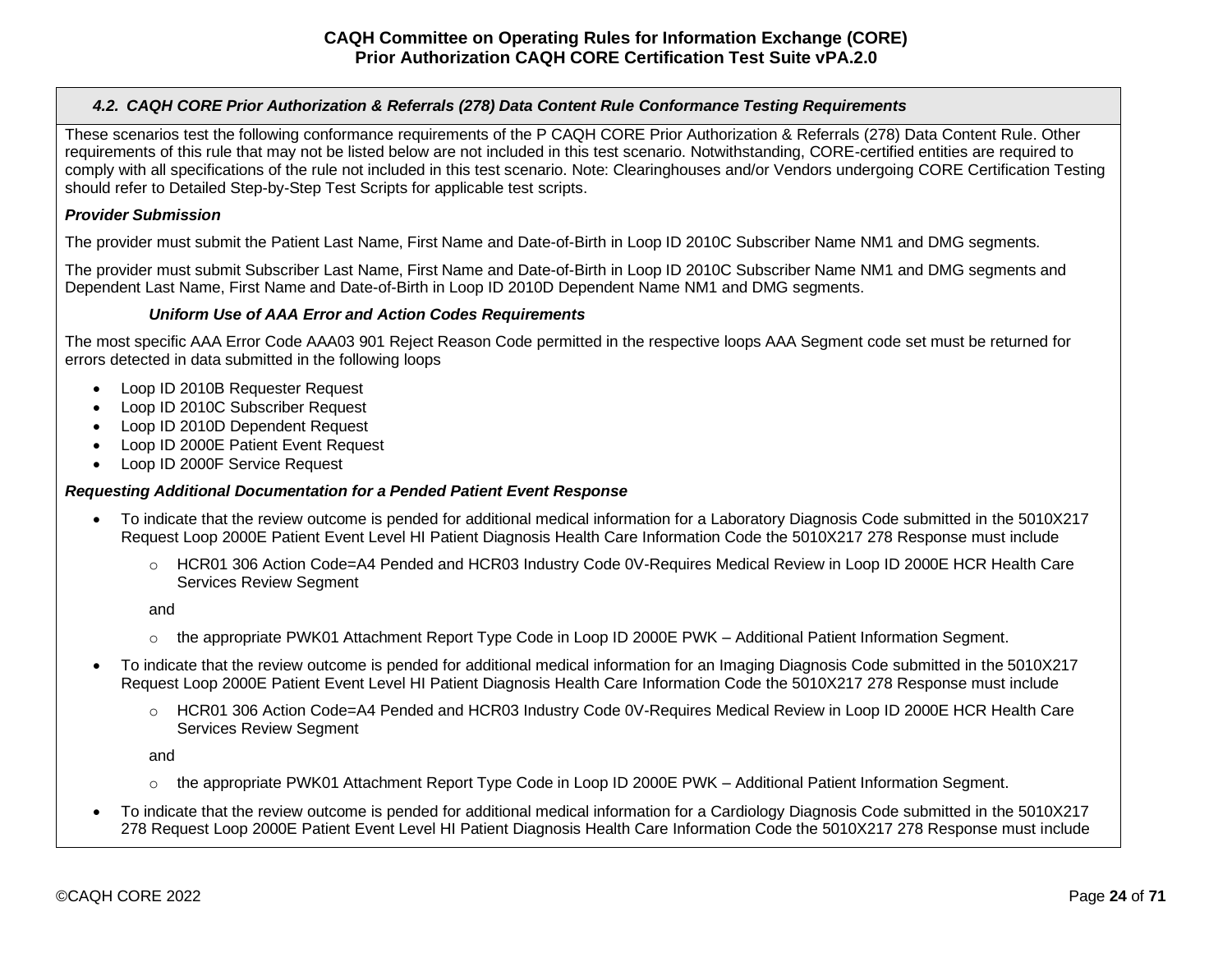|           |         | 4.2. CAQH CORE Prior Authorization & Referrals (278) Data Content Rule Conformance Testing Requirements                                                                                                                                                                                                    |
|-----------|---------|------------------------------------------------------------------------------------------------------------------------------------------------------------------------------------------------------------------------------------------------------------------------------------------------------------|
|           | $\circ$ | HCR01 306 Action Code=A4 Pended and HCR03 Industry Code 0V-Requires Medical Review in Loop ID 2000E HCR Health Care<br><b>Services Review Segment</b>                                                                                                                                                      |
|           | and     |                                                                                                                                                                                                                                                                                                            |
|           | $\circ$ | one appropriate Logical Observation Identifier Names and Codes (LOINC) Code in data element 2017 in Loop ID 2000E HI - Patient<br>Diagnosis Health Care Information Codes Segment                                                                                                                          |
|           | and     |                                                                                                                                                                                                                                                                                                            |
|           | $\circ$ | the appropriate PWK01 Attachment Report Type Code in Loop ID 2000E PWK - Additional Patient Information Segment.                                                                                                                                                                                           |
|           |         | Requesting Additional Documentation for a Pended Service Level Response                                                                                                                                                                                                                                    |
| $\bullet$ |         | To indicate that the review outcome is pended for additional medical information for an Imaging Procedure or Revenue Code submitted in Loop<br>2000F Service Level SV1 segment in the 5010X217 278 Request the 5010X217 278 Response Loop ID 2000F HCR Health Care Services<br>Review Segment must include |
|           |         | HCR01 306 Action Code=A4 Pended and HCR03 Industry Code 0V-Requires Medical Review in Loop ID 2000F HCR Health Care                                                                                                                                                                                        |

and

Services Review Segment

- o the appropriate PWK01 Attachment Report Type Code in Loop ID 2000F PWK Additional Patient Information Segment.
- To indicate that the review outcome is pended for additional medical information for an Oncology Procedure or Revenue Code submitted in Loop 2000F Service Level SV2 segment in the 5010X217 278 Request the 5010X217 278 Response Loop ID 2000F HCR Health Care Services Review Segment must include
	- o HCR01 306 Action Code=A4 Pended and HCR03 Industry Code 0V-Requires Medical Review in Loop ID 2000F HCR Health Care Services Review Segment

and

- o the appropriate PWK01 Attachment Report Type Code in Loop ID 2000F PWK Additional Patient Information Segment.
- To indicate that the review outcome is pended for additional medical information for a Laboratory Procedure or Revenue Code submitted in Loop 2000F Service Level SV1 segment in the 5010X217 278 Request the 5010X217 278 Response must include
	- o HCR01 306 Action Code=A4 Pended and HCR03 Industry Code 0V-Requires Medical Review in Loop ID 2000F HCR Health Care Services Review Segment

and

o one appropriate Logical Observation Identifier Names and Codes (LOINC) Code in data element 2017 in Loop ID 2000F HI – Request for Additional Information Health Care Information Codes Segment

and

o the appropriate PWK01 Attachment Report Type Code in Loop ID 2000F PWK – Additional Patient Information Segment.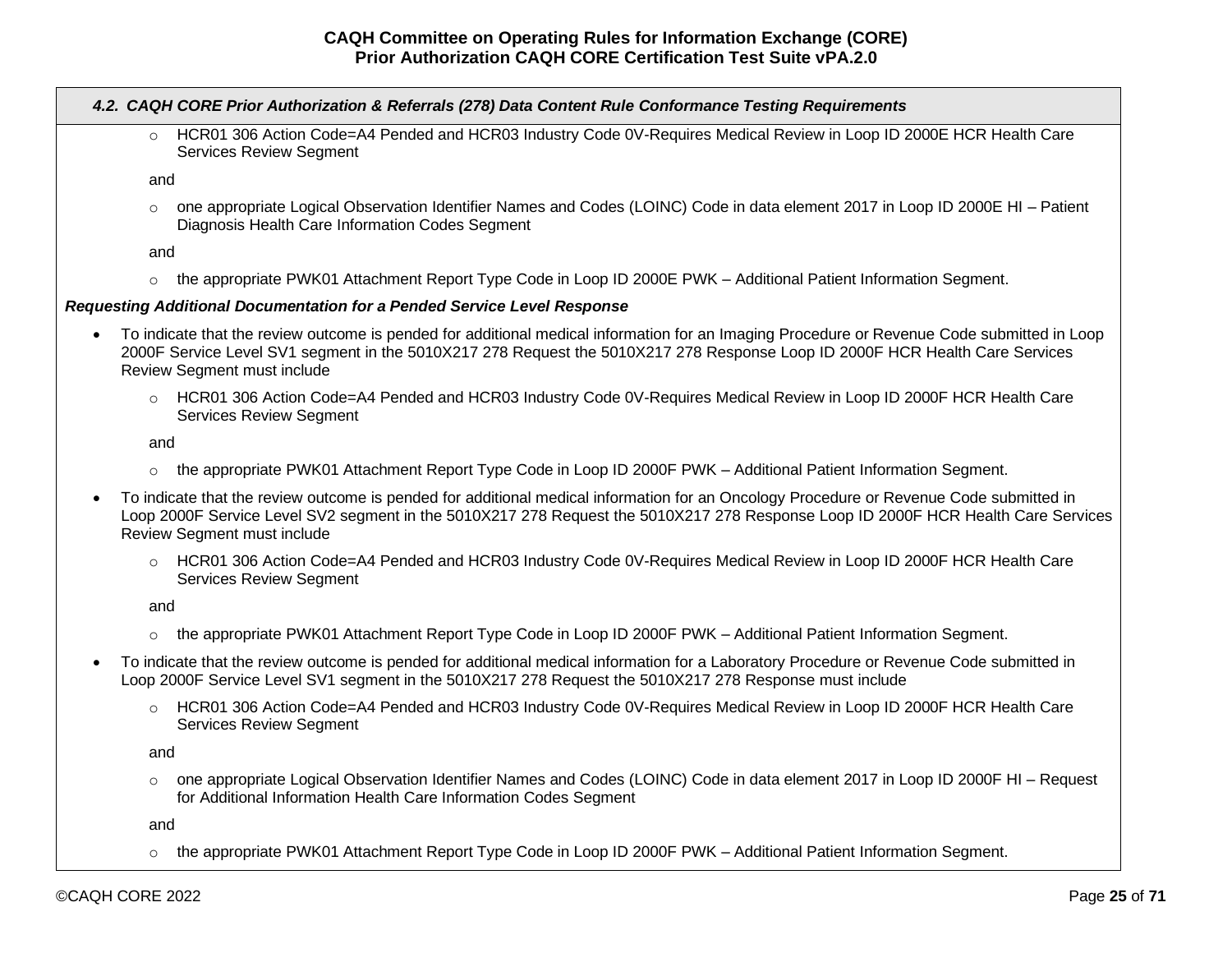| 4.2. CAQH CORE Prior Authorization & Referrals (278) Data Content Rule Conformance Testing Requirements                                                                                                                                             |  |
|-----------------------------------------------------------------------------------------------------------------------------------------------------------------------------------------------------------------------------------------------------|--|
| To indicate that the review outcome is pended for additional medical information for a Cardiology Procedure or Revenue Code submitted in<br>Loop 2000F Service Level SV2 segment in the 5010X217 278 Request the 5010X217 278 Response must include |  |
| HCR01 306 Action Code=A4 Pended and HCR03 Industry Code 0V-Requires Medical Review in Loop ID 2000E HCR Health Care<br>$\circ$<br><b>Services Review Segment</b>                                                                                    |  |
| and                                                                                                                                                                                                                                                 |  |
| one appropriate Logical Observation Identifier Names and Codes (LOINC) Code in data element 2017 in Loop ID 2000E HI - Patient<br>$\circ$<br>Diagnosis Health Care Information Codes Segment                                                        |  |
| and                                                                                                                                                                                                                                                 |  |
| the appropriate PWK01 Attachment Report Type Code in Loop ID 2000F PWK - Additional Patient Information Segment.<br>$\circ$                                                                                                                         |  |
| Detection and Display of 278 Response Data Elements                                                                                                                                                                                                 |  |

The receiver of a 5010X217 278 Response must detect, extract and display all data elements, data element codes and corresponding code definitions as returned in the 278 Response.

# <span id="page-25-0"></span>*4.3. CAQH CORE Prior Authorization & Referrals (278) Data Content Rule Test Scripts Assumptions*

The test scripts do not include comprehensive testing requirements to test for all possible permutations of the CORE requirements of the rule.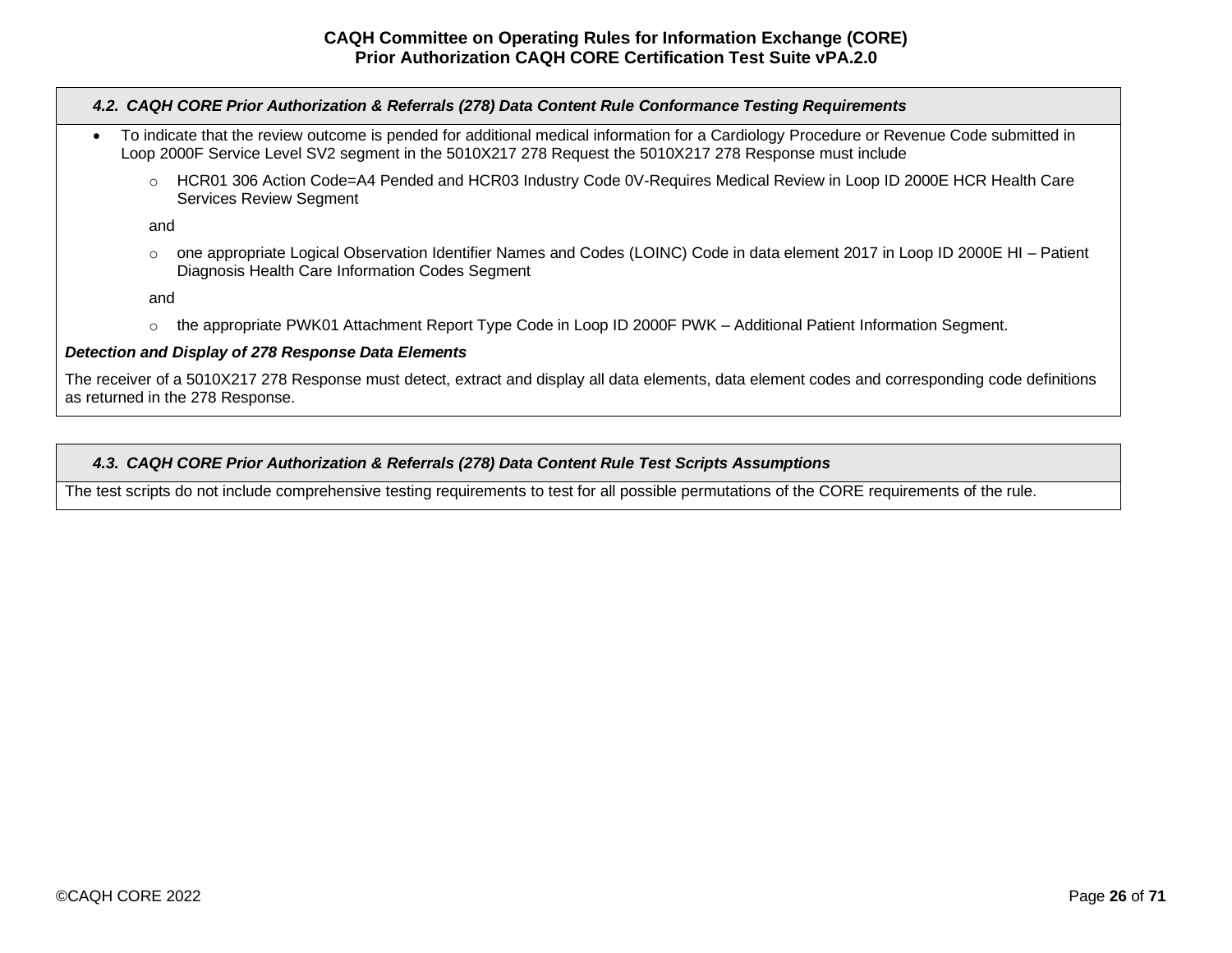## *4.4. CAQH CORE Prior Authorization & Referrals (278) Data Content Rule Detailed Step-By-Step Test Scripts*

<span id="page-26-0"></span>CAQH CORE Certification Testing is not exhaustive. The CAQH CORE Certification Test Suite does not include comprehensive testing requirements that test for all possible permutations of each rule. An individual test script may be testing for more than one item, and, as noted in the "Stakeholder" column, each test script tests for the role of the stakeholder(s) to which the test script applies.

The Detailed Step-by-Step Test Scripts below specify the stakeholder type to which each test script applies. A stakeholder may indicate that a specific test script does not apply to it. In this case the stakeholder is required to provide a rationale for why a specific test script is not applicable and be prepared for a review of the rationale with CAQH CORE Staff.

When establishing a certification test profile with a CAQH CORE-authorized Testing Vendor, a Vendor is given the option to indicate if the product it is certifying is a Provider-facing product or a Health Plan-facing product. Therefore, the Detailed Step-by-Step Test Scripts applicable to a Provider apply to a Provider-facing product. Similarly, detailed step-by-step test scripts applicable to a Health Plan apply to a Health Plan-facing product.

| <b>Test</b><br># | <b>Criteria</b>                                                                                                                                                                                                                                                                                               | <b>Expected Result</b>                                                                                                        | <b>Actual Result</b> | <b>Pass</b>          | Fail | N<br>A |             | <b>Stakeholder</b><br>An $X$ in the box<br><i>indicates the</i><br>stakeholder type to<br>which the test applies |               |      |
|------------------|---------------------------------------------------------------------------------------------------------------------------------------------------------------------------------------------------------------------------------------------------------------------------------------------------------------|-------------------------------------------------------------------------------------------------------------------------------|----------------------|----------------------|------|--------|-------------|------------------------------------------------------------------------------------------------------------------|---------------|------|
|                  |                                                                                                                                                                                                                                                                                                               |                                                                                                                               |                      |                      |      |        | Provider    | <b>R</b><br>Health                                                                                               | Clearinghouse | ndor |
|                  |                                                                                                                                                                                                                                                                                                               | <b>Provider Request Submission &amp; Response Processing</b>                                                                  |                      |                      |      |        |             |                                                                                                                  |               |      |
|                  | Create a valid 5010X217 278<br>request transaction as defined<br>in the CORE rule requesting a<br>prior authorization for an<br>Oncology service in Loop<br>2000F Service Level for one of<br>the Dependents listed in the<br><b>Prior Authorization &amp; Referrals</b><br><b>CORE Master Test Bed Data.</b> | Output a valid fully enveloped<br>5010X217 278 request<br>transaction set with complete<br>Subscriber and Dependent<br>names. |                      | Pass<br>$\mathbf{I}$ | Fail |        | $\boxtimes$ |                                                                                                                  | $\boxtimes$   | IХI  |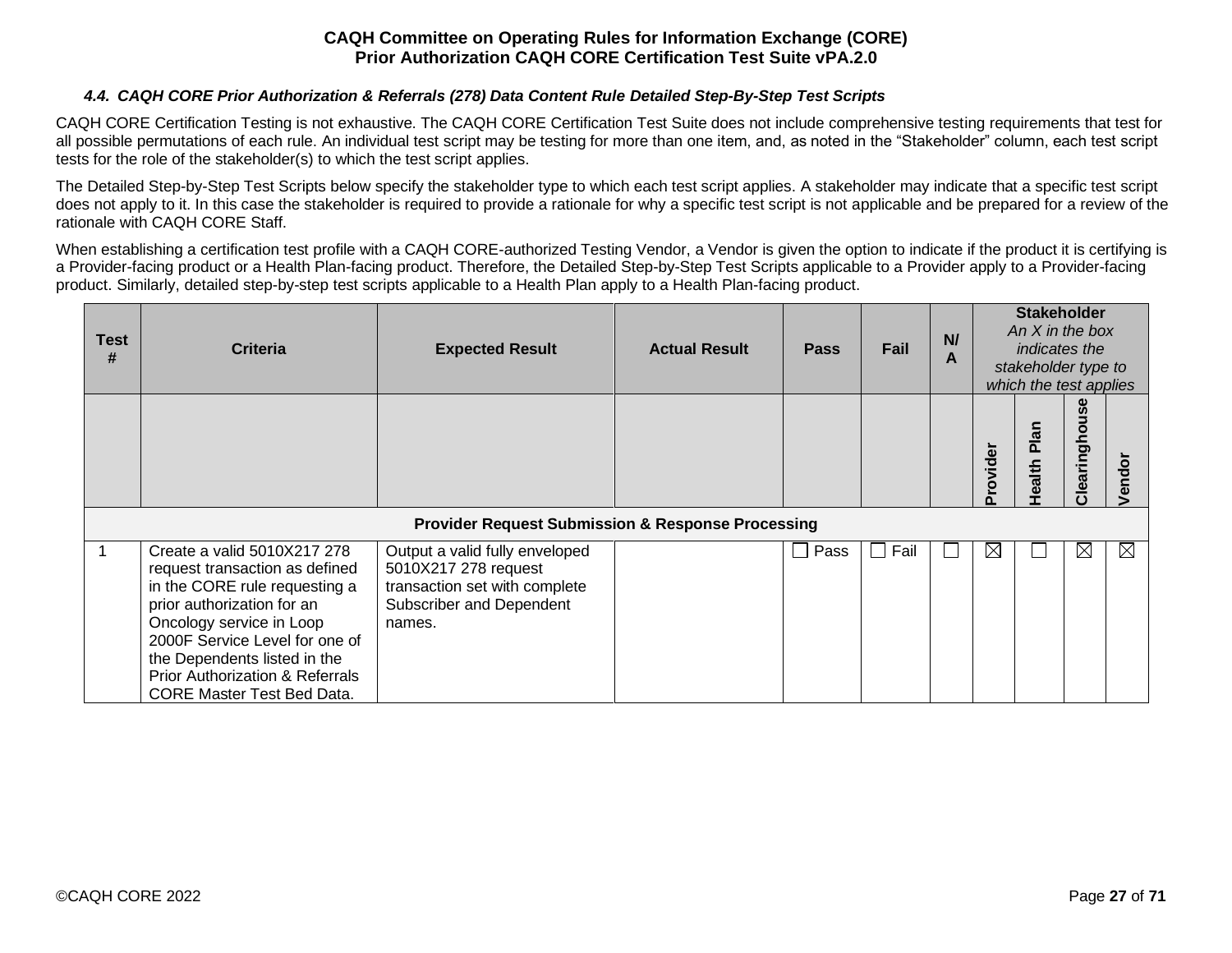| <b>Test</b><br># | <b>Criteria</b>                                                                                                                                                                                            | <b>Expected Result</b>                                                                                                                                       | <b>Actual Result</b>              | <b>Pass</b>            | Fail | N/<br>A      |                      |                       | <b>Stakeholder</b><br>An $X$ in the box<br>indicates the<br>stakeholder type to<br>which the test applies |                    |  |
|------------------|------------------------------------------------------------------------------------------------------------------------------------------------------------------------------------------------------------|--------------------------------------------------------------------------------------------------------------------------------------------------------------|-----------------------------------|------------------------|------|--------------|----------------------|-----------------------|-----------------------------------------------------------------------------------------------------------|--------------------|--|
|                  |                                                                                                                                                                                                            |                                                                                                                                                              |                                   |                        |      |              | $\boxtimes$ Provider | Plan<br><b>Health</b> | $\boxtimes$ Clearinghouse                                                                                 | $\boxtimes$ Vendor |  |
| 2                | Detect, extract, and display<br>data elements from a valid<br>5010X217 278 response<br>transaction as defined in the<br>CORE rule using data from<br>Test Scripts #3 through #14.                          | Submission of a screen print of<br>the output from Test Scripts #3<br>through #14. showing that the<br>required information is<br>displayed to the end user. |                                   | Pass                   | Fail | $\Box$       |                      |                       |                                                                                                           |                    |  |
|                  |                                                                                                                                                                                                            |                                                                                                                                                              | <b>AAA Error and Action Codes</b> |                        |      |              |                      |                       |                                                                                                           |                    |  |
| 3                | Create a valid 5010X217 278<br>response transaction as<br>defined in the CORE rule<br>specifying the errors detected<br>in Loop ID 2010B Requester<br>transaction the AAA Segment<br>error codes.          | Output a valid fully enveloped<br>5010X217 278 response<br>transaction set with the<br>appropriate AAA Segment error<br>codes.                               |                                   | $\square$ Pass         | Fail |              |                      | $\boxtimes$           | $\boxtimes$                                                                                               | $\boxtimes$        |  |
| 4                | Create a valid 5010X217 278<br>response transaction as<br>defined in the CORE rule<br>specifying the errors detected<br>in Loop ID 2010C Subscriber<br>Request transaction the AAA<br>Segment error codes. | Output a valid fully enveloped<br>5010X217 278 response<br>transaction set with the<br>appropriate AAA Segment error<br>codes.                               |                                   | Pass<br>$\blacksquare$ | Fail | $\mathbf{1}$ | $\Box$               | $\boxtimes$           | $\boxtimes$                                                                                               | ⊠                  |  |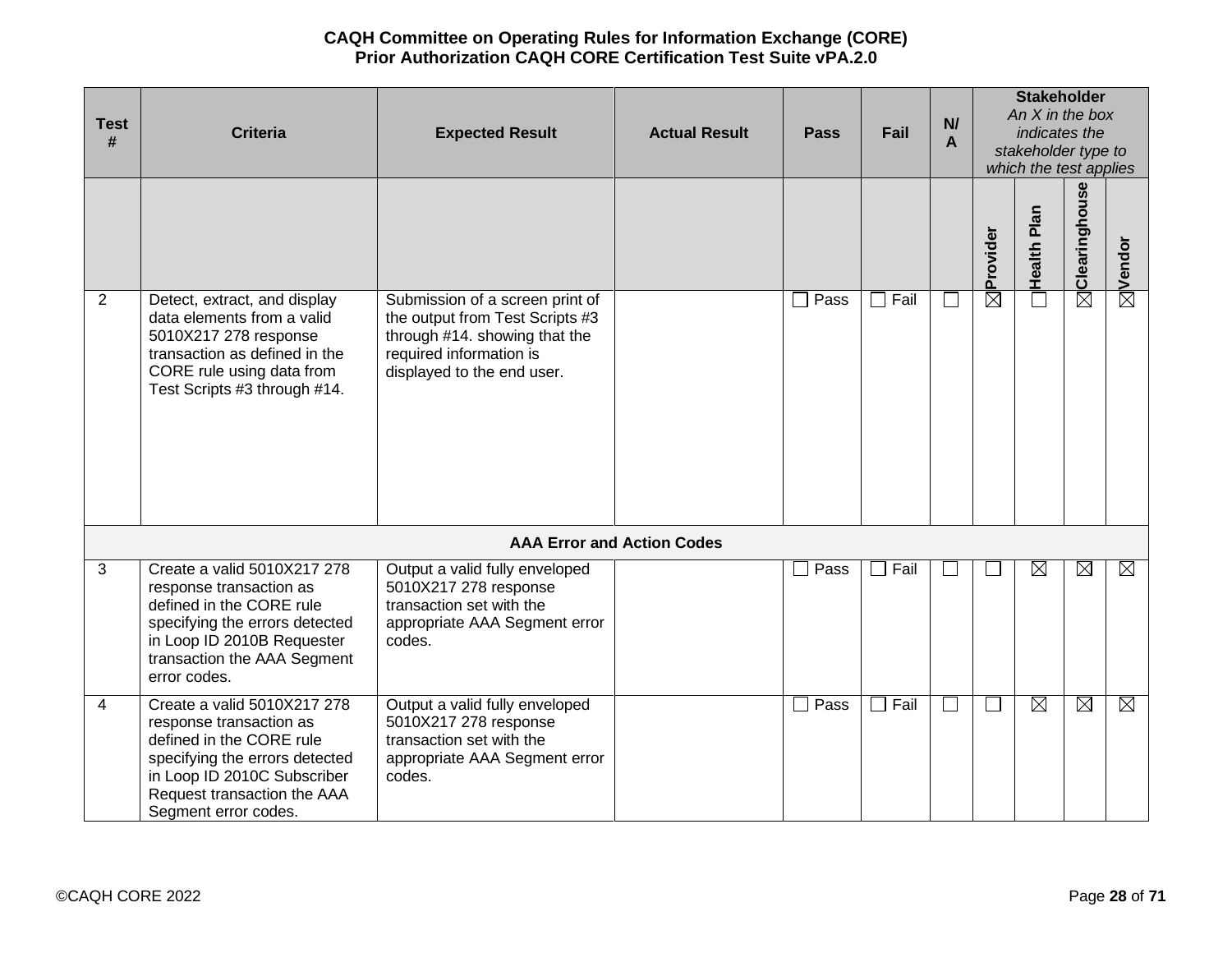| <b>Test</b><br># | <b>Criteria</b>                                                                                                                                                                                               | <b>Expected Result</b>                                                                                                         | <b>Actual Result</b>   | <b>Pass</b>            | Fail | N<br>A                   |              | <b>Stakeholder</b><br>An $X$ in the box<br>indicates the<br>stakeholder type to<br>which the test applies |                           |                    |
|------------------|---------------------------------------------------------------------------------------------------------------------------------------------------------------------------------------------------------------|--------------------------------------------------------------------------------------------------------------------------------|------------------------|------------------------|------|--------------------------|--------------|-----------------------------------------------------------------------------------------------------------|---------------------------|--------------------|
|                  |                                                                                                                                                                                                               |                                                                                                                                |                        |                        |      |                          | Provider     | Plan<br><b>Health</b>                                                                                     | $\boxtimes$ Clearinghouse | $\boxtimes$ Vendor |
| 5                | Create a valid 5010X217 278<br>response transaction as<br>defined in the CORE rule<br>specifying the errors detected<br>in Loop ID 2010D Dependent<br>Request transaction the AAA<br>Segment error codes.     | Output a valid fully enveloped<br>5010X217 278 response<br>transaction set with the<br>appropriate AAA Segment error<br>codes. |                        | $\Box$ Pass            | Fail |                          |              | $\boxtimes$                                                                                               |                           |                    |
| 6                | Create a valid 5010X217 278<br>response transaction as<br>defined in the CORE rule<br>specifying the errors detected<br>in Loop ID 2010E Patient Event<br>Request transaction the AAA<br>Segment error codes. | Output a valid fully enveloped<br>5010X217 278 response<br>transaction set with the<br>appropriate AAA Segment error<br>codes. |                        | Pass<br>$\blacksquare$ | Fail | $\overline{\phantom{a}}$ | $\sim$       | ⊠                                                                                                         | ⊠                         | ⊠                  |
| $\overline{7}$   | Create a valid 5010X217 278<br>response transaction as<br>defined in the CORE rule<br>specifying the errors detected<br>in Loop ID 2010F Service<br>Request transaction the AAA<br>Segment error codes.       | Output a valid fully enveloped<br>5010X217 278 response<br>transaction set with the<br>appropriate AAA Segment error<br>codes. |                        | $\Box$ Pass            | Fail | $\Box$                   | $\mathbf{L}$ | $\boxtimes$                                                                                               | $\boxtimes$               | $\boxtimes$        |
|                  |                                                                                                                                                                                                               |                                                                                                                                | <b>Pended Response</b> |                        |      |                          |              |                                                                                                           |                           |                    |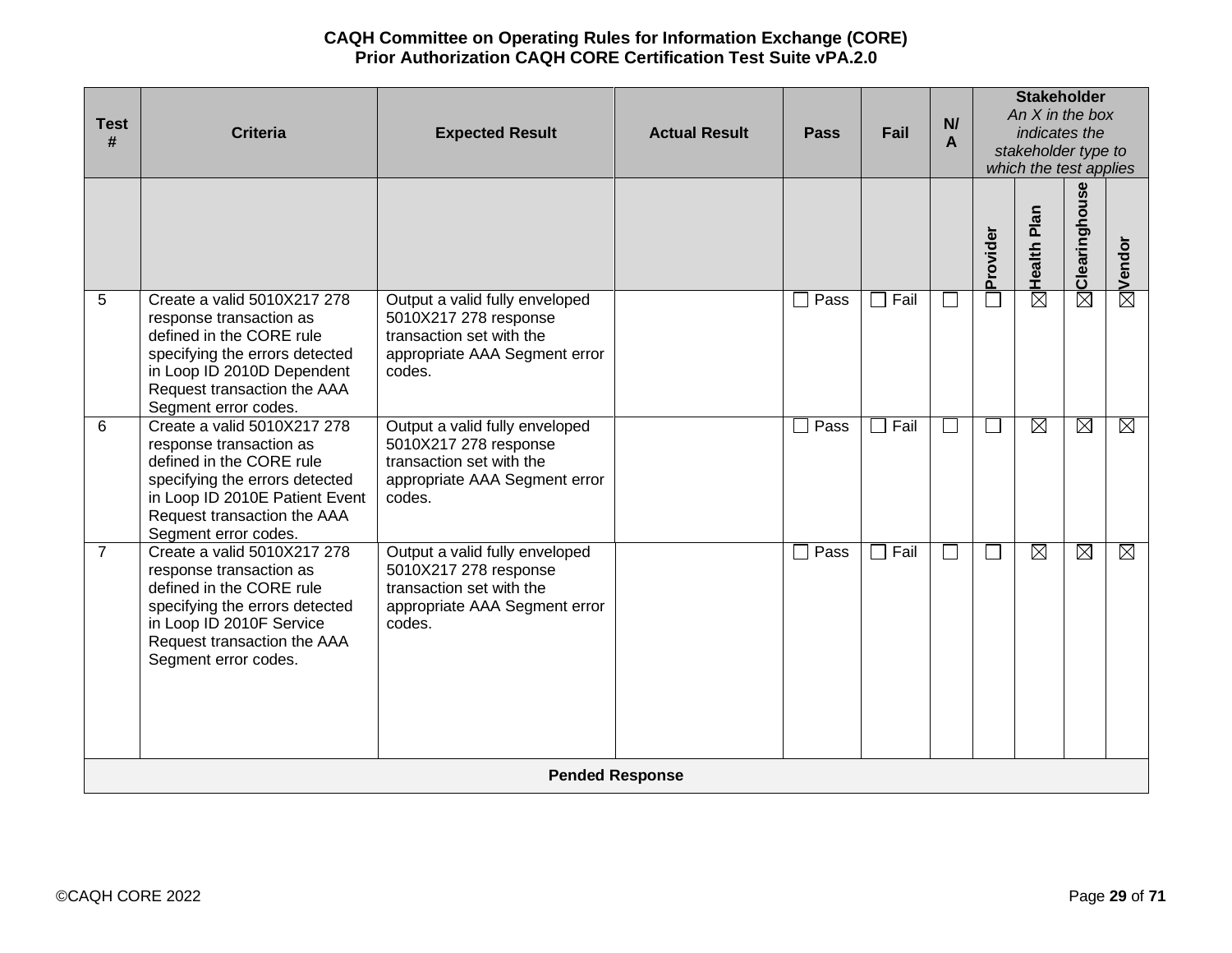| <b>Test</b><br># | <b>Criteria</b>                                                                                                                                                                                                                                                                                                                                                                | <b>Expected Result</b>                                                                                                                   | <b>Actual Result</b> | <b>Pass</b>          | Fail | <b>Stakeholder</b><br>An $X$ in the box<br>N/<br>indicates the<br>A<br>stakeholder type to<br>which the test applies |              |                |                        |                        |
|------------------|--------------------------------------------------------------------------------------------------------------------------------------------------------------------------------------------------------------------------------------------------------------------------------------------------------------------------------------------------------------------------------|------------------------------------------------------------------------------------------------------------------------------------------|----------------------|----------------------|------|----------------------------------------------------------------------------------------------------------------------|--------------|----------------|------------------------|------------------------|
|                  |                                                                                                                                                                                                                                                                                                                                                                                |                                                                                                                                          |                      |                      |      |                                                                                                                      | Provider     | Plan<br>Health | Clearinghouse          | Vendor                 |
| 8                | Create a valid 5010X217 278<br>response transaction as<br>defined in the CORE rule<br>specifying that the Patient<br>Event request for Laboratory<br>services submitted in Loop<br>2000E Patient Event Level is<br>pended for additional medical<br>information using the specified<br>HCR segment codes and the<br>PWK Segment to identify the<br>medical information needed. | Output a valid fully enveloped<br>5010X217 278 response<br>transaction set with the<br>appropriate HCR Segment and<br>PWK Segment codes. |                      | Pass<br>$\mathsf{L}$ | Fail |                                                                                                                      |              | $\boxtimes$    | $\overline{\boxtimes}$ | $\overline{\boxtimes}$ |
| 9                | Create a valid 5010X217 278<br>response transaction as<br>defined in the CORE rule<br>specifying that the Patient<br>Event request for Imaging<br>services submitted in Loop<br>2000E Patient Event Level is<br>pended for additional medical<br>information using the specified<br>HCR segment codes and the<br>PWK Segment to identify the<br>medical information needed.    | Output a valid fully enveloped<br>5010X217 278 response<br>transaction set with the<br>appropriate HCR Segment and<br>PWK Segment codes. |                      | Pass<br>$\perp$      | Fail | $\sim$                                                                                                               | $\mathbf{L}$ | $\boxtimes$    | $\boxtimes$            | ⊠                      |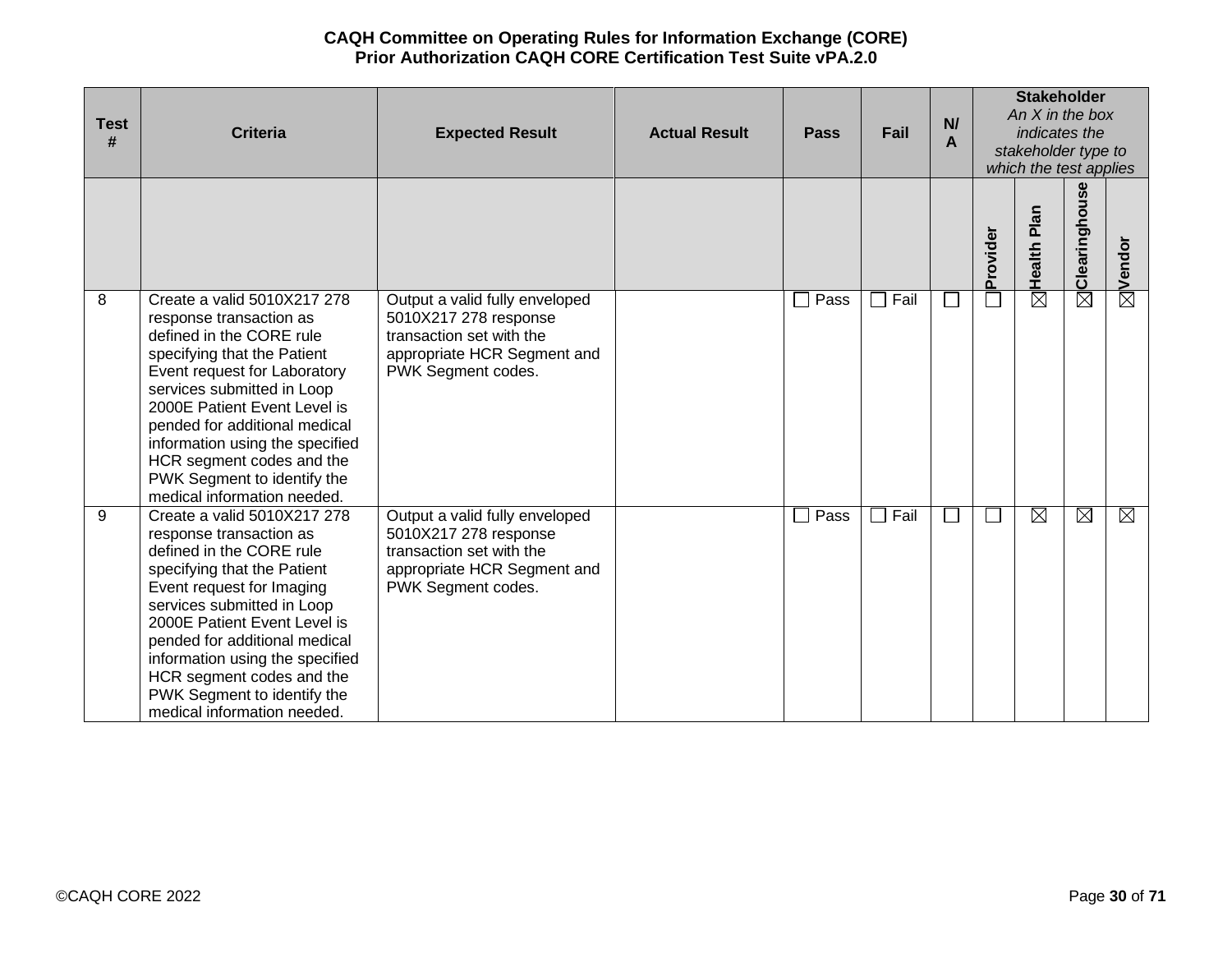| <b>Test</b><br># | <b>Criteria</b>                                                                                                                                                                                                                                                                                                                                                                                                                       | <b>Expected Result</b>                                                                                                                   | <b>Actual Result</b> | <b>Pass</b>            | Fail | N/<br>A | <b>Stakeholder</b><br>An $X$ in the box<br>indicates the<br>stakeholder type to<br>which the test applies |                        |                           |                    |
|------------------|---------------------------------------------------------------------------------------------------------------------------------------------------------------------------------------------------------------------------------------------------------------------------------------------------------------------------------------------------------------------------------------------------------------------------------------|------------------------------------------------------------------------------------------------------------------------------------------|----------------------|------------------------|------|---------|-----------------------------------------------------------------------------------------------------------|------------------------|---------------------------|--------------------|
|                  |                                                                                                                                                                                                                                                                                                                                                                                                                                       |                                                                                                                                          |                      |                        |      |         | Provider                                                                                                  | Plan<br>Health         | $\boxtimes$ Clearinghouse | $\boxtimes$ Vendor |
| 10               | Create a valid 5010X217 278<br>response transaction as<br>defined in the CORE rule<br>specifying that the Patient<br>Event request for Cardiology<br>submitted in Loop 2000E<br>Patient Event Level is pended<br>for additional medical<br>information using the specified<br>HCR segment codes and a<br>LOINC and the PWK Segment<br>to identify the medical<br>information needed to identify<br>the medical information<br>needed. | Output a valid fully enveloped<br>5010X217 278 response<br>transaction set with the<br>appropriate HCR Segment<br>codes and a LOINC.     |                      | Pass<br>$\mathcal{L}$  | Fail | ⊔       |                                                                                                           | $\overline{\boxtimes}$ |                           |                    |
| 11               | Create a valid 5010X217 278<br>response transaction as<br>defined in the CORE rule<br>specifying that the Service<br>Level request for Imaging<br>services in Loop 2000F<br>Services Level SV1 Segment is<br>pended for additional medical<br>information using the specified<br>HCR segment codes and the<br>PWK Segment to identify the<br>medical information needed.                                                              | Output a valid fully enveloped<br>5010X217 278 response<br>transaction set with the<br>appropriate HCR Segment and<br>PWK Segment codes. |                      | Pass<br>$\blacksquare$ | Fail | ⊔       | ⊔                                                                                                         | $\boxtimes$            | $\boxtimes$               | $\boxtimes$        |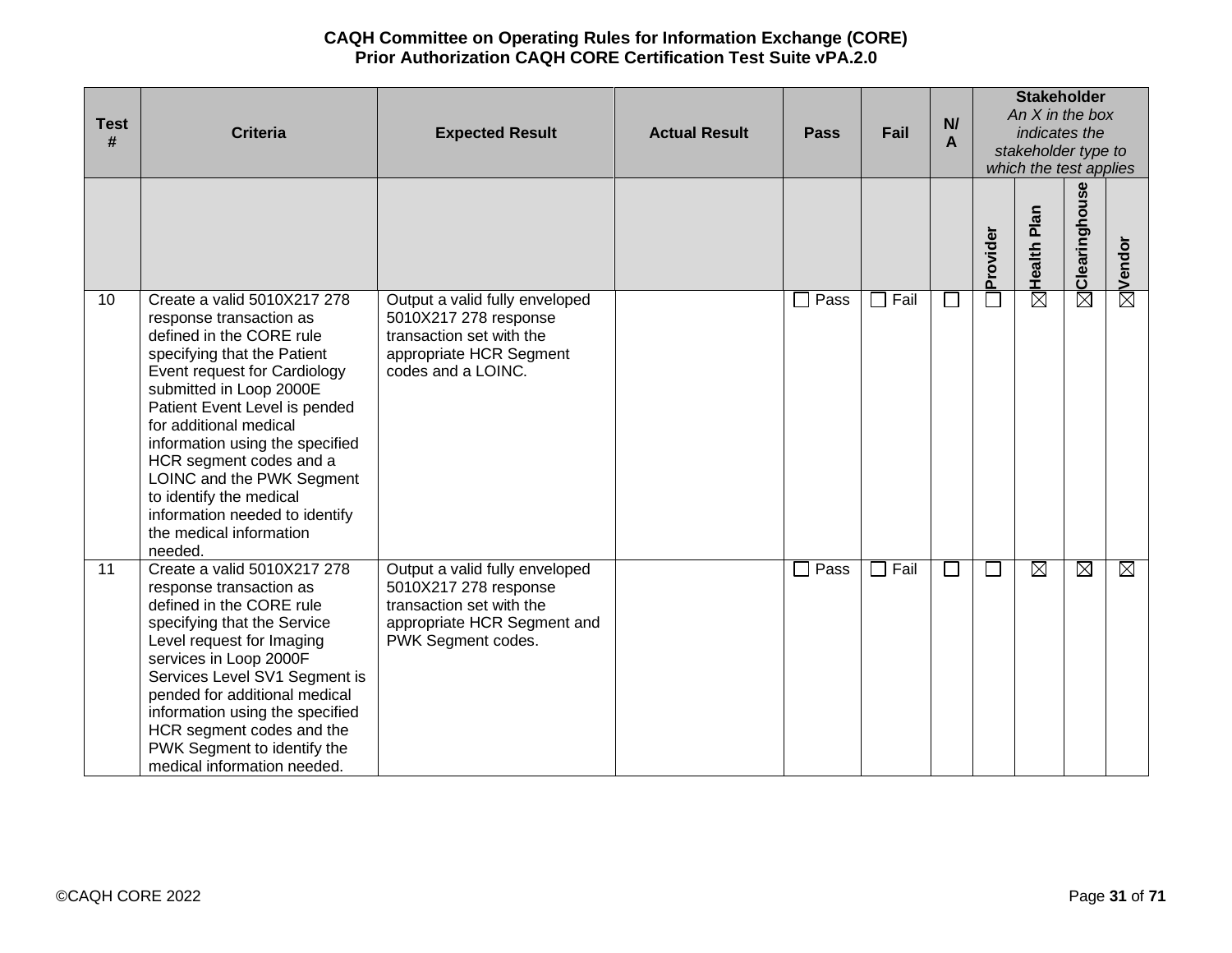| <b>Test</b><br># | <b>Criteria</b>                                                                                                                                                                                                                                                                                                                                                                                                                                       | <b>Expected Result</b>                                                                                                                                   | <b>Actual Result</b> | <b>Pass</b>            | Fail | N/<br>A |          | <b>Stakeholder</b><br>An $X$ in the box<br>indicates the<br>stakeholder type to<br>which the test applies |                           |                    |  |
|------------------|-------------------------------------------------------------------------------------------------------------------------------------------------------------------------------------------------------------------------------------------------------------------------------------------------------------------------------------------------------------------------------------------------------------------------------------------------------|----------------------------------------------------------------------------------------------------------------------------------------------------------|----------------------|------------------------|------|---------|----------|-----------------------------------------------------------------------------------------------------------|---------------------------|--------------------|--|
|                  |                                                                                                                                                                                                                                                                                                                                                                                                                                                       |                                                                                                                                                          |                      |                        |      |         | Provider | Plan<br><b>Health</b>                                                                                     | $\boxtimes$ Clearinghouse | $\boxtimes$ Vendor |  |
| 12               | Create a valid 5010X217 278<br>response transaction as<br>defined in the CORE rule<br>specifying that the Service<br>Level request for Oncology<br>services in Loop 2000F<br>Services Level SV2 Segment is<br>pended for additional medical<br>information using the specified<br>HCR segment codes and the<br>PWK Segment to identify the<br>medical information needed.                                                                             | Output a valid fully enveloped<br>5010X217 278 response<br>transaction set with the<br>appropriate HCR Segment and<br>PWK Segment codes.                 |                      | $\Box$ Pass            | Fail | ×       |          | $\overline{\boxtimes}$                                                                                    |                           |                    |  |
| 13               | Create a valid 5010X217 278<br>response transaction as<br>defined in the CORE rule<br>specifying that the Service<br>Level request for Laboratory<br>services submitted in Loop<br>2000F Services Level SV1<br>Segment is pended for<br>additional medical information<br>using the specified HCR<br>segment codes and a LOINC<br>and the PWK Segment to<br>identify the medical information<br>needed to identify the medical<br>information needed. | Output a valid fully enveloped<br>5010X217 278 response<br>transaction set with the<br>appropriate HCR Segment<br>codes, LOINC and PWK<br>Segment codes. |                      | Pass<br>$\blacksquare$ | Fail |         | $\Box$   | $\boxtimes$                                                                                               | ⊠                         | $\boxtimes$        |  |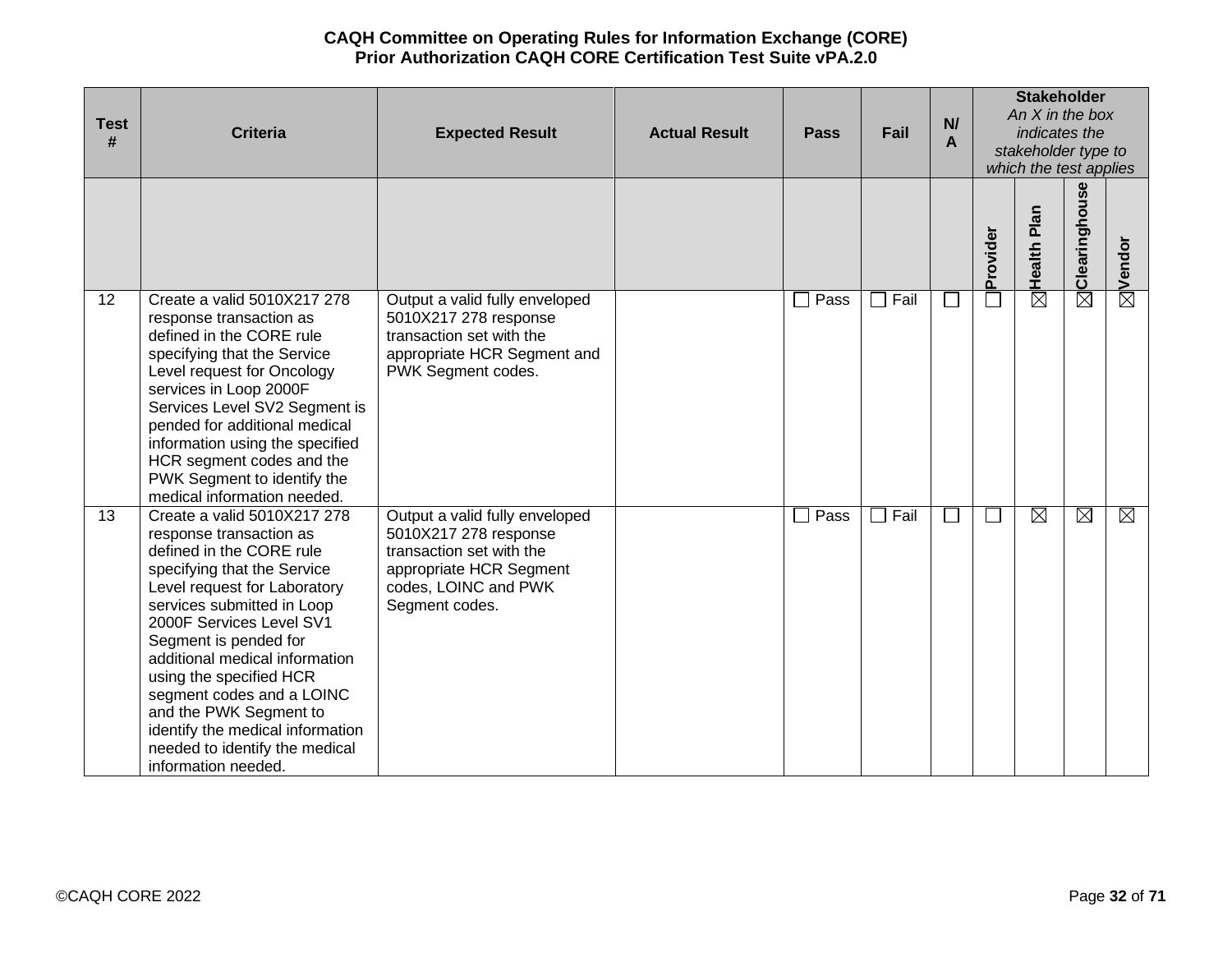| <b>Test</b><br># | <b>Criteria</b>                                                                                                                                                                                                                                                                                                                                                                                                                                  | <b>Expected Result</b>                                                                                                                                   | <b>Actual Result</b> | <b>Pass</b>            | Fail | N<br>А |          | <b>Stakeholder</b><br>An $X$ in the box<br>indicates the<br>stakeholder type to<br>which the test applies |               |             |
|------------------|--------------------------------------------------------------------------------------------------------------------------------------------------------------------------------------------------------------------------------------------------------------------------------------------------------------------------------------------------------------------------------------------------------------------------------------------------|----------------------------------------------------------------------------------------------------------------------------------------------------------|----------------------|------------------------|------|--------|----------|-----------------------------------------------------------------------------------------------------------|---------------|-------------|
|                  |                                                                                                                                                                                                                                                                                                                                                                                                                                                  |                                                                                                                                                          |                      |                        |      |        | Provider | Plan<br>Health                                                                                            | Clearinghouse | ndor<br>قع  |
| 14               | Create a valid 5010X217 278<br>response transaction as<br>defined in the CAQH CORE<br>rule specifying that the Service<br>Level request for Cardiology<br>services in Loop 2000F<br>Services Level SV2 Segment is<br>pended for additional medical<br>information using the specified<br>HCR segment codes and a<br>LOINC and the PWK Segment<br>to identify the medical<br>information needed to identify<br>the medical information<br>needed. | Output a valid fully enveloped<br>5010X217 278 response<br>transaction set with the<br>appropriate HCR Segment<br>codes, LOINC and PWK<br>Segment codes. |                      | Pass<br>$\blacksquare$ | Fail |        |          | $\boxtimes$                                                                                               | $\boxtimes$   | $\boxtimes$ |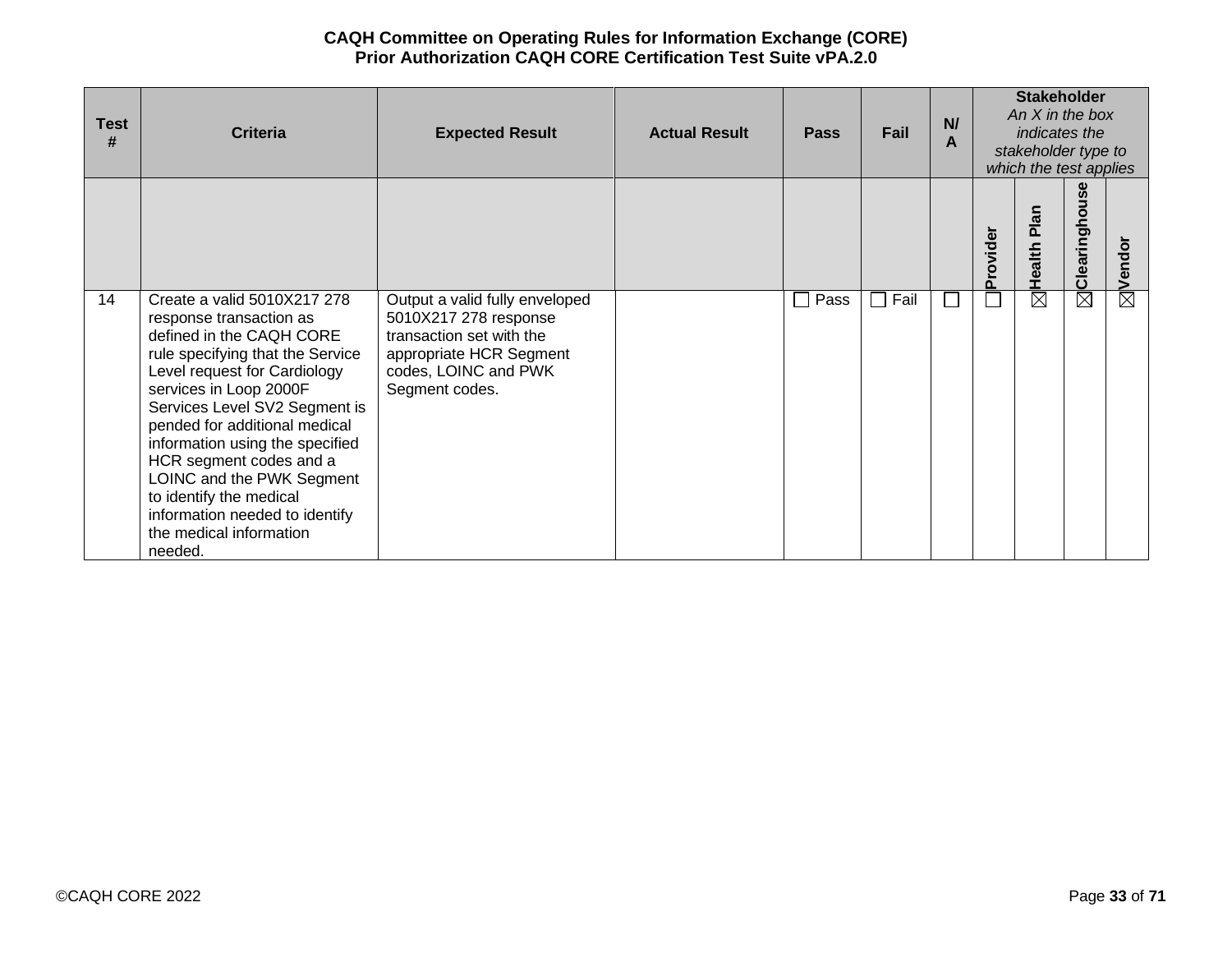## <span id="page-33-1"></span><span id="page-33-0"></span>**5. CAQH CORE Prior Authorization & Referrals Web Portal Rule Test Scenario**

## *5.1. CAQH CORE Prior Authorization & Referrals Web Portal Rule Key Requirements*

Note: This section identifies at a high level the key requirements of this rule. Refer to the CAQH CORE Prior Authorization & Referrals Operating Rule Set for the specific language of the rule which governs. Section numbers in parentheses following each key requirement refer to the specific rule section which applies.

## *System Availability Requirements (§4.1)*

- A HIPAA-covered health plan or its agent's system availability must be no less than 90 percent per calendar week.
- A HIPAA-covered health plan and its agent may choose to use an additional 24 hours of scheduled system downtime per calendar quarter.
- A HIPAA-covered health plan or its agent must publish their regularly scheduled system downtime in an appropriate manner.
- A HIPAA-covered health plan or its agent must publish the schedule of non-routine downtime at least one week in advance.
- A HIPAA-covered health plan or its agent must provide information within one hour of realizing downtime will be needed in the event of unscheduled/emergency downtime.
- No response is required during scheduled or unscheduled/emergency downtime(s).
- A HIPAA-covered health plan or its agent must establish and publish its own holiday schedule.

## *Web Form Data Request Field Labels (§4.2.1)*

- The web portal operator of prior authorization submissions must apply the corresponding loop, segment, data element name from the 5010X217 278 Request and Response to all web form data fields using the
	- o IMPLEMENTATION NAME for each corresponding loop, segment and data element where an IMPLEMENTATION NAME exists
	- or
	- $\circ$  Use the ALIAS if it is available and identified as such in the 5010X217 278 when an IMPLEMENTATION NAME does not exist or is considered less common.
- When an IMPLEMENTATION NAME or ALIAS for a corresponding loop, segment and data element does not exist the X12 base standard loop, segment and data element names must be used for the web form data field, when available.

## *Web Form Data Response Field Labels (§4.2.2)*

- The web portal operator receiving a 5010X217 278 Response transaction to a previously submitted prior authorization request must apply the corresponding loop, segment, data element name from the 5010X217 278 Response transaction to all web form data fields using the
	- o IMPLEMENTATION NAME for each corresponding loop, segment and data element where an IMPLEMENTATION NAME exists

or

 $\circ$  Use the ALIAS if it is available and identified as such in the 5010X217 278 when an IMPLEMENTATION NAME does not exist.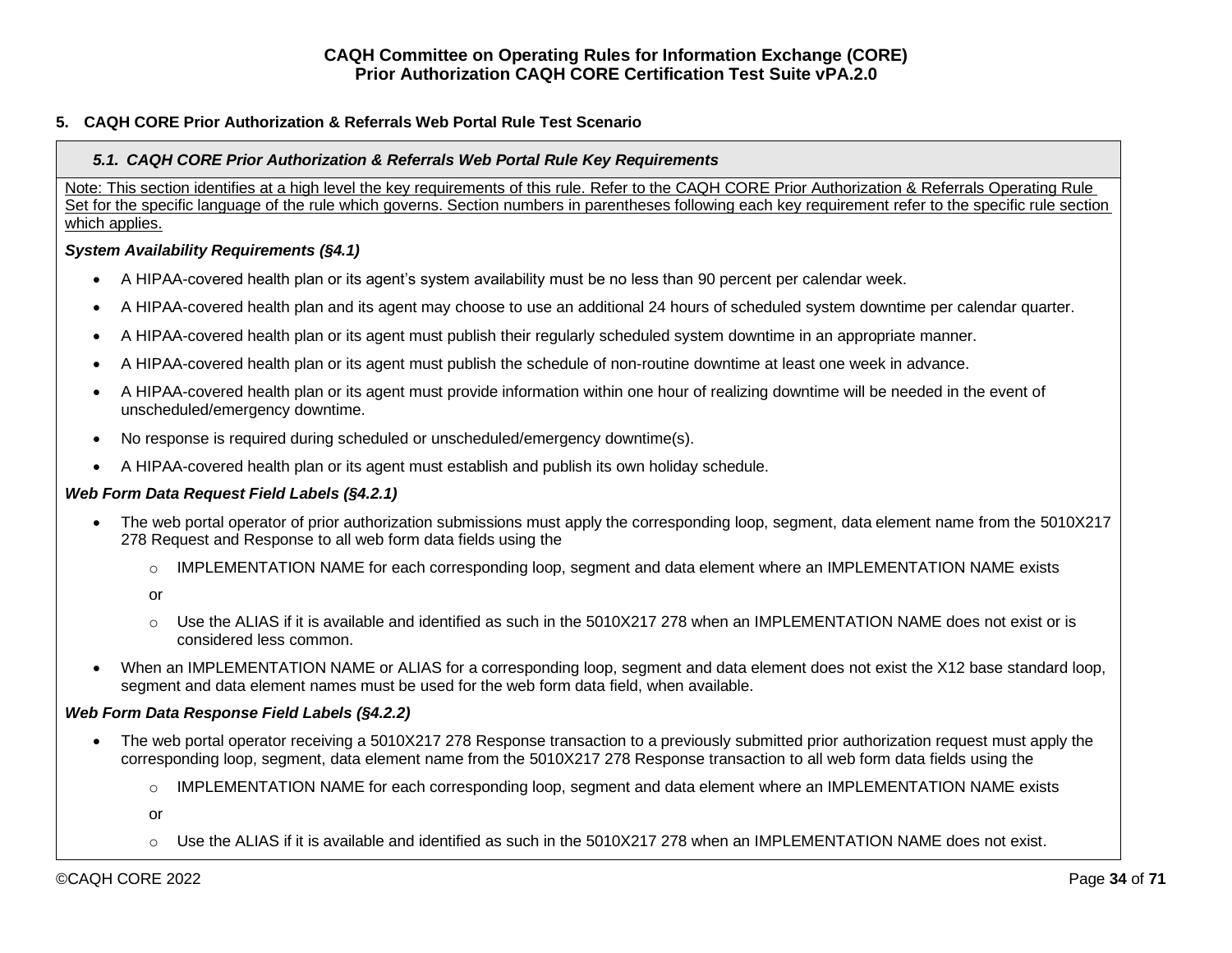#### *5.1. CAQH CORE Prior Authorization & Referrals Web Portal Rule Key Requirements*

• When an IMPLEMENTATION NAME or ALIAS for a corresponding loop, segment and data element does not exist the X12 base standard loop, segment and data element names must be used for the web form data field, when available.

### *Use of the X12/005010X217 Health Care Services Review Request for Review and Response (278) Technical Report 3 (§4.3)*

• The data collected from the web form and mapped to the X12/005010X217 Health Care Services Review – Request for Review and Response (278) transaction must comply with the CAQH CORE Prior Authorization & Referrals (278) Data Content Rule.

#### *Confirmation of Receipt of Web Form Submission (§4.4)*

- A submission receipt indicating to the provider that the completed prior authorization request form was successfully received, and the web portal operator's next steps must be returned when the submitter clicks a "submit" or similar button along with information about the web portal operator's "next steps." Examples of such information include:
	- o Submitter is notified if the web portal operator requires additional documentation to process the request;
	- o Submitter has the option to print and save a PDF;
	- o Submitter may view the authorization status;
	- $\circ$  Submitter may check the status, or an update of a previously submitted request, for the prior authorization request via hypertext that includes a navigation bar or a sidebar menu linking to other web pages via hyperlinks, often referred to as links
	- $\circ$  Submitter is provided information about the assignment of a transaction or reference control number;
	- $\circ$  Submitter is provided a detailed timestamp including time zone for the submission.

#### <span id="page-34-0"></span>*5.2. CAQH CORE Prior Authorization & Referrals Web Portal Rule Conformance Testing Requirements*

These scenarios test the following conformance requirements of the Web Portal rule. Other requirements of this rule that may not be listed below are not included in this test scenario. Notwithstanding, CORE-certified entities are required to comply with all specifications of the rule not included in this test scenario. Note: Clearinghouses and/or Vendors undergoing CORE Certification Testing should refer to Detailed Step-by-Step Test Scripts for applicable test scripts.

#### *System Availability*

Demonstrate its ability to publish to its trading partner community the following schedules:

- Its regularly scheduled downtime schedule, including holidays, and
- Its notice of non-routine downtime showing schedule of times down, and
- A notice of unscheduled/emergency downtime notice.

#### *Web Form Data Field Labels*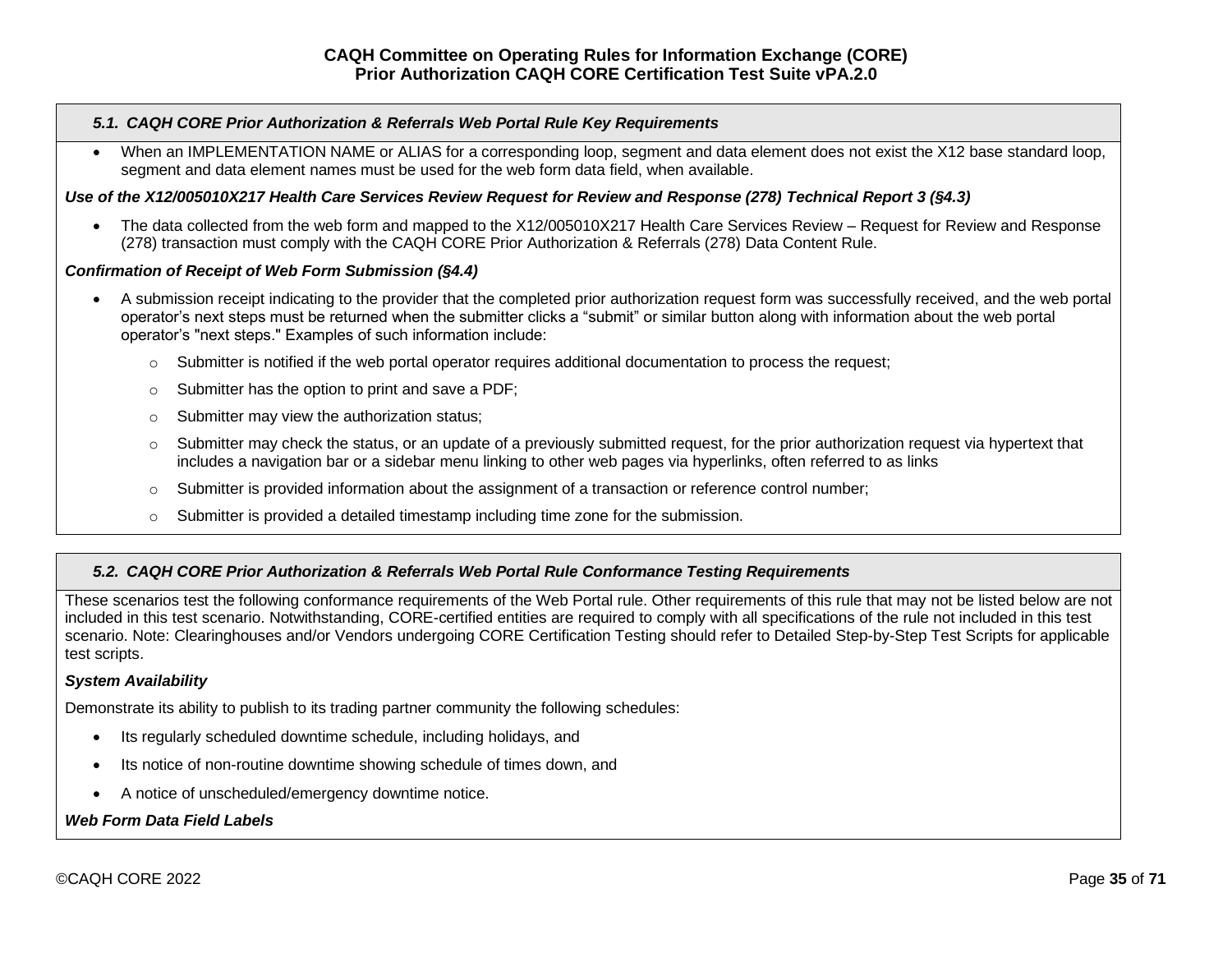## *5.2. CAQH CORE Prior Authorization & Referrals Web Portal Rule Conformance Testing Requirements*

Display the application of the IMPLEMENTATION NAME or ALIAS to the corresponding loop, segment, data element name from the 5010X217 278 Request and Response to all web form submission data fields, when available.

## *Use of the 005010X217 278 TR3*

Demonstrate compliance with the CAQH CORE Prior Authorization & Referrals (278) Data Content Rule.

#### *Confirmation of Web Form Submission*

Demonstrate submission receipt indicating to the provider that the completed prior authorization request form was successfully received.

#### <span id="page-35-0"></span>*5.3. CAQH CORE Prior Authorization & Referrals Web Portal Rule Test Scripts Assumptions*

The test scripts do not include comprehensive testing requirements to test for all possible permutations of the CORE requirements of the rule.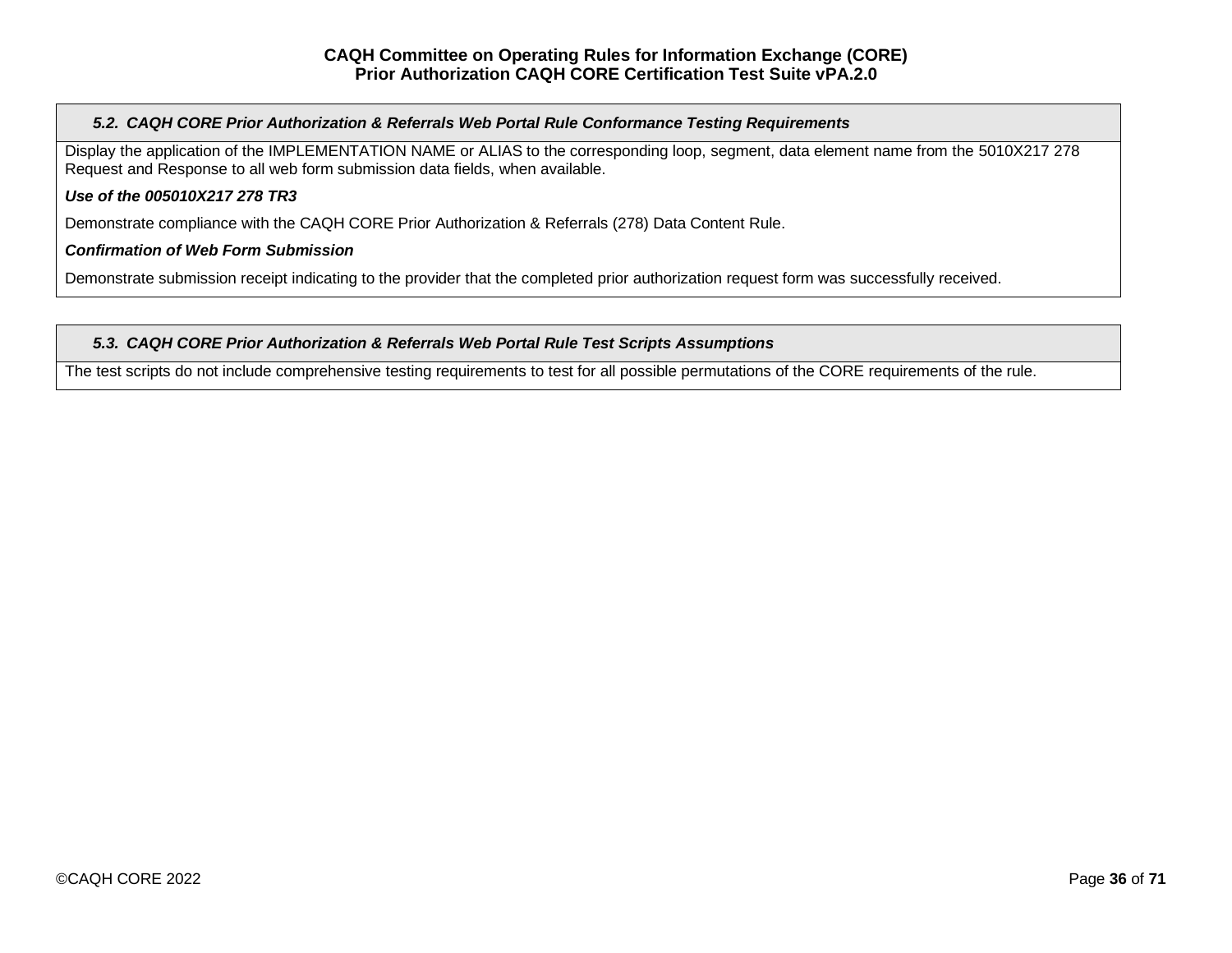## *5.4. CAQH CORE Prior Authorization & Referrals Web Portal Rule Detailed Step-By-Step Test Scripts*

<span id="page-36-0"></span>CORE Certification Testing is not exhaustive. The CAQH CORE Certification Test Suite does not include comprehensive testing requirements that test for all possible permutations of each rule. An individual test script may be testing for more than one item, and, as noted in the "Stakeholder" column, each test script tests for the role of the stakeholder(s) to which the test script applies.

The Detailed Step-by-Step Test Scripts below specify the stakeholder type to which each test script applies. A stakeholder may indicate that a specific test script does not apply to it. In this case the stakeholder is required to provide a rationale for why a specific test script is not applicable and be prepared for a review of the rationale with CAQH CORE Staff.

When establishing a certification test profile with a CAQH CORE-authorized Testing Vendor, a Vendor is given the option to indicate if the product it is certifying is a Provider-facing product or a Health Plan-facing product. Therefore, the Detailed Step-by-Step Test Scripts applicable to a Provider apply to a Provider-facing product. Similarly, detailed step-by-step test scripts applicable to a Health Plan apply to a Health Plan-facing product.

| <b>Test</b><br># | <b>Criteria</b>                                                                                              | <b>Expected Result</b>                                                                                                          | <b>Actual Result</b> | <b>Pass</b>          | Fail | N/A |          | <b>Stakeholder</b><br>An $X$ in the box<br>indicates the<br>stakeholder type to<br>which the test applies |               |             |  |
|------------------|--------------------------------------------------------------------------------------------------------------|---------------------------------------------------------------------------------------------------------------------------------|----------------------|----------------------|------|-----|----------|-----------------------------------------------------------------------------------------------------------|---------------|-------------|--|
|                  |                                                                                                              |                                                                                                                                 |                      |                      |      |     | Provider | Plan<br><b>Health</b>                                                                                     | Clearinghouse | /endor      |  |
|                  | <b>System Availability</b>                                                                                   |                                                                                                                                 |                      |                      |      |     |          |                                                                                                           |               |             |  |
| 10               | Publication of regularly<br>scheduled downtime, including<br>holidays and method(s) for<br>such publication. | Submission of actual published<br>copies of regularly scheduled<br>downtime, including holidays<br>and method(s) of publishing. |                      | Pass<br>$\mathbf{I}$ | Fail |     |          | $\boxtimes$                                                                                               | $\boxtimes$   | $\boxtimes$ |  |
| 11               | Publication of non-routine<br>downtime notice and method(s)<br>for such publication.                         | Submission of a sample notice<br>of non-routine downtime,<br>including schedule of downtime<br>and method(s) of publishing.     |                      | Pass<br>$\mathbf{I}$ | Fail |     |          | $\boxtimes$                                                                                               | $\boxtimes$   | $\boxtimes$ |  |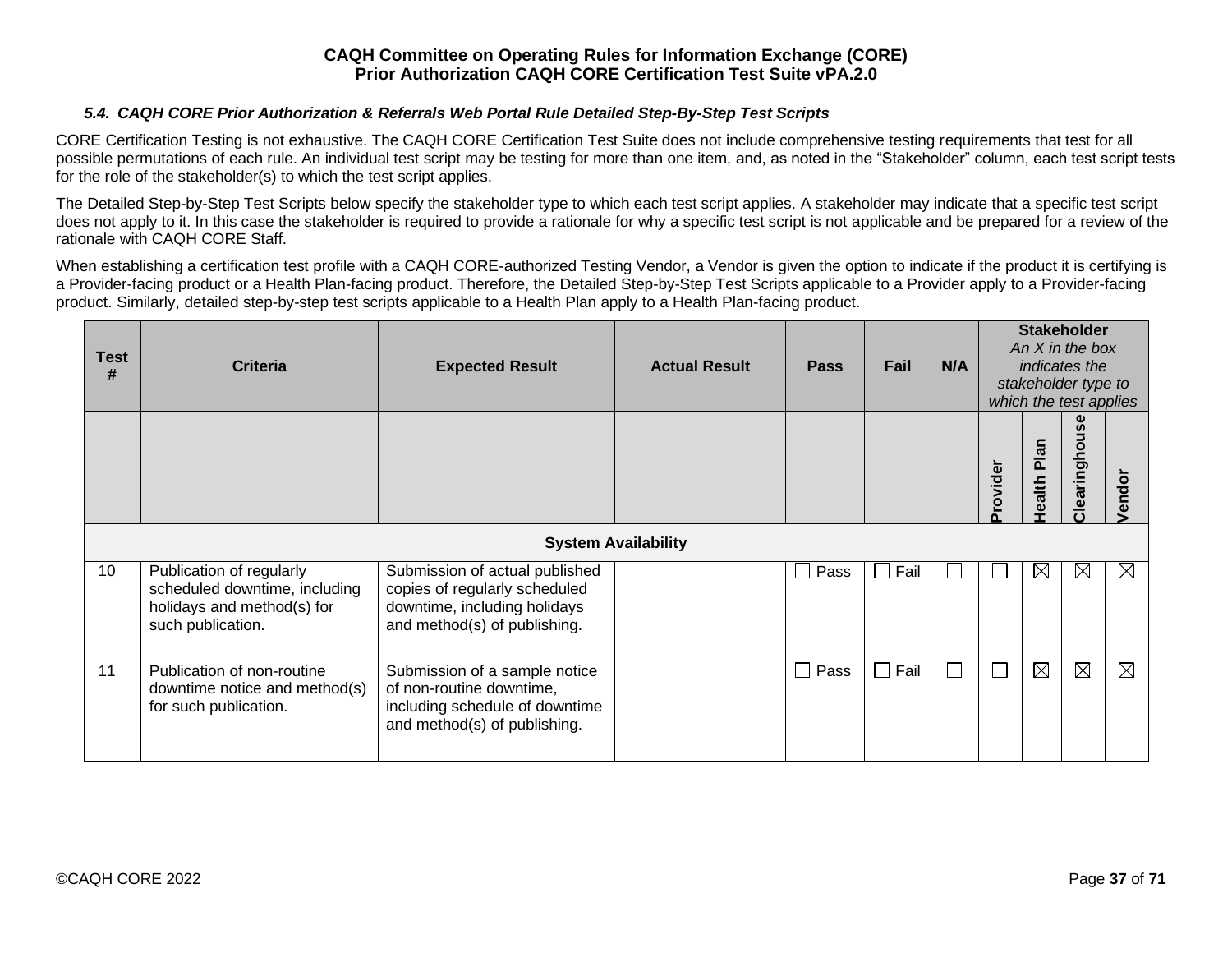|             |                                                                                                                                                                                                                                  |                                                                                                              |                                            |                       |             |     |          |                         | <b>Stakeholder</b>                            |                    |
|-------------|----------------------------------------------------------------------------------------------------------------------------------------------------------------------------------------------------------------------------------|--------------------------------------------------------------------------------------------------------------|--------------------------------------------|-----------------------|-------------|-----|----------|-------------------------|-----------------------------------------------|--------------------|
| <b>Test</b> |                                                                                                                                                                                                                                  |                                                                                                              |                                            |                       |             |     |          |                         | An $X$ in the box                             |                    |
| #           | <b>Criteria</b>                                                                                                                                                                                                                  | <b>Expected Result</b>                                                                                       | <b>Actual Result</b>                       | <b>Pass</b>           | Fail        | N/A |          |                         | indicates the                                 |                    |
|             |                                                                                                                                                                                                                                  |                                                                                                              |                                            |                       |             |     |          |                         | stakeholder type to<br>which the test applies |                    |
|             |                                                                                                                                                                                                                                  |                                                                                                              |                                            |                       |             |     |          |                         |                                               |                    |
|             |                                                                                                                                                                                                                                  |                                                                                                              |                                            |                       |             |     |          |                         | $\boxtimes$ Clearinghouse                     |                    |
|             |                                                                                                                                                                                                                                  |                                                                                                              |                                            |                       |             |     | Provider | $\boxtimes$ Health Plan |                                               | $\boxtimes$ Vendor |
| 12          | Publication of<br>unscheduled/emergency<br>downtime notice and method(s)<br>for such publication.                                                                                                                                | Submission of a sample notice<br>of unscheduled/emergency<br>downtime, including method(s)<br>of publishing. |                                            | Pass<br>$\mathcal{A}$ | $\Box$ Fail |     |          |                         |                                               |                    |
|             |                                                                                                                                                                                                                                  |                                                                                                              | <b>Web Form Data Field Labels</b>          |                       |             |     |          |                         |                                               |                    |
| 13          | Display the application of the<br><b>IMPLEMENTATION NAME or</b><br>ALIAS to the corresponding<br>loop, segment, data element<br>name from the 5010X217 278<br>Request and Response to all<br>web form submission data<br>fields. | Submission of actual web form<br>showing use of Implementation<br>Name or Alias.                             |                                            | Pass                  | Fail        |     |          | ⊠                       | $\boxtimes$                                   | $\boxtimes$        |
|             |                                                                                                                                                                                                                                  | <b>CORE Prior Authorization &amp; Referrals (278) Data Content Rule</b>                                      |                                            |                       |             |     |          |                         |                                               |                    |
| 14          | Web portal operator must<br>comply with CAQH CORE Prior<br>Authorization & Referrals (278)<br>Data Content Rule when<br>mapping web form data<br>collected to the 005010X217<br>278 transaction.                                 | Output a valid fully enveloped<br>5010X217 278 request<br>transaction set.                                   |                                            | $\Box$ Pass           | Fail        |     |          | ⊠                       | $\boxtimes$                                   | $\boxtimes$        |
|             |                                                                                                                                                                                                                                  |                                                                                                              | <b>Confirmation of Web Form Submission</b> |                       |             |     |          |                         |                                               |                    |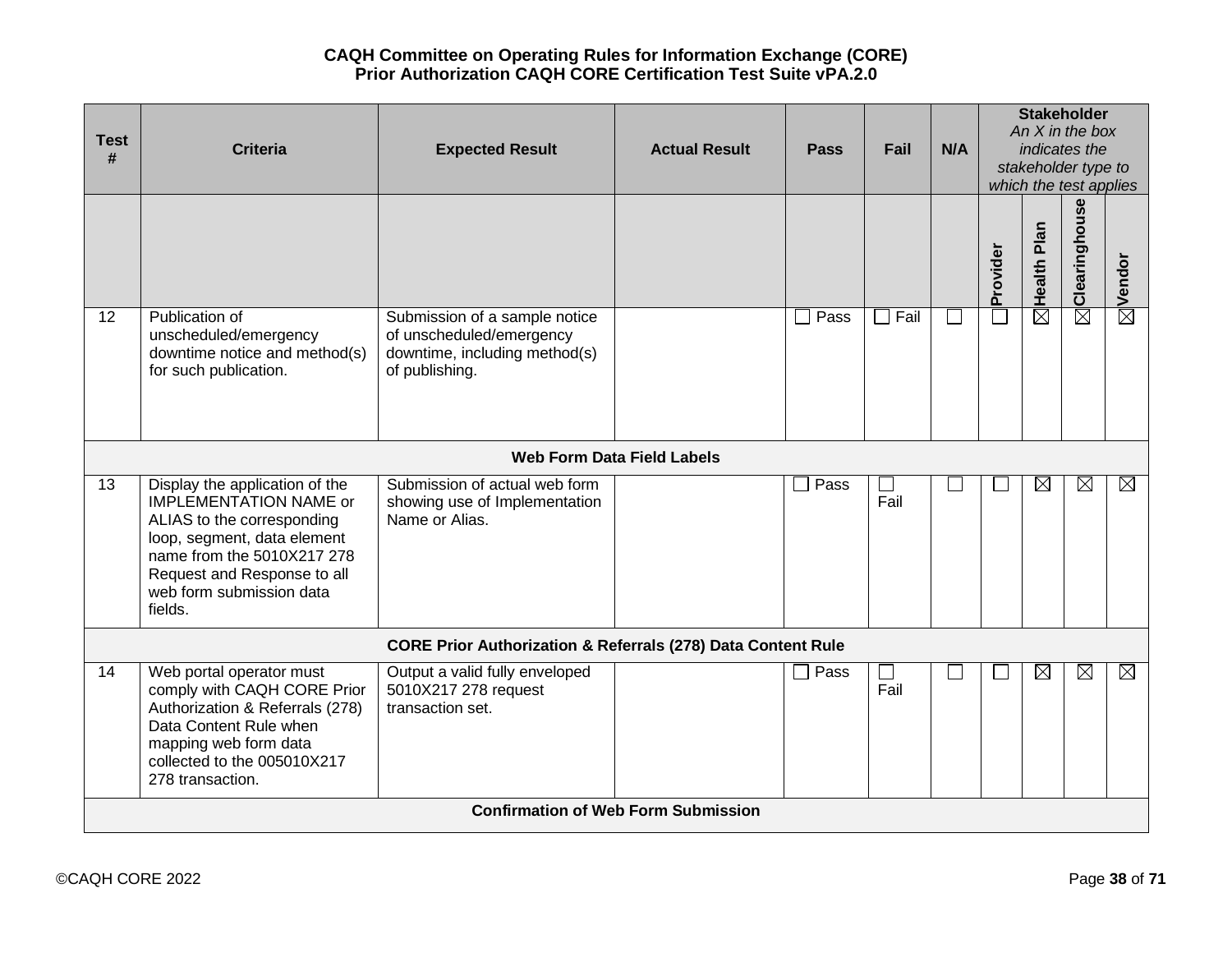| <b>Test</b><br># | <b>Criteria</b>                                                              | <b>Expected Result</b>                                                            | <b>Actual Result</b> | <b>Pass</b>    | Fail | N/A |         | <b>Stakeholder</b><br>An $X$ in the box<br>indicates the<br>stakeholder type to<br>which the test applies |               |              |
|------------------|------------------------------------------------------------------------------|-----------------------------------------------------------------------------------|----------------------|----------------|------|-----|---------|-----------------------------------------------------------------------------------------------------------|---------------|--------------|
|                  |                                                                              |                                                                                   |                      |                |      |     | rovider | $\overline{\mathbf{a}}$<br>൨<br>Health                                                                    | Clearinghouse | $\circ$<br>ъ |
| 15               | Display the submission receipt<br>of the web form submission<br>data fields. | Submission of actual web page<br>confirming successful receipt of<br>the request. |                      | Pass<br>$\sim$ | Fail |     |         | $\boxtimes$                                                                                               | ⊠             | ⊠            |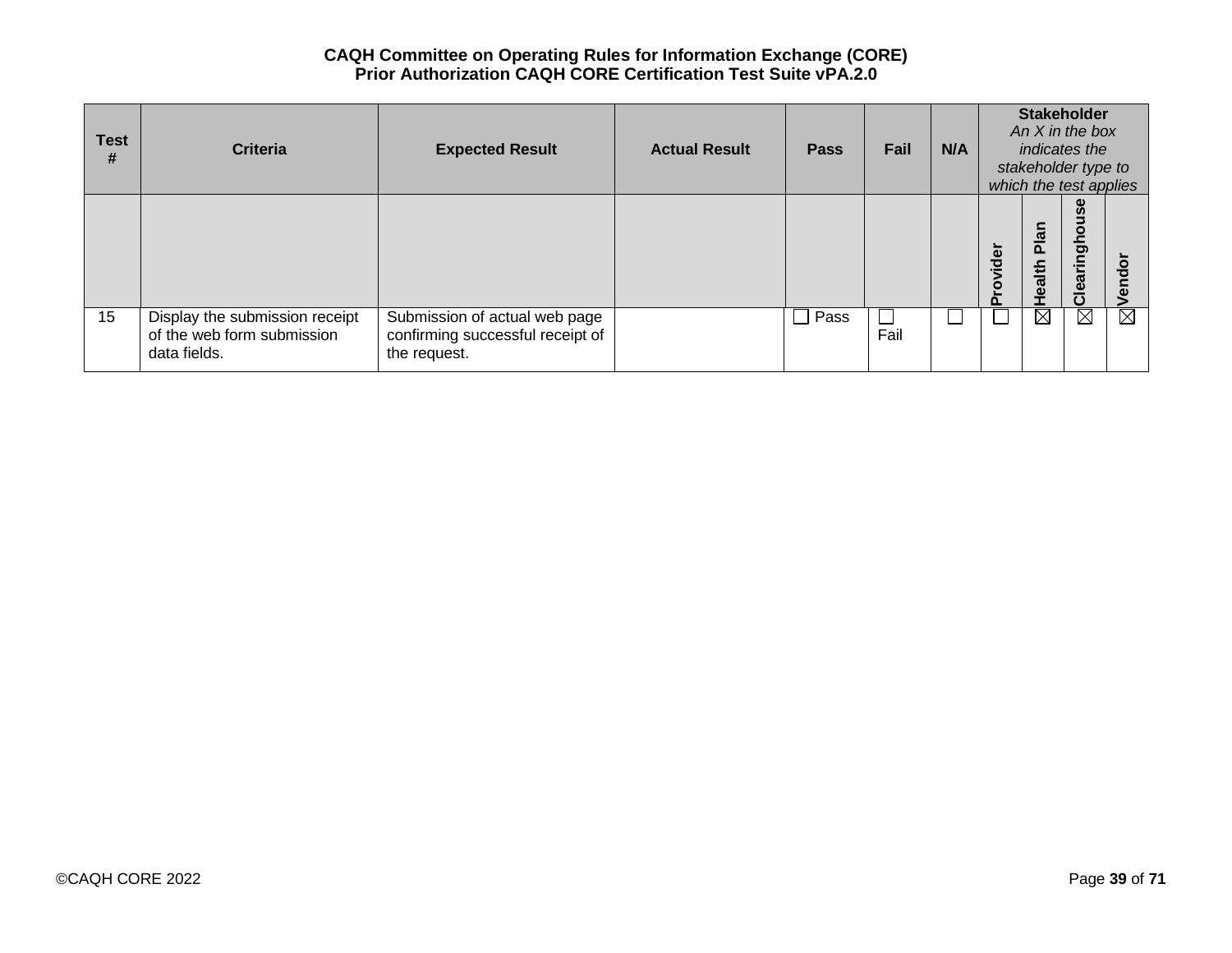## <span id="page-39-1"></span><span id="page-39-0"></span>**6. CAQH CORE Attachments Prior Authorization Infrastructure Rule Test Scenario**

#### *6.1. CAQH CORE Attachments Prior Authorization Infrastructure Rule Key Requirements*

*Note: This section identifies at a high level the key requirements of this rule. Refer to the rule document for the specific language of the rule which governs. Section numbers in parentheses following each key requirement refer to the specific rule section which applies.*

*Infrastructure Rule Requirements for Attachments using the X12 275 Transaction*

#### *Processing Mode Requirements for X12 275 Attachments (§4.1)*

• A HIPAA covered health plan and its agent must implement server requirements for Batch Processing Mode **OR** Real Time Processing Mode.

#### *Connectivity Requirements for X12 275 Attachments (§4.2)*

• HIPAA-covered entity and its agent must be able to support the most recent published and CAQH CORE adopted version of the CAQH CORE Connectivity Rule.

#### *System Availability Requirements for X12 275 Attachments for X12 275 Attachments (§4.3)*

- A HIPAA covered health plan and its agent's system availability must be no less than 90 percent per calendar week for both Real Time and Batch Processing Modes.
- A HIPAA-covered health plan and its agent may choose to use an additional 24 hours of scheduled system downtime per calendar quarter.
- A HIPAA covered health plan and its agent must publish their regularly scheduled system downtime in an appropriate manner.
- A HIPAA covered health plan and its agent must publish the schedule of non-routine downtime at least one week in advance.
- A HIPAA covered health plan and its agent must provide information within one hour of realizing downtime will be needed in the event of unscheduled/emergency downtime.
- No response is required during scheduled or unscheduled/emergency downtime(s).
- A HIPAA covered health plan and its agent must establish and publish its own holiday schedule.

#### *Payload Acknowledgements and Response Time for X12 275 Attachments (§4.4)*

- When any Functional Group of an X12 v6020X316 275 Attachment Transaction Set is accepted, accepted with errors, or rejected the HIPAAcovered health plan and its agent must return a X12 v6020X290 999 transaction.
- The X12 v6020X290 999 transaction must report each error detected to the most specific level of detail supported by the X12 v6020X290 999.
- Each HIPAA covered entity must support this maximum response time to ensure that at least 90 percent of all required responses are returned within the specified maximum response time as measured within a calendar month.
- Each HIPAA covered entity must capture, log, audit, match and report the date (YYYYMMDD), time (HHMMSS) and control numbers from its own internal systems and the corresponding data received from its trading partners.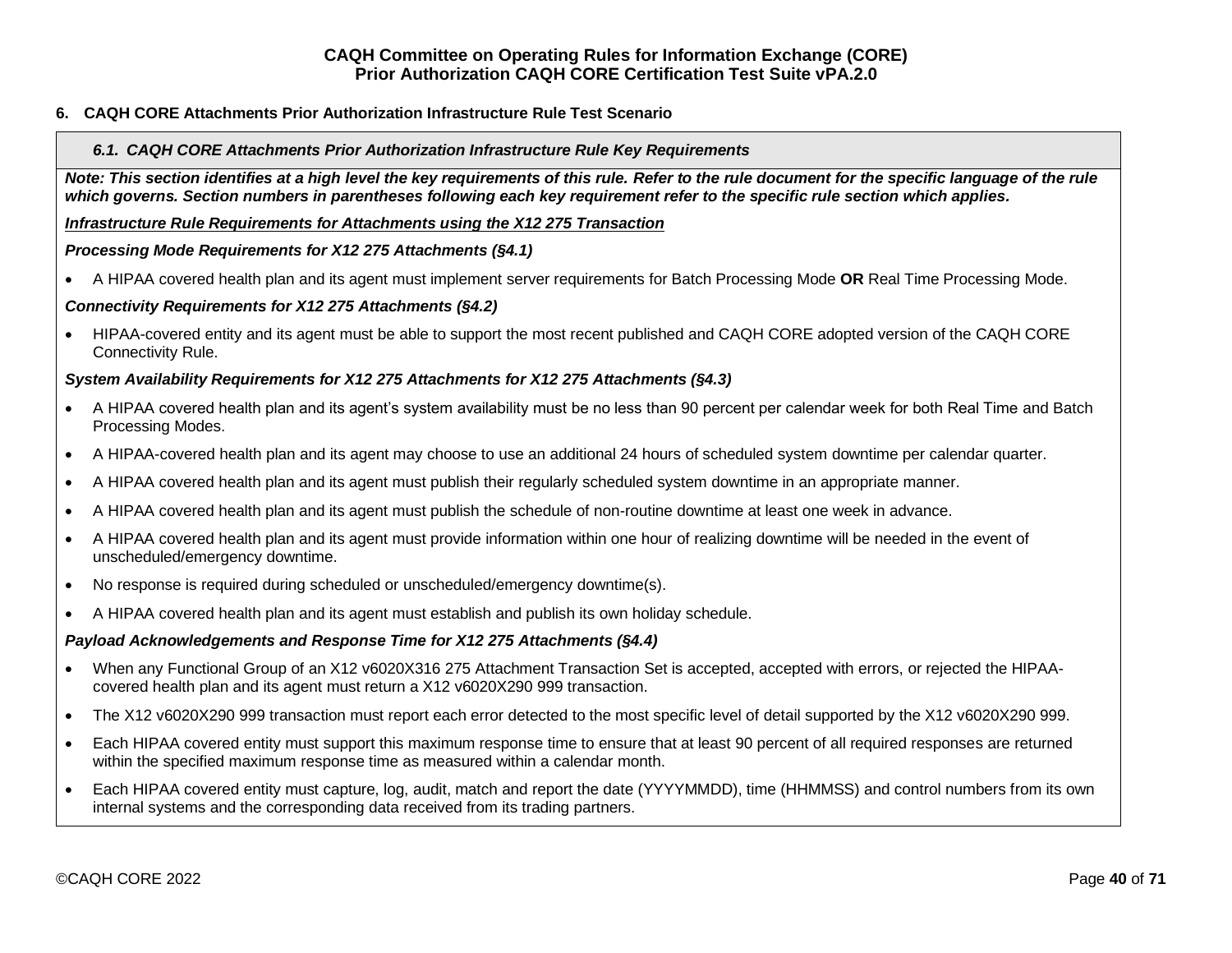#### *6.1. CAQH CORE Attachments Prior Authorization Infrastructure Rule Key Requirements*

- When an X12 v6020X316 275 has been submitted by a HIPAA covered provider and its agent in Batch Processing Mode, by 9:00 pm Eastern Time of a business day, an X12 v6020X290 999 must be available for pick up by 7:00 am Eastern Time on the second business day following submission.
- When an X12 v6020X316 275 has been submitted by a HIPAA covered provider or its agent in Real Time Processing Mode, the maximum response time for the receipt of an X12 v6020X290 999 must be 20 seconds.
- The receiver of an X12 v6020X290 999 must:
	- $\circ$  Process any X12 v6020X290 999 within one business day of its receipt, and
	- o Recognize all error conditions that can be specified using all standard acknowledgements named in this rule, and
	- o Pass all such error conditions to the end user as appropriate
		- Or
	- $\circ$  Display to the end user text that uniquely describes the specific error condition(s).

## *Data Handling Requirements for X12 275 Attachments (§4.5)*

- At the Payload Processing Layer, the receiver of an X12 v6020X316 275 must return an X12 v6020X290 999 to notify providers and their agents (submitter/client) of the acceptance, acceptance with error, or rejection.
- At the Initial Data Content Processing Layer, if the receiver (server) responds, it must also return an X12 v6020X257 824 to notify providers and their agents (submitter/client) of the acceptance, acceptance with error, or rejection of the X12 v6020X316 275 transaction and the content of the Binary Data Segment (BDS) segment in the X12 v6020X316 275 in addition to the X12 v6020X290 999 and the X12 v5010X217 278 Response.
- A receiver of an X12 v6020X257 824 must return an X12 v6020X290 999 for each Functional Group of X12 v6020X257 824 to indicate that the that it was either accepted, accepted with errors or rejected.

#### *File Size Requirements for X12 275 Attachments (§4.6)*

- A HIPAA-covered entity and its agent must be able to accept a Minimum 64MB of Base64 encoded data by their front-end servers when the encoded data received is exchanged via the X12 v6020X316 275.
- A HIPAA-covered entity and its agent must be able to accept a Minimum 64MB file size document by their internal document management systems used for holding and processing attachments.

## *Companion Guide Requirements for X12 275 Attachments (§4.7)*

• A Companion Guide covering the X12 v6020X316 275 published by a HIPAA covered health plan and its agent must follow the format/flow as defined in the CAQH CORE Master Companion Guide Template.

# *Infrastructure Rule Requirements for Additional Documentation using the Non-X12 Method Connectivity Requirements for Additional Documentation using CORE Connectivity using the Non-X12 Method (§5.1)*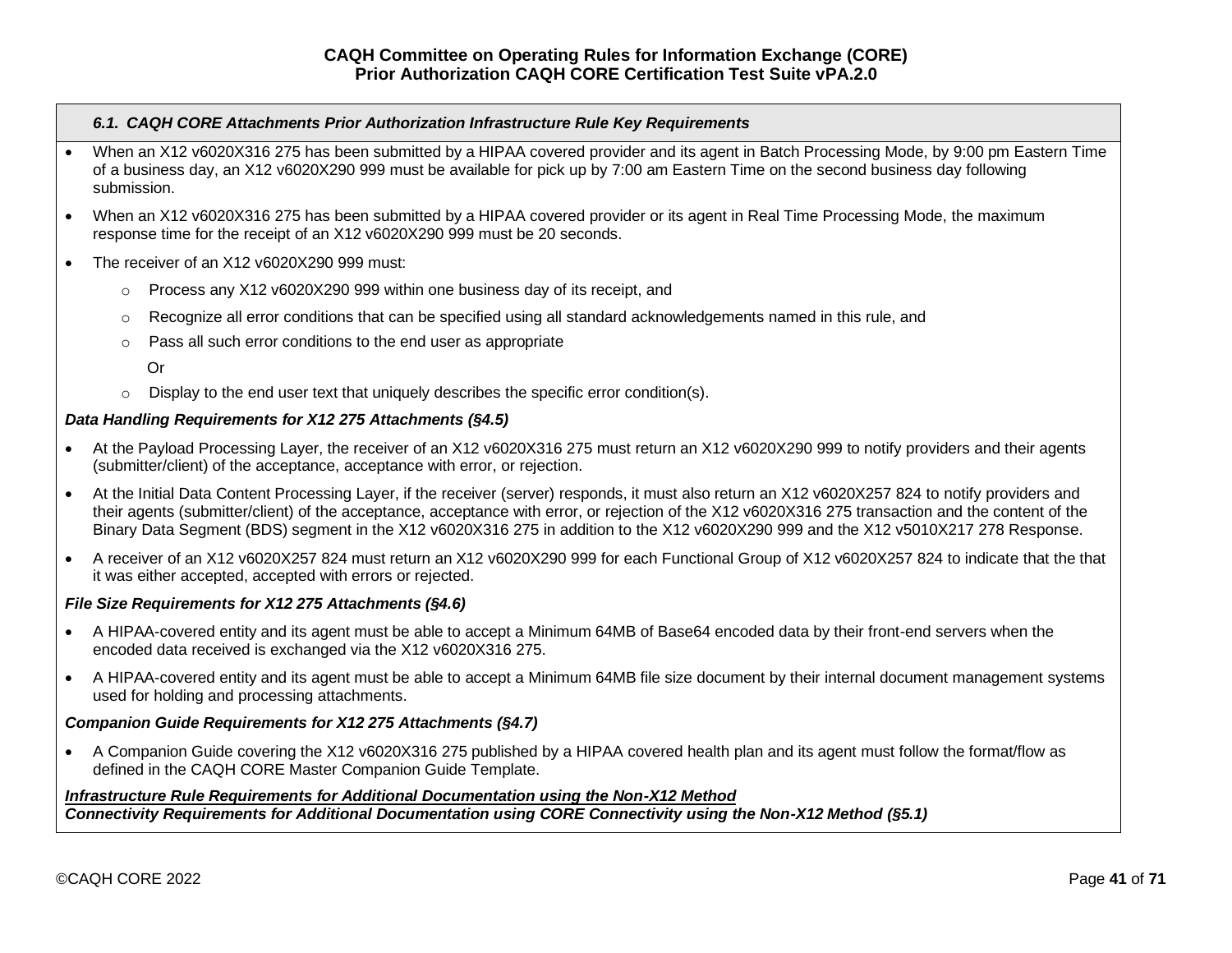#### *6.1. CAQH CORE Attachments Prior Authorization Infrastructure Rule Key Requirements*

If a HIPAA-covered entity and its agent elect to use CORE Connectivity as their non-X12 method of additional documentation submission, the most recent published and CAQH CORE adopted version of the CAQH CORE Connectivity Rule must be supported.

#### *System Availability and Reporting Requirements for Additional Documentation using the Non-X12 Method (§5.2)*

- A HIPAA covered health plan and its agent's system availability must be no less than 90 percent per calendar week for both Real Time and Batch Processing Modes.
- A HIPAA-covered health plan and its agent may choose to use an additional 24 hours of scheduled system downtime per calendar quarter.
- A HIPAA covered health plan and its agent must publish their regularly scheduled system downtime in an appropriate manner.
- A HIPAA covered health plan and its agent must publish the schedule of non-routine downtime at least one week in advance.
- A HIPAA covered health plan and its agent must provide information within one hour of realizing downtime will be needed in the event of unscheduled/emergency downtime.
- No response is required during scheduled or unscheduled/emergency downtime(s).
- A HIPAA covered health plan and its agent must establish and publish its own holiday schedule.

#### *File Size Requirements for Additional Documentation using the Non-X12 Method (§5.3)*

- A HIPAA-covered entity and its agent must be able to accept a Minimum 64MB of Base64 encoded data by their front-end servers when the encoded data received is exchanged via a non-X12 method.
- A HIPAA-covered entity and its agent must be able to accept a Minimum 64MB file size document by their internal document management systems used for holding and processing attachments.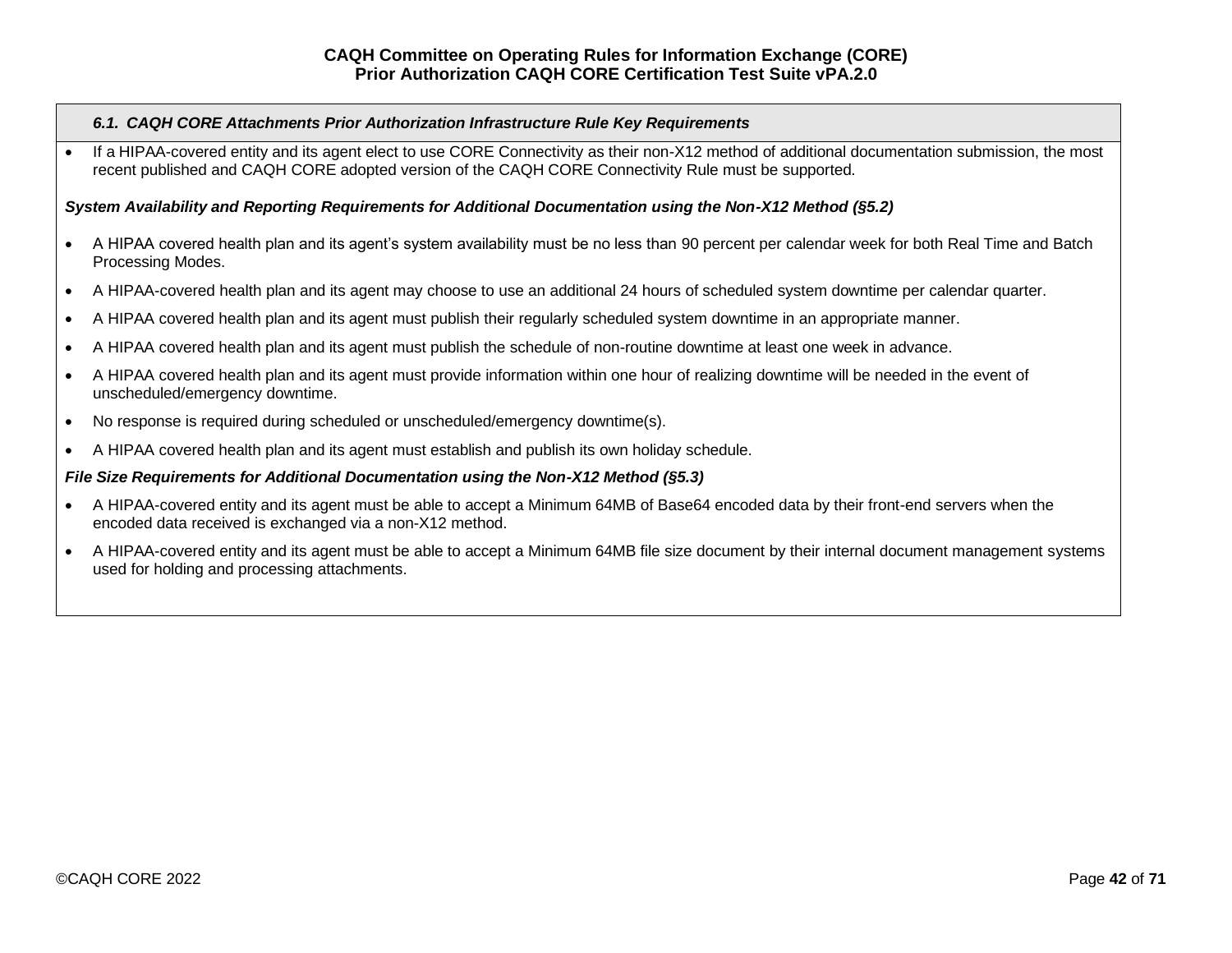## <span id="page-42-0"></span>*6.2. CAQH CORE Attachments Prior Authorization Rule Conformance Testing Requirements*

These scenarios test the following conformance requirements of the CAQH CORE Attachments (275/278) Prior Authorization Infrastructure Rule. Other requirements of this rule that may not be listed below are not included in this test scenario. Notwithstanding, CORE-certified entities are required to comply with all specifications of the rule not included in this test scenario. Note: Clearinghouses and/or vendors undergoing CORE Certification Testing should refer to Detailed Step-by-Step Test Scripts for applicable test scripts.

## *System Availability*

Demonstrate its ability to publish to its trading partner community the following schedules for X12 275 Attachments and Non-X12 Methods:

- Its regularly scheduled downtime schedule, including holidays and
- Its notice of non-routine downtime showing schedule of times down, and
- A notice of unscheduled/emergency downtime notice.

## *Acknowledgements*

- An X12 v6020X290 999 is returned to indicate either acceptance, acceptance with errors, or rejection a Functional Group of an X12 v6020X316 275 attachment transaction set when the ASC X12N v6020X316 275 is submitted in batch processing mode.
- An X12 v6020X290 999 is returned to indicate rejection only when the ASC X12N v6020X316 275 submitted in real time is rejected.

# *Response Time*

• Demonstrate the ability to capture, log, audit, match, and report the date (YYYYMMDD), time (HHMMSS) and control numbers from its own internal systems and its trading partners.

# *Data Handling*

- An X12 v6020X257 824 is returned to indicate either acceptance, acceptance with errors, or rejection of the X12 v6020X316 275 transaction and the content of the Binary Data Segment (BDS) segment.
- An X12 v6020X290 999 is returned to indicate either acceptance, acceptance with errors, or rejection for each Functional Group of an X12 v6020X257 824.

## *File Size*

• Demonstrate the ability to accept a Minimum 64MB file size attachment by front-end servers and internal document management systems for X12 275 Attachments and Non-X12 Methods.

## *Companion Guide*

Submission to a CAQH CORE-authorized Testing Vendor the following: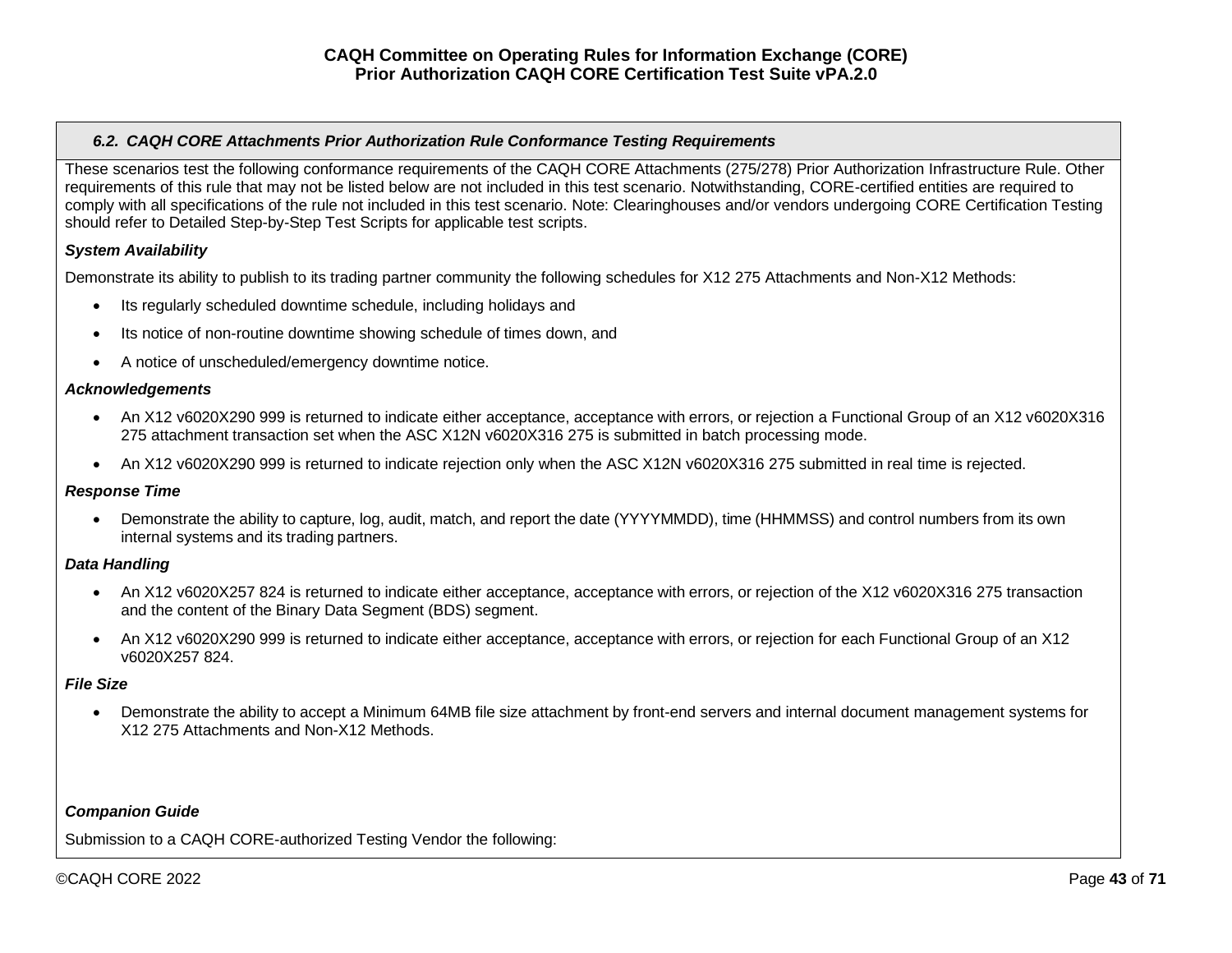## *6.2. CAQH CORE Attachments Prior Authorization Rule Conformance Testing Requirements*

- A copy of the table of contents of its official X12 v6020X316 275 companion guide.
- A copy of a page of its official X12 v6020X316 275 companion guide depicting its conformance with the format for specifying the X12 v6020X316 275 data content requirements.
	- o Such submission may be in the form of a hard copy paper document, an electronic document, or a URL where the table of contents and an example of the companion guide is located.

## <span id="page-43-0"></span>*6.3. CAQH CORE Attachments Prior Authorization Infrastructure Rule Test Scripts Assumptions*

- The entity has implemented in its production environments the necessary policies, procedures and method(s) required to conform to the System Availability requirements.
- The test scripts will not include comprehensive testing requirements to test for all possible permutations of the CAQH CORE requirements of the rule.
- All communications sessions and logons are valid; no error conditions are created or encountered.
- The health plan's EDI management system generates a syntactically correct X12 interchange containing the X12 v6020X290 999 and X12 v6020X257 824 transactions.
- The detailed content of the companion quide will not be submitted to the CORE-authorized Testing Vendor.
- The detailed content of the companion guide will not be examined nor evaluated.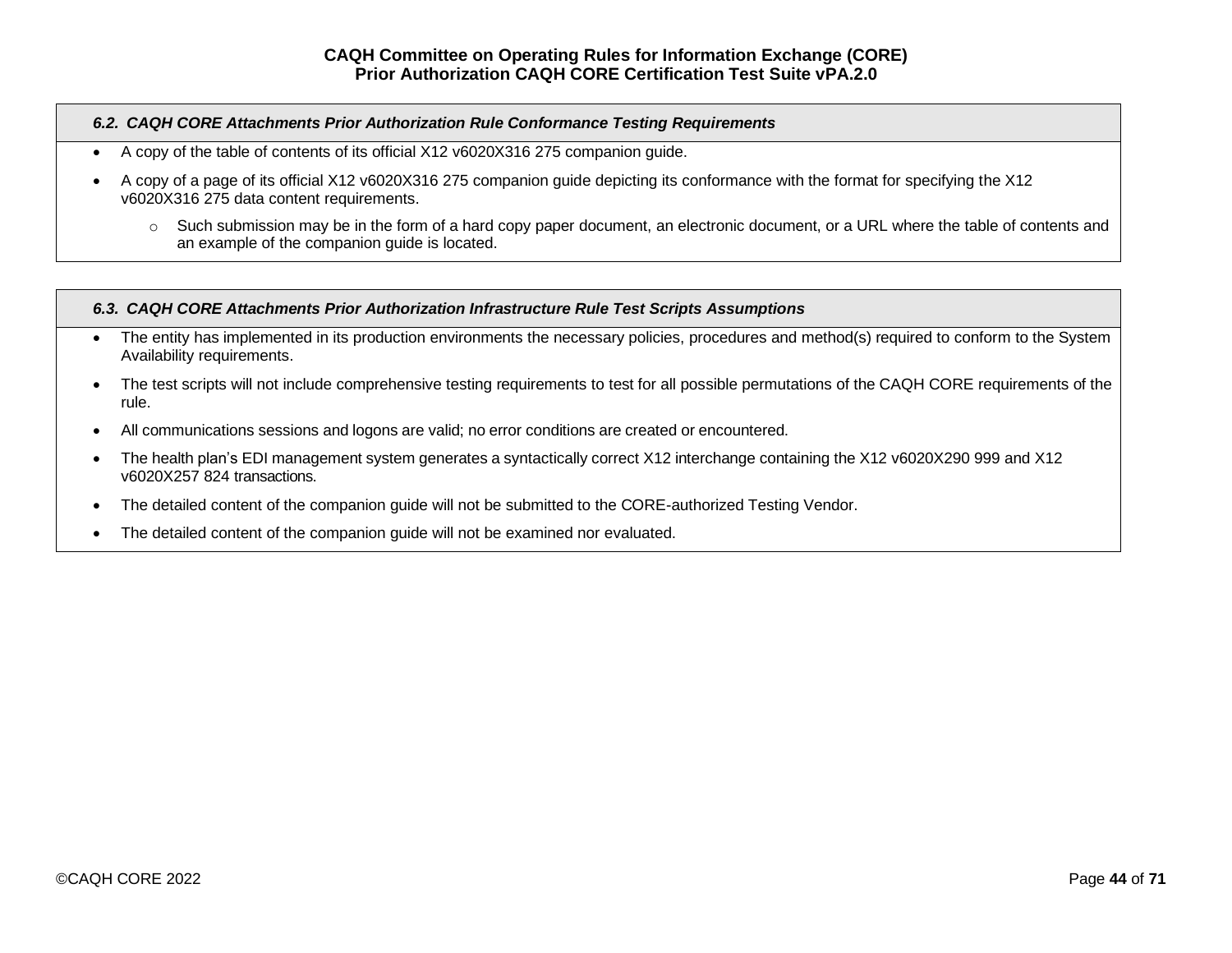## *6.4. CAQH CORE Attachments Prior Authorization Rule Detailed Step-By-Step Test Scripts*

<span id="page-44-0"></span>CORE Certification Testing is not exhaustive. The CAQH CORE Certification Test Suite does not include comprehensive testing requirements that test for all possible permutations of each rule. An individual test script may be testing for more than one item, and as noted in the "Stakeholder" column, each test script tests for the role of the Stakeholder(s) to which the test script applies.

The Detailed Step-by-Step Test Scripts below specify the stakeholder type to which each test script applies. A stakeholder may indicate that a specific test script does not apply to it. In this case the stakeholder is required to provide a rationale for why a specific test script is not applicable and be prepared for a review of the rationale with CAQH CORE staff.

When establishing a Certification Test Profile with a CORE-authorized Testing Vendor a Vendor will be given the option to indicate if the product it is certifying is a Provider-facing product or a Health Plan-facing product. Therefore, the Detailed Step-by-Step Test Scripts applicable to a Provider apply to a Provider-facing product. Similarly, Detailed Step-by-Step Test Scripts applicable to a Health Plan apply to a Health Plan-facing product.

|                  |                                                                                                             |                                                                                                                                | <b>System Availability for X12 275 Attachments</b> |             |      |     |          |                                                                                                                |               |             |
|------------------|-------------------------------------------------------------------------------------------------------------|--------------------------------------------------------------------------------------------------------------------------------|----------------------------------------------------|-------------|------|-----|----------|----------------------------------------------------------------------------------------------------------------|---------------|-------------|
| <b>Test</b><br># | <b>Criteria</b>                                                                                             | <b>Expected Result</b>                                                                                                         | <b>Actual Result</b>                               | <b>Pass</b> | Fail | N/A |          | <b>Stakeholder</b><br>A checkmark in the<br>box indicates the<br>stakeholder type to<br>which the test applies |               |             |
|                  |                                                                                                             |                                                                                                                                |                                                    |             |      |     | Provider | Plan<br>Health                                                                                                 | Clearinghouse | Vendor      |
| 15               | Publication of regularly<br>scheduled downtime, including<br>holidays and method(s) for<br>such publication | Submission of actual published<br>copies of regularly scheduled<br>downtime including holidays<br>and method(s) of publishing  |                                                    | Pass        | Fail |     |          | $\boxtimes$                                                                                                    | $\boxtimes$   | $\boxtimes$ |
| 16               | Publication of non-routine<br>downtime notice and method(s)<br>for such publication                         | Submission of a sample notice<br>of non-routine downtime<br>including scheduled of down<br>time and method(s) of<br>publishing |                                                    | Pass        | Fail |     |          | $\boxtimes$                                                                                                    | $\boxtimes$   | $\boxtimes$ |
| 17               | Publication of<br>unscheduled/emergency<br>downtime notice and method(s)<br>for such publication            | Submission of a sample notice<br>of unscheduled/emergency<br>downtime including method(s)<br>of publishing                     |                                                    | Pass<br>l.  | Fail |     |          | $\boxtimes$                                                                                                    | $\boxtimes$   | $\boxtimes$ |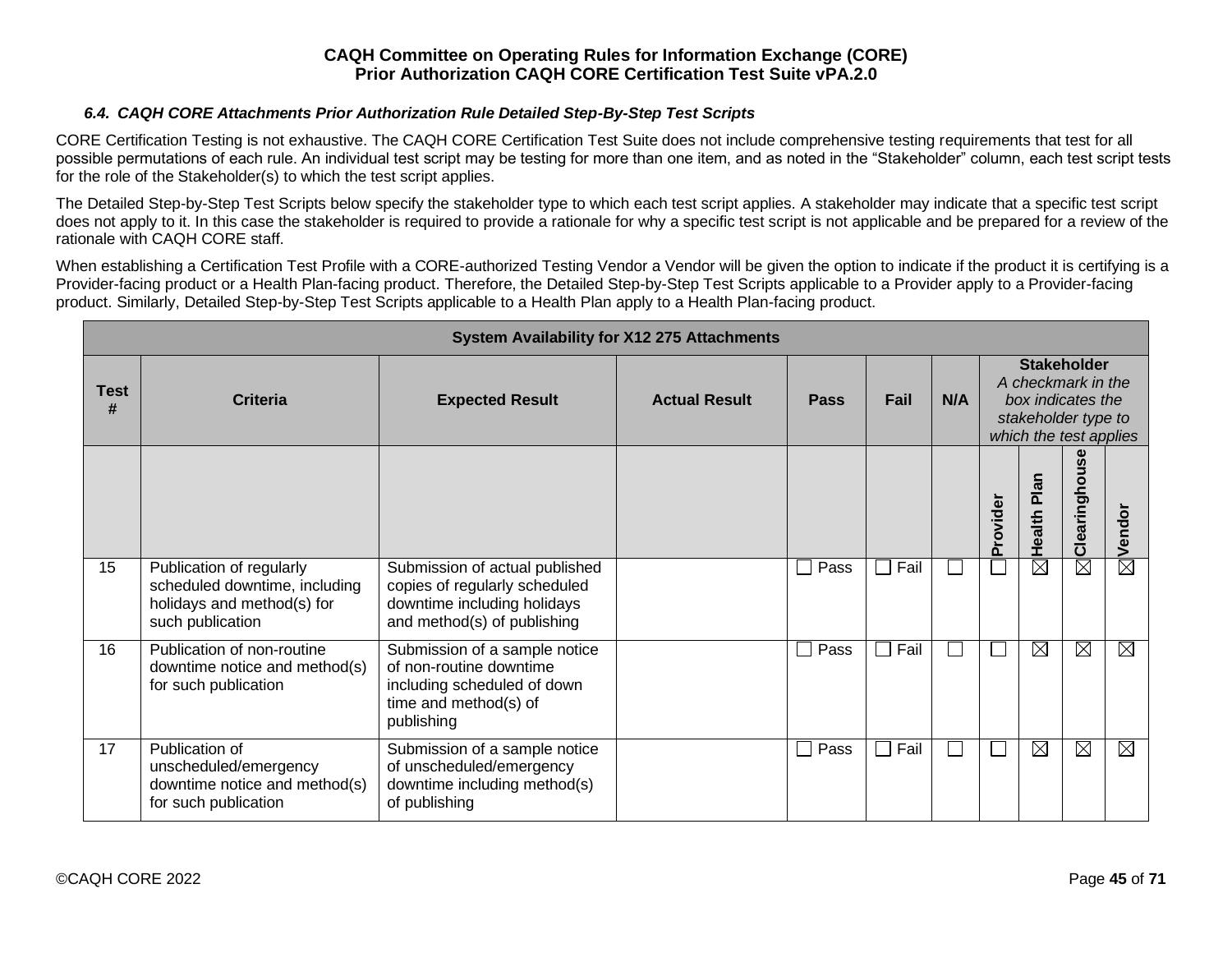|                  |                                                                                                                                        |                                                                                                                      | <b>Acknowledgements for X12 275 Attachments</b> |                           |                 |                          |          |                                                                                                                |               |             |  |  |
|------------------|----------------------------------------------------------------------------------------------------------------------------------------|----------------------------------------------------------------------------------------------------------------------|-------------------------------------------------|---------------------------|-----------------|--------------------------|----------|----------------------------------------------------------------------------------------------------------------|---------------|-------------|--|--|
| <b>Test</b><br># | Criteria                                                                                                                               | <b>Expected Result</b>                                                                                               | <b>Actual Result</b>                            | Pass                      | Fail            | N<br>Α                   |          | <b>Stakeholder</b><br>A checkmark in the<br>box indicates the<br>stakeholder type to<br>which the test applies |               |             |  |  |
|                  |                                                                                                                                        |                                                                                                                      |                                                 |                           |                 |                          | Provider | Plan<br>Health                                                                                                 | Clearinghouse | Vendor      |  |  |
| 18               | An X12 v6020X290 999 is<br>returned on a rejected X12<br>Functional Group of ASC X12N<br>v6020X316 275 in either real<br>time or batch | An X12 v6020X290 999 is<br>returned                                                                                  |                                                 | Pass<br>$\vert \ \ \vert$ | $\Box$ Fail     | $\overline{\phantom{a}}$ |          | $\boxtimes$                                                                                                    | $\boxtimes$   | $\boxtimes$ |  |  |
| 19               | An X12 v6020X290 999 is not<br>returned on an accepted X12<br>Functional Group of an X12N<br>v6020X316 275 in real time                | No X12 v6020X290 999 is<br>returned                                                                                  |                                                 | Pass<br>$\vert \ \ \vert$ | Fail<br>$\perp$ | $\mathbf{I}$             |          | $\boxtimes$                                                                                                    | $\boxtimes$   | ⊠           |  |  |
| 20               | An X12 v6020X290 999 is<br>returned on any accepted ASC<br>X12 Functional Group of an<br>X12N v6020X316 275 in batch                   | An X12 v6020X290 999 is<br>returned on any accepted ASC<br>X12 Functional Group of an<br>X12N v6020X316 275 in batch |                                                 | Pass<br>$\Box$            | $\Box$ Fail     | $\mathcal{L}$            |          | $\boxtimes$                                                                                                    | $\boxtimes$   | ⊠           |  |  |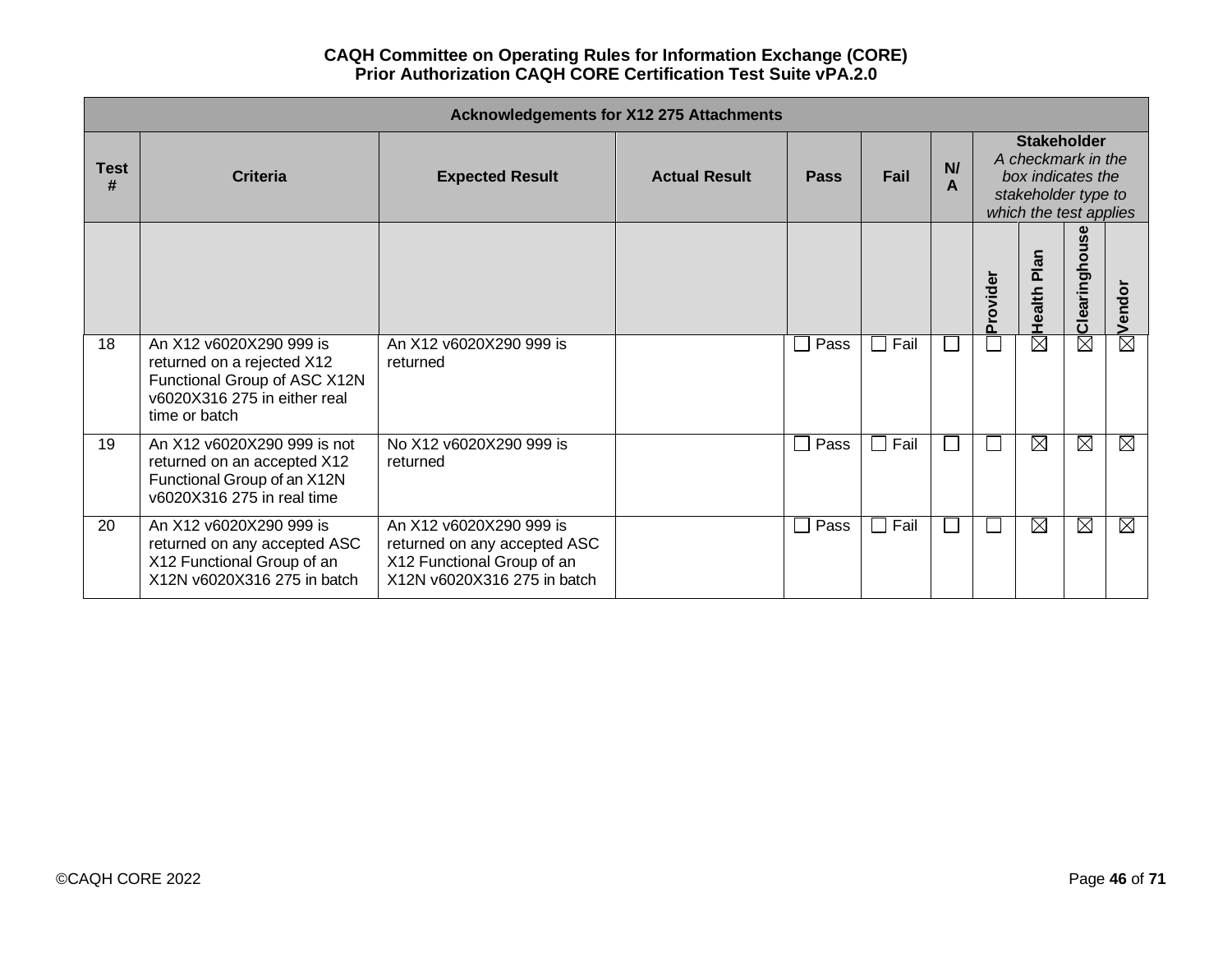|                  |                                                                                                                                                                                                                                                                                                                                                                                                                                          |                                                                                                          | <b>Response Time for X12 275 Attachments</b> |      |      |     |          |                        |                                                                                                                |                    |
|------------------|------------------------------------------------------------------------------------------------------------------------------------------------------------------------------------------------------------------------------------------------------------------------------------------------------------------------------------------------------------------------------------------------------------------------------------------|----------------------------------------------------------------------------------------------------------|----------------------------------------------|------|------|-----|----------|------------------------|----------------------------------------------------------------------------------------------------------------|--------------------|
| <b>Test</b><br># | <b>Criteria</b>                                                                                                                                                                                                                                                                                                                                                                                                                          | <b>Expected Result</b>                                                                                   | <b>Actual Result</b>                         | Pass | Fail | N/A |          |                        | <b>Stakeholder</b><br>A checkmark in the box<br>indicates the<br>stakeholder type to<br>which the test applies |                    |
|                  |                                                                                                                                                                                                                                                                                                                                                                                                                                          |                                                                                                          |                                              |      |      |     | Provider | Health Plan            | Clearinghouse                                                                                                  | $\boxtimes$ Vendor |
| 21               | Verify that outer most<br>communications module(s)<br>transmit all required data<br>elements in the message. If the<br>entity uses an alternate<br>communication method to<br>HTTP/S, the entity must store<br>enough information from the<br>X12 Interchange, Functional<br>Group and Transaction Set to<br>uniquely identify the<br>transmission in addition to the<br>times that the request was<br>received and response was<br>sent | Submission of the output a<br>system-generated audit log<br>report showing all required<br>data elements |                                              | Pass | Fail |     |          | $\overline{\boxtimes}$ | $\overline{\boxtimes}$                                                                                         |                    |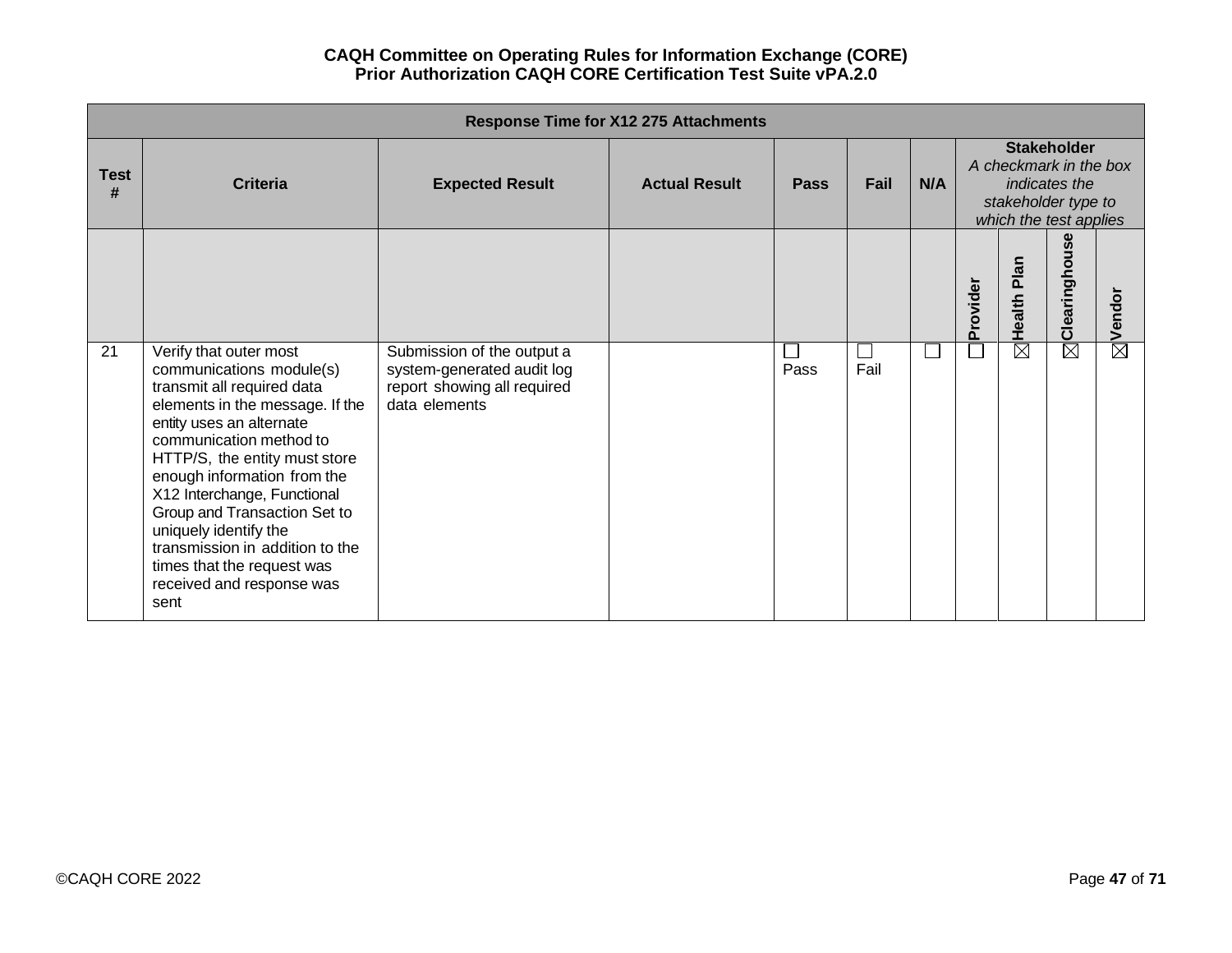|                  |                                                                                                                                         |                                     | Data Handling for X12 275 Attachments |             |                      |        |             |                                                                                                                |                   |                    |  |
|------------------|-----------------------------------------------------------------------------------------------------------------------------------------|-------------------------------------|---------------------------------------|-------------|----------------------|--------|-------------|----------------------------------------------------------------------------------------------------------------|-------------------|--------------------|--|
| <b>Test</b><br># | <b>Criteria</b>                                                                                                                         | <b>Expected Result</b>              | <b>Actual Result</b>                  | <b>Pass</b> | Fail                 | N/A    |             | <b>Stakeholder</b><br>A checkmark in the box<br>indicates the<br>stakeholder type to<br>which the test applies |                   |                    |  |
|                  |                                                                                                                                         |                                     |                                       |             |                      |        | Provider    | Health Plan                                                                                                    | Clearinghouse     | $\boxtimes$ Vendor |  |
| 22               | An X12 v6020X257 824 is<br>returned on a rejected X12<br>Functional Group of an X12N<br>v6020X316 275 in either real<br>time or batch.  | An X12 v6020X257 824 is<br>returned |                                       | Pass        | $\perp$<br>Fail      | $\Box$ |             | $\overline{\boxtimes}$                                                                                         | $\bar{\boxtimes}$ |                    |  |
| $\overline{23}$  | An X12 v6020X257 824 is<br>returned on an accepted X12<br>Functional Group of an X12N<br>v6020X316 275 in either real<br>time or batch. | An X12 v6020X257 824 is<br>returned |                                       | Pass        | $\perp$<br>Fail      | П      | $\sim$      | $\boxtimes$                                                                                                    | $\boxtimes$       | $\boxtimes$        |  |
| 24               | An X12 v6020X290 999 is<br>returned on a rejected X12<br>Functional Group of a X12<br>v6020X257824.                                     | An X12 v6020X290 999 is<br>returned |                                       | Pass        | $\Box$<br>Fail       | $\Box$ | $\boxtimes$ | $\overline{\phantom{0}}$                                                                                       | $\boxtimes$       | $\boxtimes$        |  |
| 25               | An X12 v6020X290 999 is<br>returned on an accepted X12<br>Functional Group of an X12<br>v6020X257824.                                   | An X12 v6020X290 999 is<br>returned |                                       | Pass        | $\mathsf{L}$<br>Fail | $\Box$ | ⊠           | ⊔                                                                                                              | $\boxtimes$       | $\boxtimes$        |  |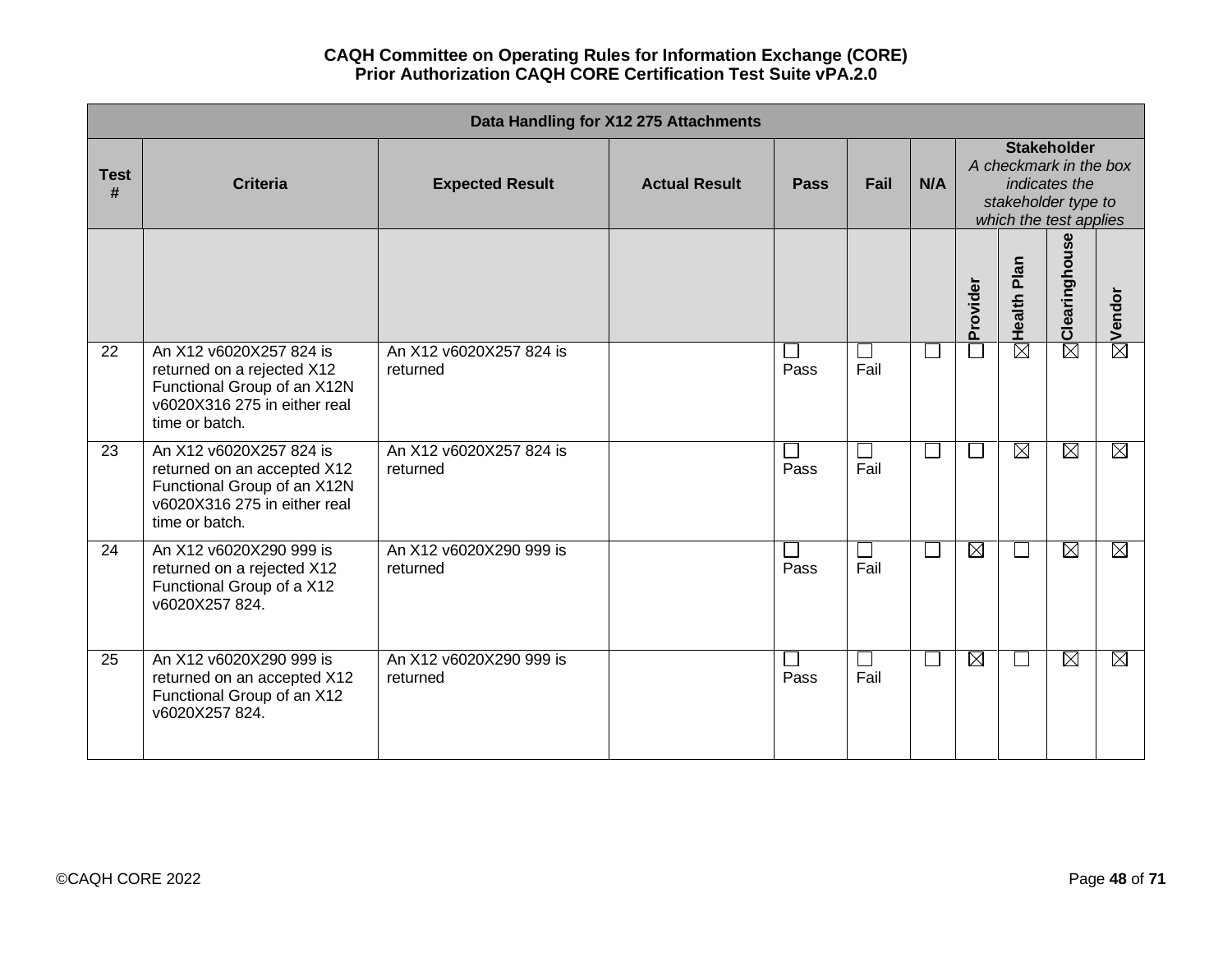|                  |                                                                                                                              |                                                               | File Size for X12 275 Attachments |             |                |     |          |                                                                                                                       |                              |                    |  |  |
|------------------|------------------------------------------------------------------------------------------------------------------------------|---------------------------------------------------------------|-----------------------------------|-------------|----------------|-----|----------|-----------------------------------------------------------------------------------------------------------------------|------------------------------|--------------------|--|--|
| <b>Test</b><br># | <b>Criteria</b>                                                                                                              | <b>Expected Result</b>                                        | <b>Actual Result</b>              | <b>Pass</b> | Fail           | N/A |          | <b>Stakeholder</b><br>A checkmark in the box<br><i>indicates the</i><br>stakeholder type to<br>which the test applies |                              |                    |  |  |
|                  |                                                                                                                              |                                                               |                                   |             |                |     | Provider | Plan<br>Health                                                                                                        | ω<br><b>in</b><br>Clearingho | $\boxtimes$ Vendor |  |  |
| 26               | Verify that front-end servers<br>support the ability to accept a<br>minimum of 64MB file size<br>attachments.                | Submission of screenshot of<br>file size limitation policies. |                                   | Pass        | $\Box$<br>Fail |     |          | $\overline{\boxtimes}$                                                                                                | $\boxtimes$                  |                    |  |  |
| 27               | Verify that internal document<br>manage systems support the<br>ability to accept a minimum of<br>64MB file size attachments. | Submission of screenshot of<br>file size limitation policies. |                                   | Pass        | $\Box$<br>Fail |     |          | $\boxtimes$                                                                                                           | ⊠                            | $\boxtimes$        |  |  |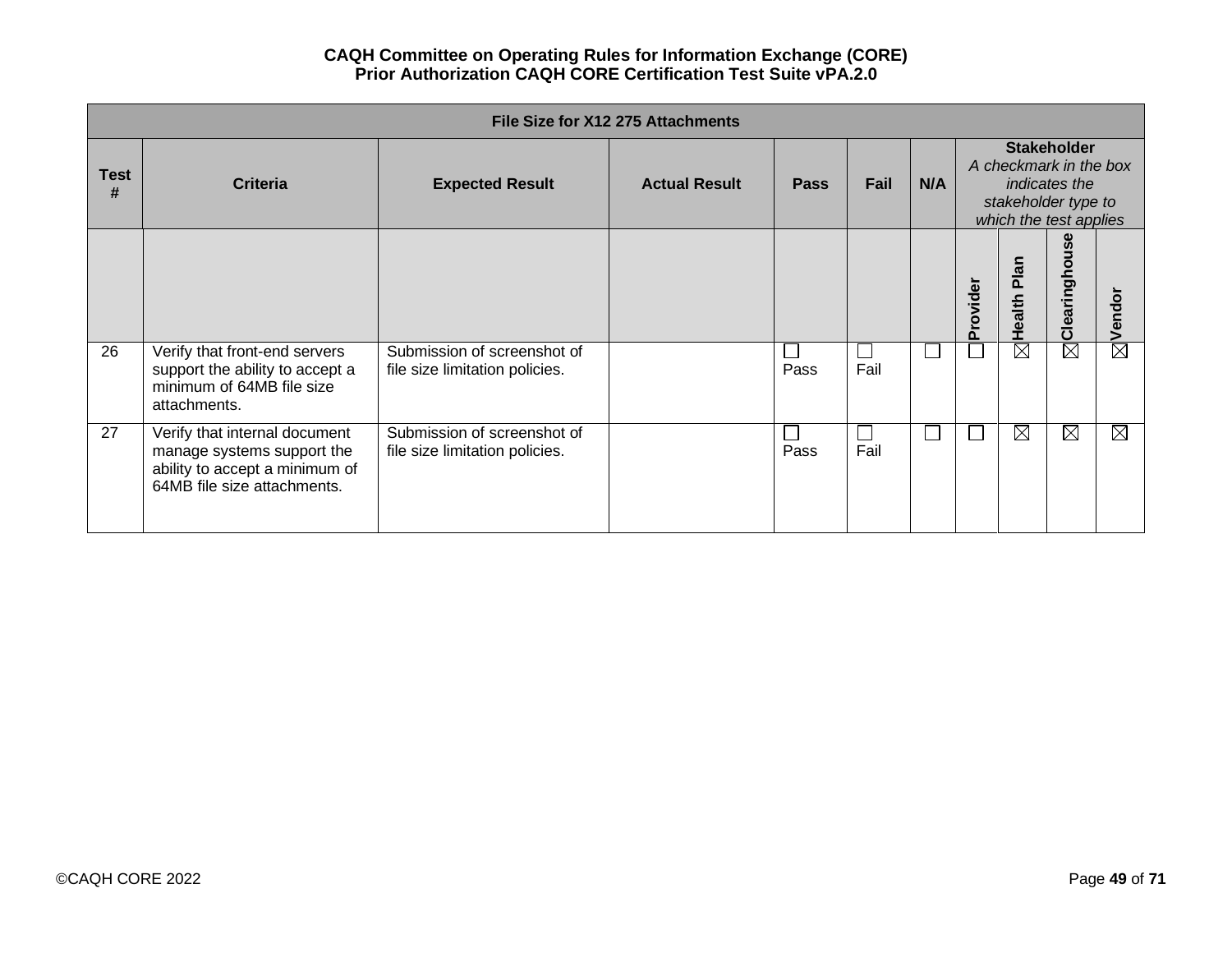|                  |                                                                                                                                                                                         |                                                                                                                                                                                                          | <b>Companion Guide for X12 275 Attachments</b> |             |      |     |          |                                                                         |                                     |                        |
|------------------|-----------------------------------------------------------------------------------------------------------------------------------------------------------------------------------------|----------------------------------------------------------------------------------------------------------------------------------------------------------------------------------------------------------|------------------------------------------------|-------------|------|-----|----------|-------------------------------------------------------------------------|-------------------------------------|------------------------|
| <b>Test</b><br># | <b>Criteria</b>                                                                                                                                                                         | <b>Expected Result</b>                                                                                                                                                                                   | <b>Actual Result</b>                           | <b>Pass</b> | Fail | N/A |          | A checkmark in the box<br>stakeholder type to<br>which the test applies | <b>Stakeholder</b><br>indicates the |                        |
|                  |                                                                                                                                                                                         |                                                                                                                                                                                                          |                                                |             |      |     | Provider | Health Plan                                                             | <b>Se</b><br>Clearinghou            | $\boxtimes$ Vendor     |
| 28               | Companion Guide conforms to<br>the flow and format of the<br><b>CAQH CORE Master</b><br><b>Companion Guide Template</b>                                                                 | Submission of the Table of<br>Contents of the 275<br>companion guide, including an<br>example of the X12N<br>v6020X316 275 content<br>requirements                                                       |                                                | Pass        | Fail |     |          | $\overline{\boxtimes}$                                                  | $\overline{\boxtimes}$              |                        |
| 29               | Companion Guide conforms to<br>the format for presenting each<br>segment, data element and<br>code flow and format of the<br><b>CAQH CORE Master</b><br><b>Companion Guide Template</b> | Submission of a page of the<br>X12N v6020X316 275<br>companion guide depicting the<br>presentation of segments,<br>data elements and codes<br>showing conformance to the<br>required presentation format |                                                | Pass        | Fail |     |          | $\boxtimes$                                                             | ⊠                                   | $\overline{\boxtimes}$ |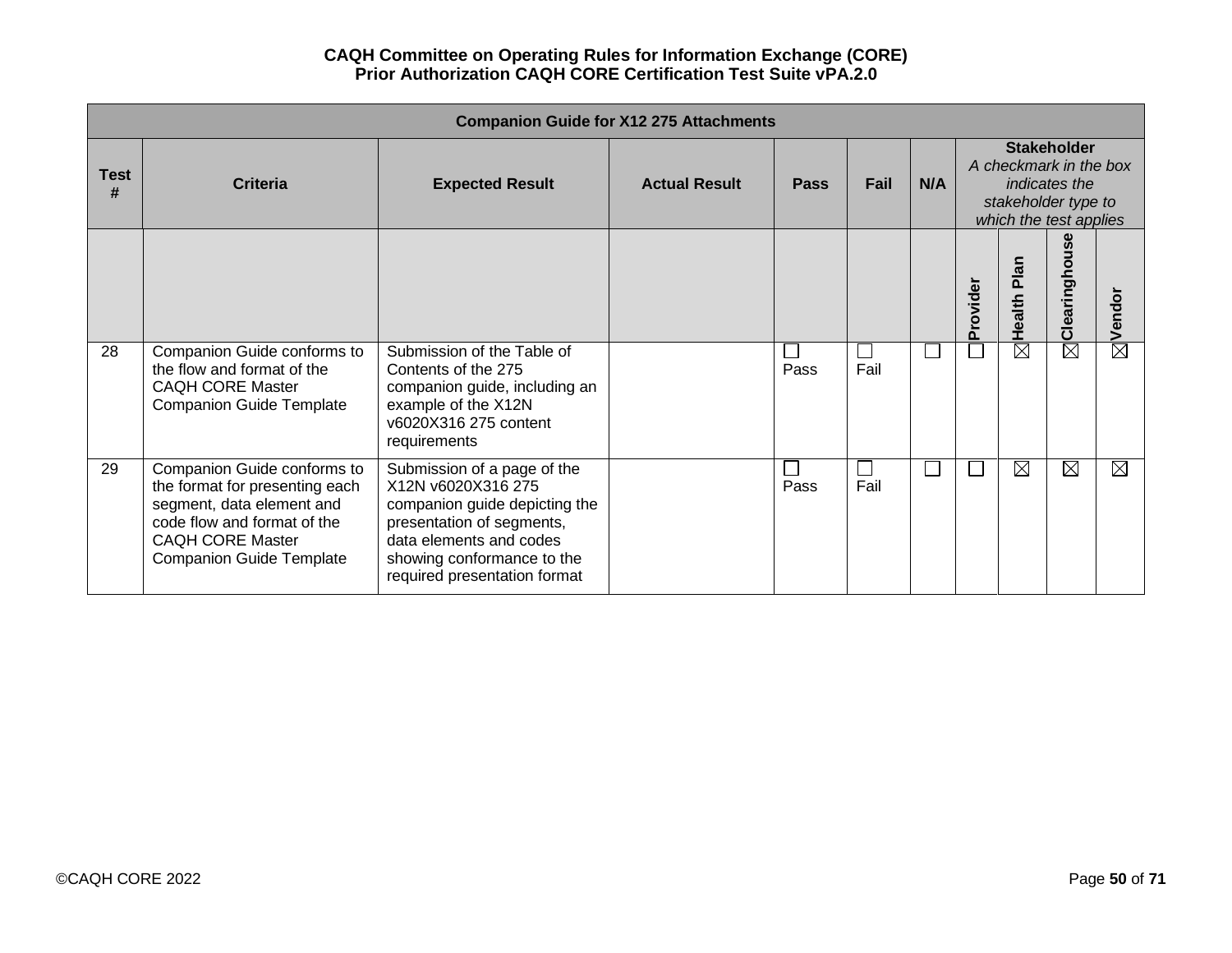|                  |                                                                                                             |                                                                                                                                | <b>System Availability for Non-X12 Methods</b> |             |      |     |          |                                                                                                                |                        |             |  |
|------------------|-------------------------------------------------------------------------------------------------------------|--------------------------------------------------------------------------------------------------------------------------------|------------------------------------------------|-------------|------|-----|----------|----------------------------------------------------------------------------------------------------------------|------------------------|-------------|--|
| <b>Test</b><br># | <b>Criteria</b>                                                                                             | <b>Expected Result</b>                                                                                                         | <b>Actual Result</b>                           | <b>Pass</b> | Fail | N/A |          | <b>Stakeholder</b><br>A checkmark in the<br>box indicates the<br>stakeholder type to<br>which the test applies |                        |             |  |
|                  |                                                                                                             |                                                                                                                                |                                                |             |      |     | Provider | Plan<br>Health                                                                                                 | Clearinghouse          | Vendor      |  |
| 30               | Publication of regularly<br>scheduled downtime, including<br>holidays and method(s) for<br>such publication | Submission of actual published<br>copies of regularly scheduled<br>downtime including holidays<br>and method(s) of publishing  |                                                | Pass        | Fail |     |          | $\times$                                                                                                       | $\overline{\boxtimes}$ | $\boxtimes$ |  |
| 31               | Publication of non-routine<br>downtime notice and method(s)<br>for such publication                         | Submission of a sample notice<br>of non-routine downtime<br>including scheduled of down<br>time and method(s) of<br>publishing |                                                | Pass        | Fail |     |          | $\boxtimes$                                                                                                    | $\boxtimes$            | $\boxtimes$ |  |
| 32               | Publication of<br>unscheduled/emergency<br>downtime notice and method(s)<br>for such publication            | Submission of a sample notice<br>of unscheduled/emergency<br>downtime including method(s)<br>of publishing                     |                                                | Pass        | Fail |     |          | $\boxtimes$                                                                                                    | ⊠                      | $\boxtimes$ |  |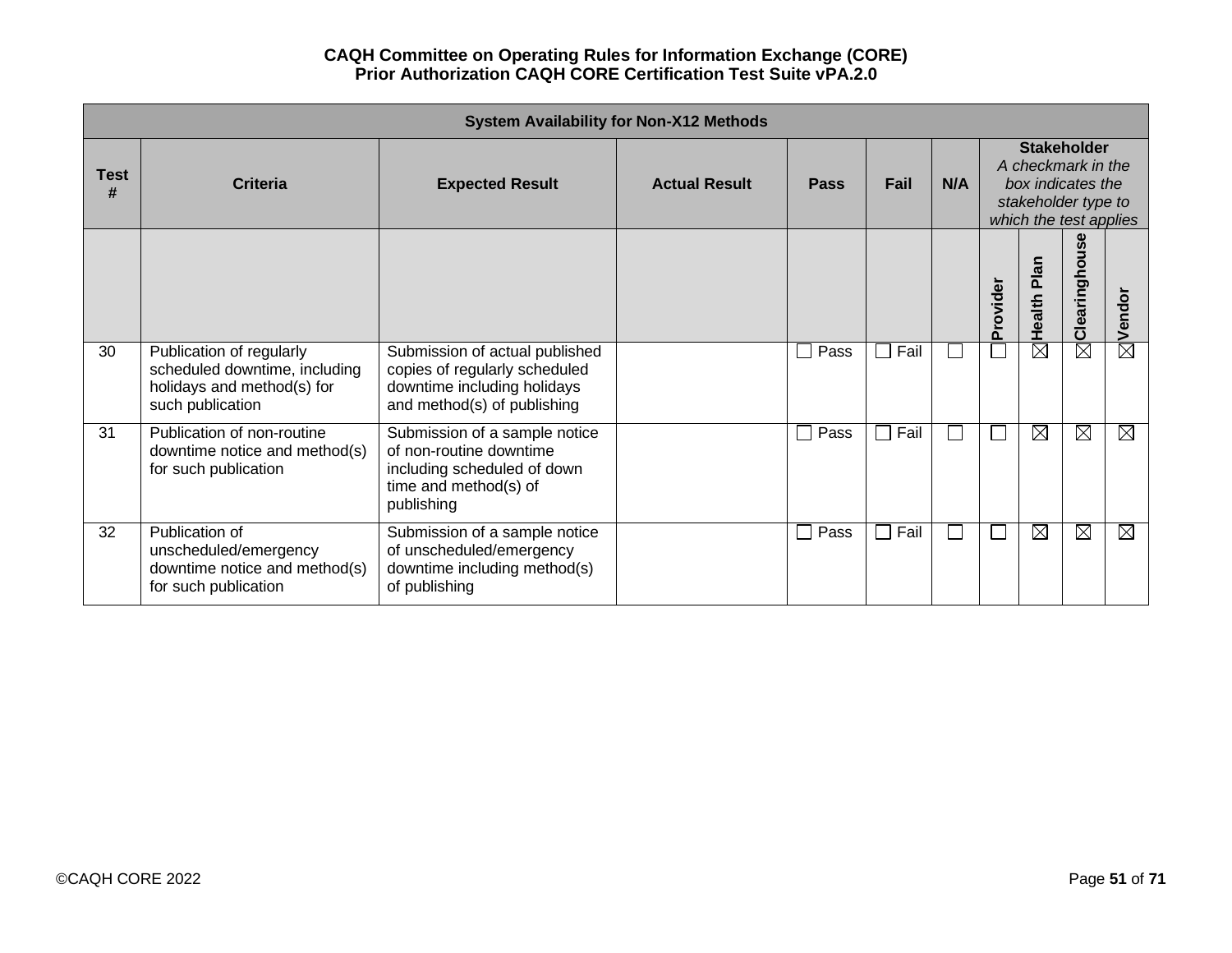|                  |                                                                                                                                  |                                                               | <b>File Size for Non-X12 Methods</b> |             |                      |     |          |                                                                                                                       |                               |                    |
|------------------|----------------------------------------------------------------------------------------------------------------------------------|---------------------------------------------------------------|--------------------------------------|-------------|----------------------|-----|----------|-----------------------------------------------------------------------------------------------------------------------|-------------------------------|--------------------|
| <b>Test</b><br># | <b>Criteria</b>                                                                                                                  | <b>Expected Result</b>                                        | <b>Actual Result</b>                 | <b>Pass</b> | Fail                 | N/A |          | <b>Stakeholder</b><br>A checkmark in the box<br><i>indicates the</i><br>stakeholder type to<br>which the test applies |                               |                    |
|                  |                                                                                                                                  |                                                               |                                      |             |                      |     | Provider | Plan<br>Health                                                                                                        | Φ<br><b>in</b><br>Clearinghor | $\boxtimes$ Vendor |
| 33               | Verify that front-end servers<br>support the ability to accept a<br>minimum of 64MB file size<br>attachments.                    | Submission of screenshot of<br>file size limitation policies. |                                      | Pass        | ΙI<br>Fail           |     |          | $\overline{\boxtimes}$                                                                                                | $\boxtimes$                   |                    |
| 34               | Verify that internal document<br>management systems support<br>the ability to accept a minimum<br>of 64MB file size attachments. | Submission of screenshot of<br>file size limitation policies. |                                      | Pass        | $\mathbf{L}$<br>Fail |     |          | ⊠                                                                                                                     | $\boxtimes$                   | $\boxtimes$        |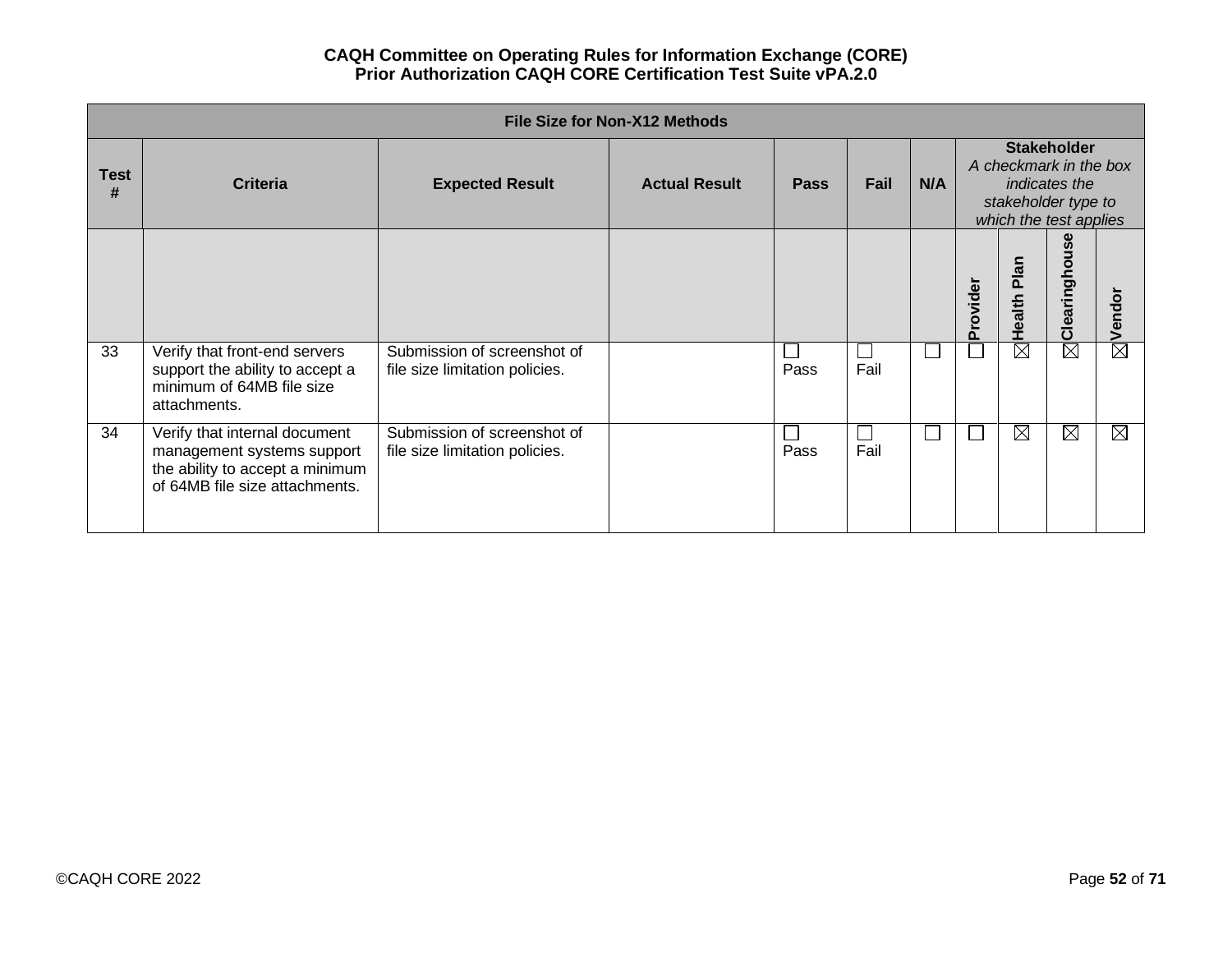## <span id="page-52-1"></span><span id="page-52-0"></span>**7. CAQH CORE Attachments Prior Authorization Rule Data Content Rule Test Scenario**

#### *7.1. CAQH CORE Attachments Prior Authorization Rule Data Content Rule Key Requirements*

*Note: This section identifies at a high level the key requirements of this rule. Refer to the rule document for the specific language of the rule which governs. Section numbers in parentheses following each key requirement refer to the specific rule section which applies.*

#### *Reassociation Requirements for X12 Methods (§4.1)*

- When a HIPAA-covered provider and its agent send an unsolicited X12 v6020X316 275 in support of an X12 v5010X217 278, PWK02 Code EL in Loop 2000E/Loop 2000F in the X12 v5010X217 278 Request must be used to notify a HIPAA-covered health plan and its agent that additional documentation is being transmitted electronically using the Binary Data Segment (BDS) in X12 v6020X316 275.
- When a provider sends a X12 v6020X316 275 to support an X12 v5010X217 278 Prior Authorization Request, CAQH CORE recommends the use of the common reference data to be included on the X12 v6020X316 275 for patient identification and reassociation purposes.
- A HIPAA-covered health plan and its agent must use PWK02 Code EL in Loop 2000E/Loop 2000F in a pended X12 5010X217 278 Response to request the electronic submission of additional documentation supporting medical necessity in the X12 v6020X316 275.

#### *Reassociation Requirements for Non-X12 Methods (5.1)*

- When sending a non-X12 unsolicited attachment using CORE SOAP Connectivity Requirements §4.4.3 <SDO> <PayloadType> <Version> <Subversion> the provider and its agent may identify the <PayloadType> as specified.
- When sending a non-X12 unsolicited attachment using CORE REST Connectivity Requirements §5.3.2 Specifications for REST API URI Path Endpoints for Payload Types the provider and its agent may identify the REST API URI Path Endpoint as specified.
- A provider and its agent must include all available Attachment Data Elements as part of the attachment payload when sending additional information to ensure reassociation with the prior authorization.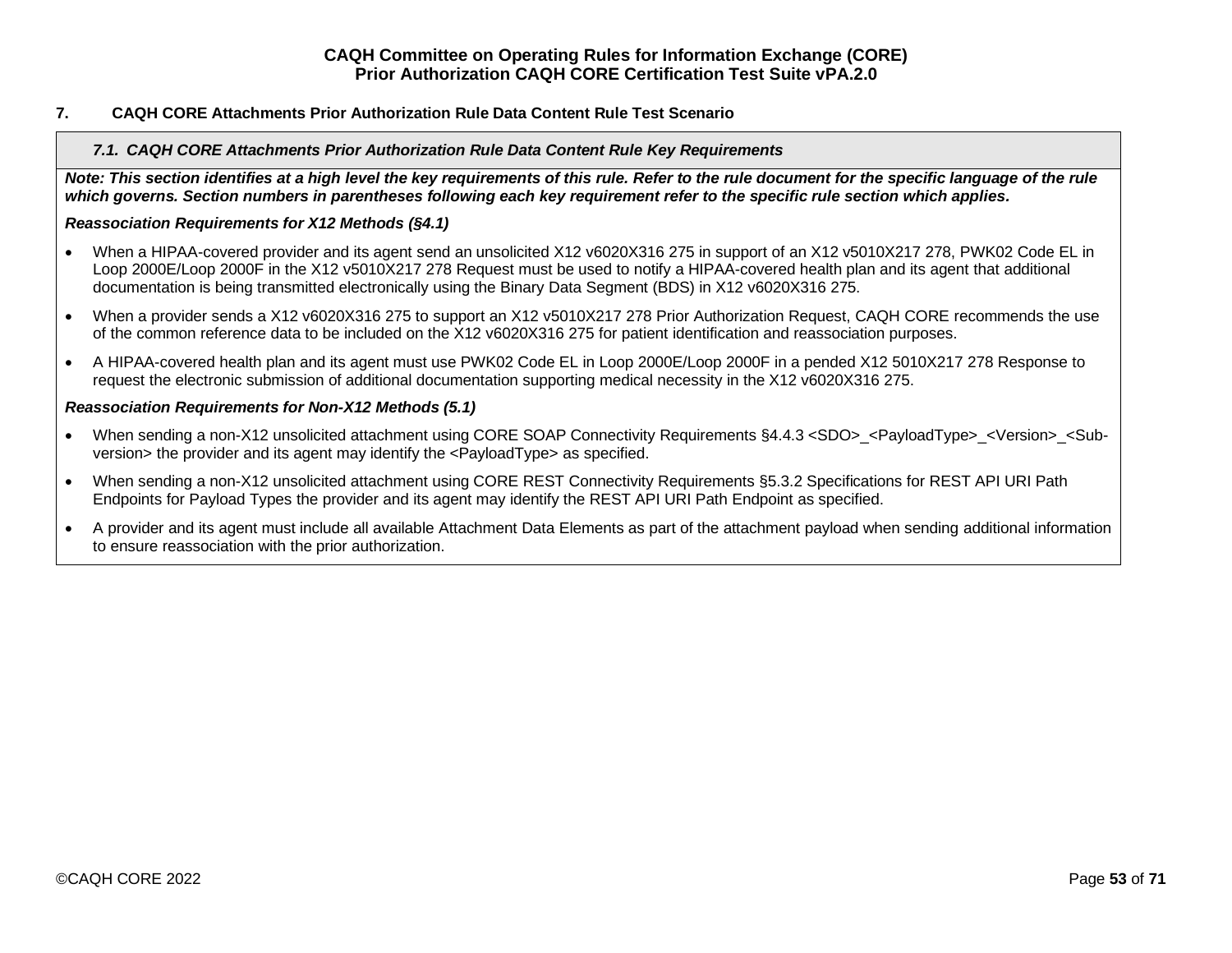## <span id="page-53-0"></span>*7.2. CAQH CORE Attachments Prior Authorization Data Content Rule Conformance Testing Requirements*

These scenarios test the following conformance requirements of the CAQH CORE Attachments (275/278) Prior Authorization Rule Data Content Rule. Other requirements of this rule that may not be listed below are not included in this test scenario. Notwithstanding, CORE-certified entities are required to comply with all specifications of the rule not included in this test scenario. Note: Clearinghouses and/or vendors undergoing CORE Certification Testing should refer to Detailed Step-by-Step Test Scripts for applicable test scripts.

#### *Reassociation Requirements for X12 Methods*

- Demonstrate ability to support necessary data elements in order to support the reassociation of an X12 v6020X316 275 to an X12 v5010X217 278.
- Demonstrate the ability to reassociate an X12 v6020X316 275 to a an X12 v5010X217 278.

#### *Reassociation Requirements for Non-X12 Methods*

- Demonstrate the ability to reassociate a non X12 attachment to an X12 v5010X217 278 using CORE SOAP Connectivity.
- Demonstrate the ability to reassociate a non X12 attachment to an X12 v5010X217 278 using CORE REST Connectivity.
- Demonstrate the ability to include all available Attachment Data Elements as part of the attachment payload when sending additional information.

#### <span id="page-53-1"></span>*7.3. CAQH CORE Attachments Prior Authorization Data Content Rule Test Scripts Assumptions*

• The test scripts will not include comprehensive testing requirements to test for all possible permutations of the CORE requirements of the rule.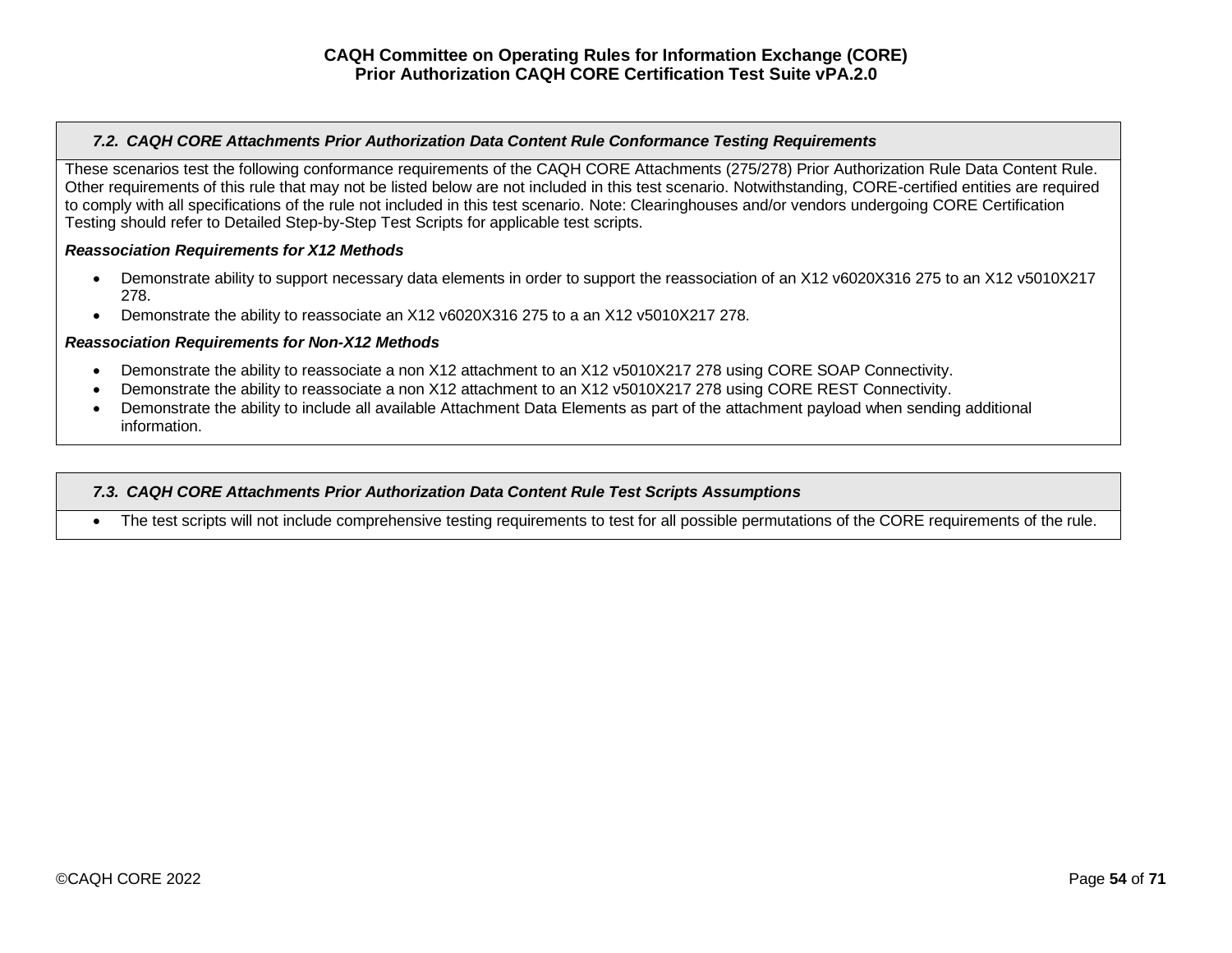## *7.4. CAQH CORE Attachments Prior Authorization Data Content Rule Detailed Step-By-Step Test Scripts*

<span id="page-54-0"></span>CORE Certification Testing is not exhaustive. The CAQH CORE Certification Test Suite does not include comprehensive testing requirements that test for all possible permutations of each rule. An individual test script may be testing for more than one item, and as noted in the "Stakeholder" column, each test script tests for the role of the Stakeholder(s) to which the test script applies.

The Detailed Step-by-Step Test Scripts below specify the stakeholder type to which each test script applies. A stakeholder may indicate that a specific test script does not apply to it. In this case the stakeholder is required to provide a rationale for why a specific test script is not applicable and be prepared for a review of the rationale with CAQH CORE staff.

When establishing a Certification Test Profile with a CORE-authorized Testing Vendor a Vendor will be given the option to indicate if the product it is certifying is a Provider-facing product or a Health Plan-facing product. Therefore, the Detailed Step-by-Step Test Scripts applicable to a Provider apply to a Provider-facing product. Similarly, Detailed Step-by-Step Test Scripts applicable to a Health Plan apply to a Health Plan-facing product.

|       |                                                                                                                                                                                                                                              | <b>Reassociation of X12 275 Attachments</b>                                                                                          |                      |                       |      |              |             |                                                                                                                |               |             |  |  |
|-------|----------------------------------------------------------------------------------------------------------------------------------------------------------------------------------------------------------------------------------------------|--------------------------------------------------------------------------------------------------------------------------------------|----------------------|-----------------------|------|--------------|-------------|----------------------------------------------------------------------------------------------------------------|---------------|-------------|--|--|
| Test# | <b>Criteria</b>                                                                                                                                                                                                                              | <b>Expected Result</b>                                                                                                               | <b>Actual Result</b> | <b>Pass</b>           | Fail | N/A          |             | <b>Stakeholder</b><br>A checkmark in the<br>box indicates the<br>stakeholder type to<br>which the test applies |               |             |  |  |
|       |                                                                                                                                                                                                                                              |                                                                                                                                      |                      |                       |      |              | Provider    | Health Plan                                                                                                    | Clearinghouse | Vendor      |  |  |
| 35    | Create a valid X12 v5010X217<br>278 Request, specifying<br>PWK02 Code EL in Loop<br>2000E/2000F                                                                                                                                              | Output a valid X12 v5010X217<br>278 Request containing PWK02<br>Code EL in Loop 2000E/2000F                                          |                      | Pass<br>$\mathsf{L}$  | Fail | $\mathbf{I}$ | $\boxtimes$ |                                                                                                                | $\boxtimes$   | $\boxtimes$ |  |  |
| 36    | A provider's system must be<br>able to support the inclusion of<br>the CAQH CORE common<br>reference data on the X12<br>v6020X316 275 for patient<br>identification and reassociation<br>purposes in support an X12<br>v5010X217 278 Request | Provide a screen print of the<br>output of a X12 v6020X316 275<br>showing the inclusion of the<br>CAQH CORE common<br>reference data |                      | Pass<br>$\mathcal{L}$ | Fail |              | $\boxtimes$ |                                                                                                                | $\boxtimes$   | $\boxtimes$ |  |  |
| 37    | Create a valid X12 v5010X217<br>278 Response specifying                                                                                                                                                                                      | Output a valid X12 v5010X217<br>278 Response containing                                                                              |                      | Pass<br>$\mathcal{L}$ | Fail |              |             | $\boxtimes$                                                                                                    | $\boxtimes$   | $\boxtimes$ |  |  |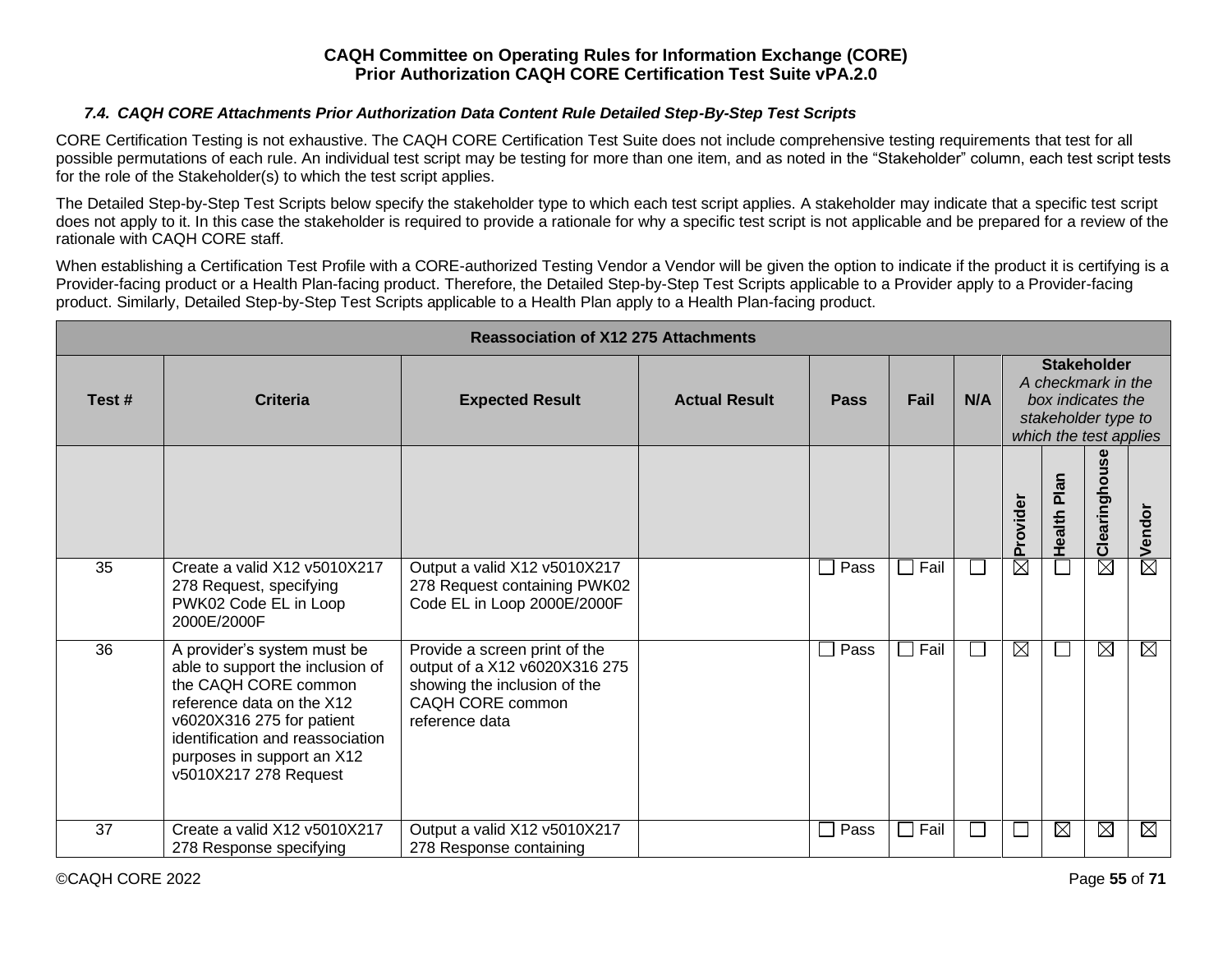|       |                                           | <b>Reassociation of X12 275 Attachments</b> |                      |             |      |     |          |                                                                                                                |               |        |
|-------|-------------------------------------------|---------------------------------------------|----------------------|-------------|------|-----|----------|----------------------------------------------------------------------------------------------------------------|---------------|--------|
| Test# | <b>Criteria</b>                           | <b>Expected Result</b>                      | <b>Actual Result</b> | <b>Pass</b> | Fail | N/A |          | <b>Stakeholder</b><br>A checkmark in the<br>box indicates the<br>stakeholder type to<br>which the test applies |               |        |
|       |                                           |                                             |                      |             |      |     | Provider | <b>Plan</b><br>Health                                                                                          | Clearinghouse | Vendor |
|       | PWK02 Code EL in Loop<br>2000E/Loop 2000F | PWK02 Code EL in Loop<br>2000E/2000F        |                      |             |      |     |          |                                                                                                                |               |        |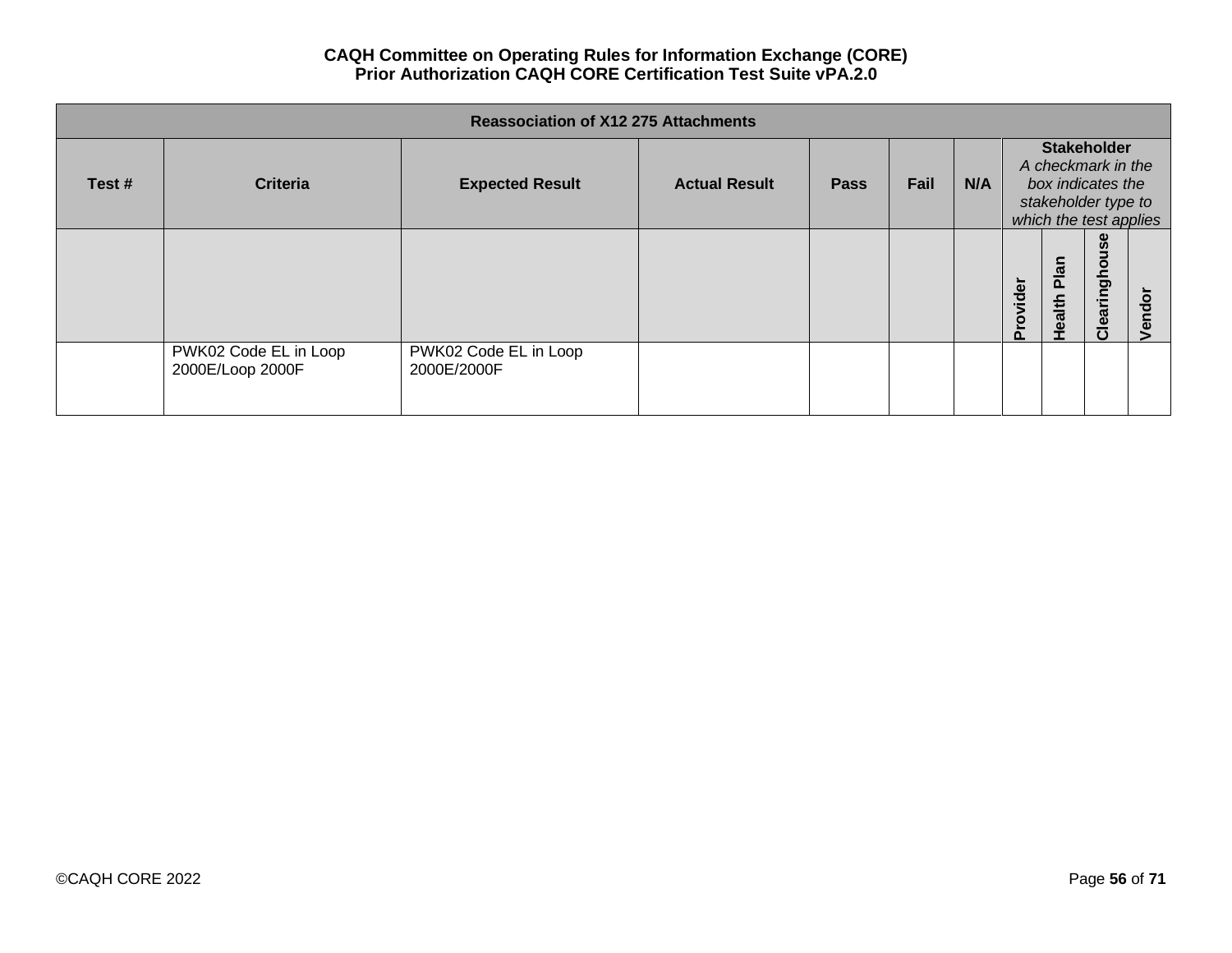|       |                                                                                                                                                                                                                                                 | <b>Reassociation of Non-X12 Methods</b>                                                                                                      |                      |             |                        |         |             |                  |                                                                                                                |                        |
|-------|-------------------------------------------------------------------------------------------------------------------------------------------------------------------------------------------------------------------------------------------------|----------------------------------------------------------------------------------------------------------------------------------------------|----------------------|-------------|------------------------|---------|-------------|------------------|----------------------------------------------------------------------------------------------------------------|------------------------|
| Test# | Criteria                                                                                                                                                                                                                                        | <b>Expected Result</b>                                                                                                                       | <b>Actual Result</b> | <b>Pass</b> | Fail                   | N/<br>A |             |                  | <b>Stakeholder</b><br>A checkmark in the<br>box indicates the<br>stakeholder type to<br>which the test applies |                        |
|       |                                                                                                                                                                                                                                                 |                                                                                                                                              |                      |             |                        |         | Provider    | Plan<br>Health I | Clearinghouse                                                                                                  | Vendor                 |
| 38    | Verify that communications<br>client creates, assigns, logs,<br>links the required metadata<br>elements to message payload<br>using CORE SOAP<br>Connectivity                                                                                   | Output a system generated<br>audit log report showing all<br>required data elements                                                          |                      | Pass        | $\overline{\Box}$ Fail | $\Box$  | $\boxtimes$ |                  | $\boxtimes$                                                                                                    | $\overline{\boxtimes}$ |
| 39    | Verify that communications<br>client creates, assigns, logs,<br>links the required metadata<br>elements to message payload<br>using CORE REST<br>Connectivity                                                                                   | Output a system generated<br>audit log report showing all<br>required data elements                                                          |                      | Pass        | $\Box$ Fail            | $\Box$  | $\boxtimes$ |                  | $\boxtimes$                                                                                                    | ⊠                      |
| 40    | A provider's system must be<br>able to support the inclusion of<br>the CAQH CORE Attachment<br>Data Elements on non-X12<br>attachment payloads for patient<br>identification and reassociation<br>purposes in support a prior<br>authorization. | Provide a screen print of the<br>output of a non-X12 attachment<br>payload showing the inclusion<br>of CAQH CORE Attachment<br>Data Elements |                      | Pass        | $\Box$ Fail            | $\Box$  | $\boxtimes$ |                  | $\boxtimes$                                                                                                    | ⊠                      |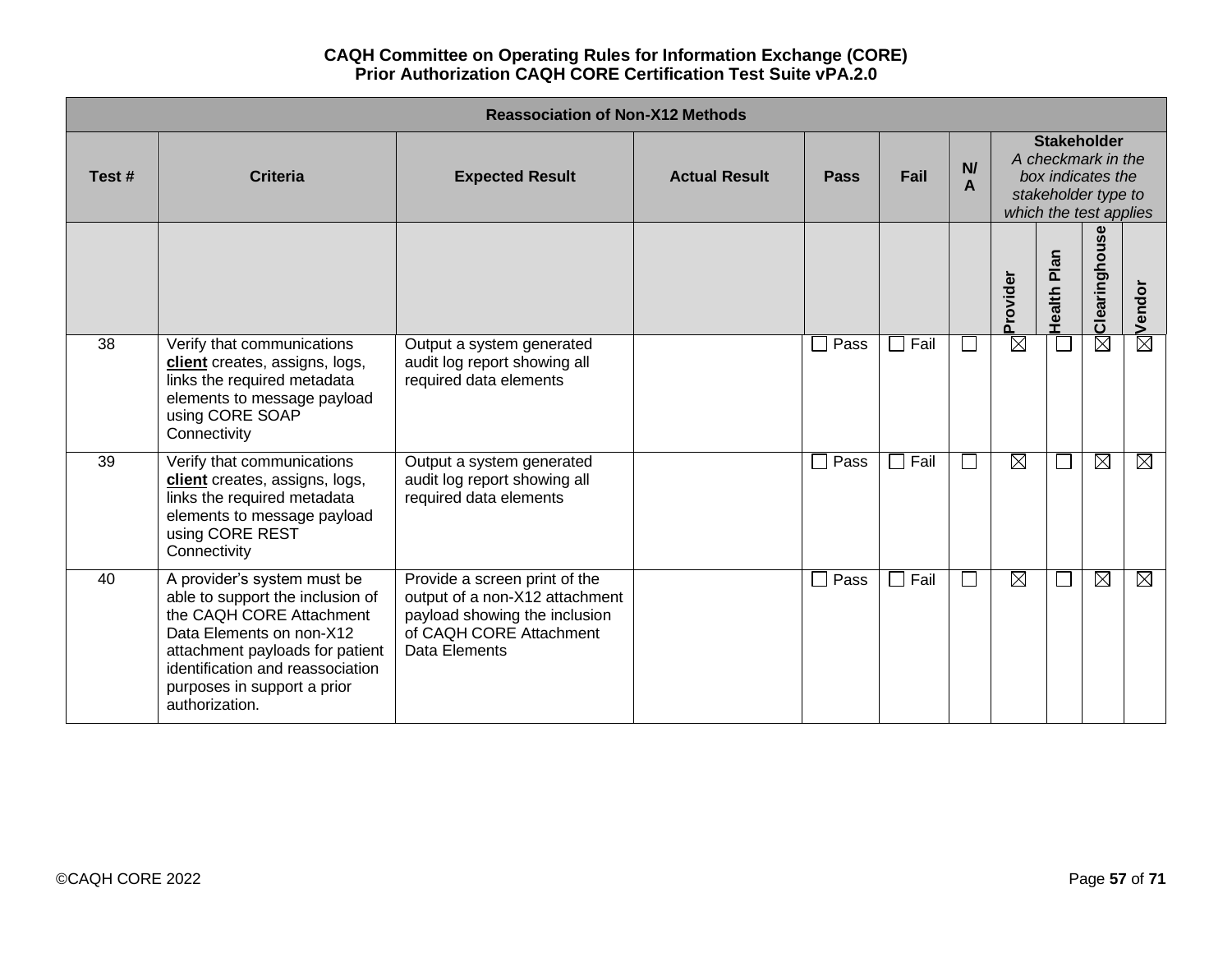## <span id="page-57-1"></span><span id="page-57-0"></span>**8. CAQH CORE Connectivity Rule vC3.1.0 Test Scenario**

## *8.1. CAQH CORE Connectivity Rule vC3.1.0 Key Requirements*

*Note: This section identifies at a high level the key requirements of this rule. Refer to the rule document for the specific language of the rule which governs. Section numbers in parentheses following each key requirement refer to the specific rule section which applies.*

Transport, Security and Submitter Authentication Requirements (§3.2, §4)

- Use of HTTP Version 1.1 over the public Internet is required as a transport method.
- Secure Sockets Layer (SSL) Version 3.0 is required for transport security.
- Transport Layer Security (TLS) Version 1.1 (or higher) may be implemented in lieu of SSL Version 3.0.

Processing Mode and PayloadType Identifier Requirements (§3.7)

- Processing Modes specified in the CORE-required Processing Mode and Payload Type Tables document must be supported.
	- o Batch Processing Mode is required for
		- Institutional, professional and dental claims transactions, and
		- Health plan premium payment transactions, and
		- Benefit enrollment and maintenance transactions.
	- o Both Real Time and Batch Processing Mode may be used for prior authorization transactions.
		- Either Real Time or Batch Processing Mode must be implemented.
- Payload Types specified in the CORE-required Processing Mode and Payload Type Tables document must be supported.

Transport, Message Envelope, Submitter Authentication, Message Envelope Metadata Requirements (§4 through §4.4.3.3)

- SOAP version 1.2 (as specified in **§**3.2).
- WSDL Version 1.1 (as specified in **§**3.2).
- SOAP Message Payload must be sent as an MTOM encapsulated object (**§**4.1.4, and specified in the 4.0.0 XSD schema).
- The X.509 digital certificate is the only submitter authentication method permitted (**§**4.1.2).
- The CORE Envelope Metadata is normative and must not be modified (**§** 4.1.3).
- Servers must publish detailed specifications in a Connectivity Companion Document on the entity's public web site (**§**4.3).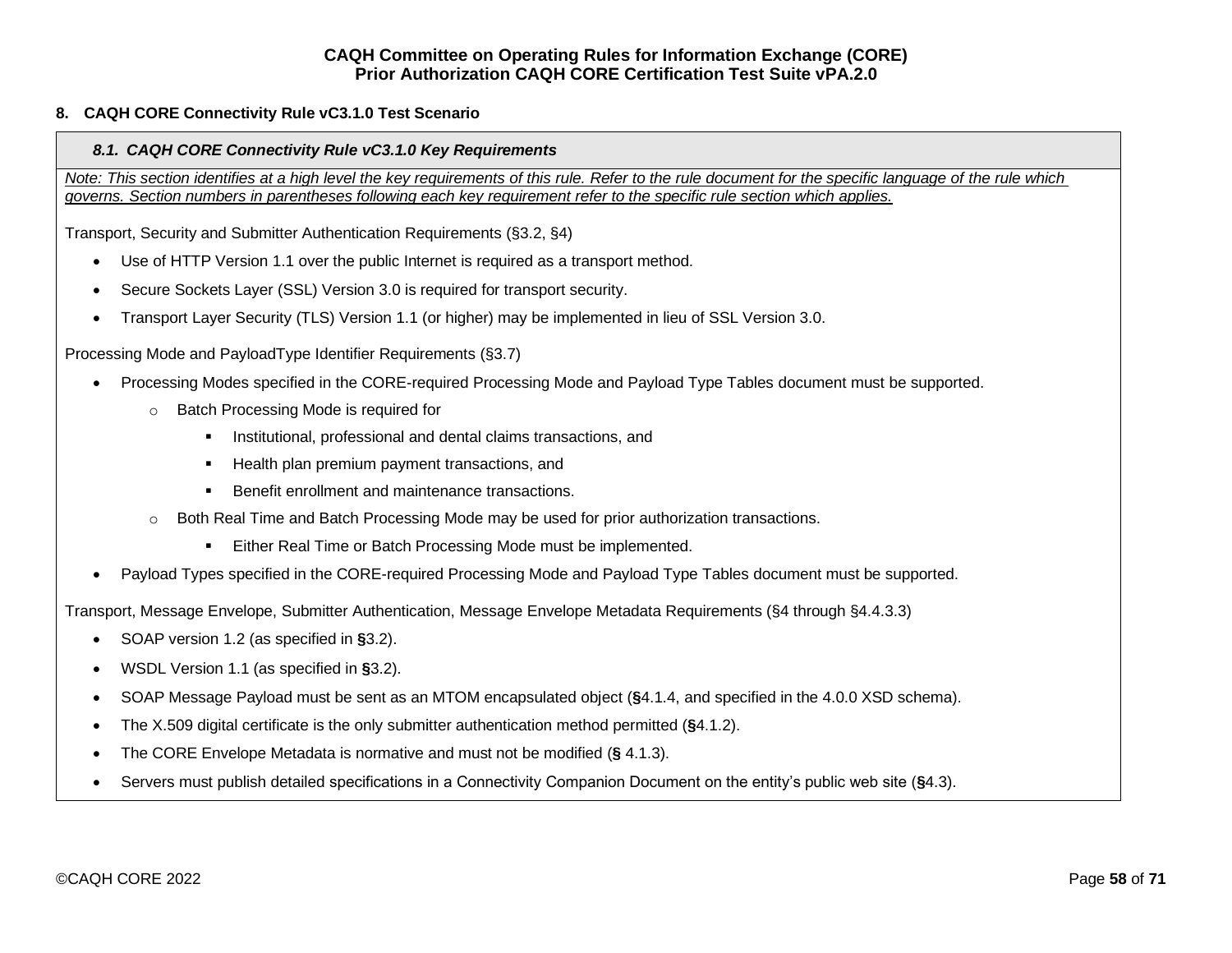## <span id="page-58-0"></span>*8.2. CAQH CORE Connectivity Rule vC3.1.0 Conformance Testing Requirements*

These scenarios test the following conformance requirements of the CAQH CORE Connectivity Rule vC3.1.0. Other requirements of this rule that may not be listed below are not included in this test scenario. Notwithstanding, CORE-certified entities are required to comply with all specifications of the rule not included in this test scenario. Note: Clearinghouses and/or vendors undergoing CORE Certification Testing should refer to Detailed Step-by-Step Test Scripts for applicable test scripts.

- A HIPAA covered health plan must demonstrate it has implemented the server specifications for SOAP version 1.2.
- A HIPAA covered health plan must demonstrate it has implemented the X.509 submitter authentication requirement.
- A HIPAA covered provider must demonstrate it has implemented the client specifications for SOAP version 1.2.
- A HIPAA covered provider must demonstrate it has implemented the X.509 submitter authentication requirement.

## <span id="page-58-1"></span>*8.3. CAQH CORE Connectivity Rule vC3.1.0 Test Scripts Assumptions*

- All tests will be conducted over HTTP/S.
- The message payload is an ASC X12 Interchange.
- No editing or validation of the message payload will be performed.
- Submitter authentication will be tested for successful authentication with a valid certificate, and unsuccessful authentication using an invalid or missing certificate.
- Testing will not be exhaustive for all possible levels of submitter authentication.
- The ability to log, audit, track and report on the required data elements as required by the conformance requirements of the CAQH CORE transaction Infrastructure Rules will be addressed in each rule's test scripts.
- The test scripts will not include comprehensive testing requirements to test for all possible permutations of the CORE requirements of the rule.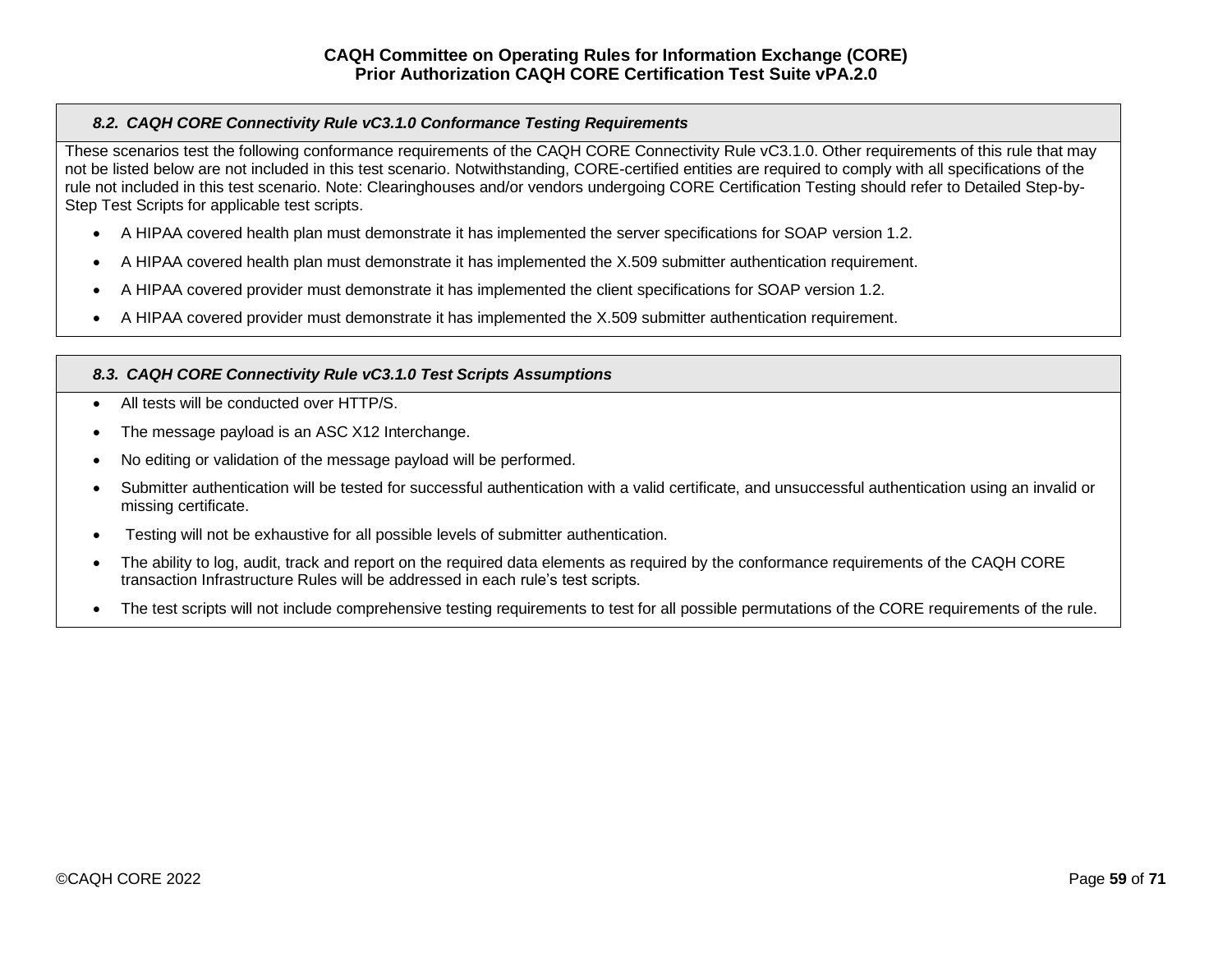## *8.4. CAQH CORE Connectivity Rule vC3.1.0 Detailed Step-by-Step Test Scripts*

<span id="page-59-0"></span>CORE Certification Testing is not exhaustive. The CAQH CORE Certification Test Suite does not include comprehensive testing requirements that test for all possible permutations of each rule. An individual test script may be testing for more than one item, and, as noted in the "Stakeholder" column, each test script tests for the role of the Stakeholder(s) to which the test script applies.

The Detailed Step-by-Step Test Scripts below specify the stakeholder type to which each test script applies. A stakeholder may indicate that a specific test script does not apply to it. In this case the stakeholder is required to provide a rationale for why a specific test script is not applicable and be prepared for a review of the rationale with CAQH CORE staff.

When establishing a Certification Test Profile with a CAQH CORE-authorized Testing Vendor a Vendor will be given the option to indicate if the product it is certifying is a Provider-facing product or a Health Plan-facing product. Therefore, the Detailed Step-by-Step Test Scripts applicable to a Provider apply to a Provider-facing product. Similarly, Detailed Step-by-Step Test Scripts applicable to a Health Plan apply to a Health Plan-facing product.

| <b>Connectivity</b> |                                                                                                                                               |                                                                                                                                      |                      |             |      |              |                                                                                                                       |                        |                        |                        |  |  |
|---------------------|-----------------------------------------------------------------------------------------------------------------------------------------------|--------------------------------------------------------------------------------------------------------------------------------------|----------------------|-------------|------|--------------|-----------------------------------------------------------------------------------------------------------------------|------------------------|------------------------|------------------------|--|--|
| Test #              | <b>Criteria</b>                                                                                                                               | <b>Expected Result</b>                                                                                                               | <b>Actual Result</b> | <b>Pass</b> | Fail | N/A          | <b>Stakeholder</b><br>A checkmark in the box<br><i>indicates the</i><br>stakeholder type to<br>which the test applies |                        |                        |                        |  |  |
|                     |                                                                                                                                               |                                                                                                                                      |                      |             |      |              | Provider                                                                                                              | Health Plan            | Clearinghouse          | Vendor                 |  |  |
|                     | Implement and enforce use of<br>X.509 Certificate over SSL on<br>communications server                                                        | Communications server<br>accepts a valid logon by a<br>client using X.509 Certificate                                                |                      | Pass        | Fail | $\mathsf{L}$ |                                                                                                                       | $\overline{\boxtimes}$ | $\overline{\boxtimes}$ | $\overline{\boxtimes}$ |  |  |
| $\overline{2}$      | Implement and enforce use of<br>X.509 Certificate over TLS on<br>communications server                                                        | Communications server<br>accepts a valid logon by a<br>client using X.509 Certificate                                                |                      | Pass        | Fail | $\perp$      | $\mathbf{I}$                                                                                                          | $\boxtimes$            | $\boxtimes$            | ⊠                      |  |  |
| 3                   | On the authenticated<br>connection implement<br>SOAP+WSDL Message<br>Envelope Standard and<br>envelope metadata as a<br>communications server | Communications server<br>accepts a valid logon by a<br>client conforming to the<br>SOAP+WSDL envelope and<br>metadata specifications |                      | Pass        | Fail | $\mathsf{L}$ | $\mathbf{I}$                                                                                                          | $\boxtimes$            | $\boxtimes$            | ⊠                      |  |  |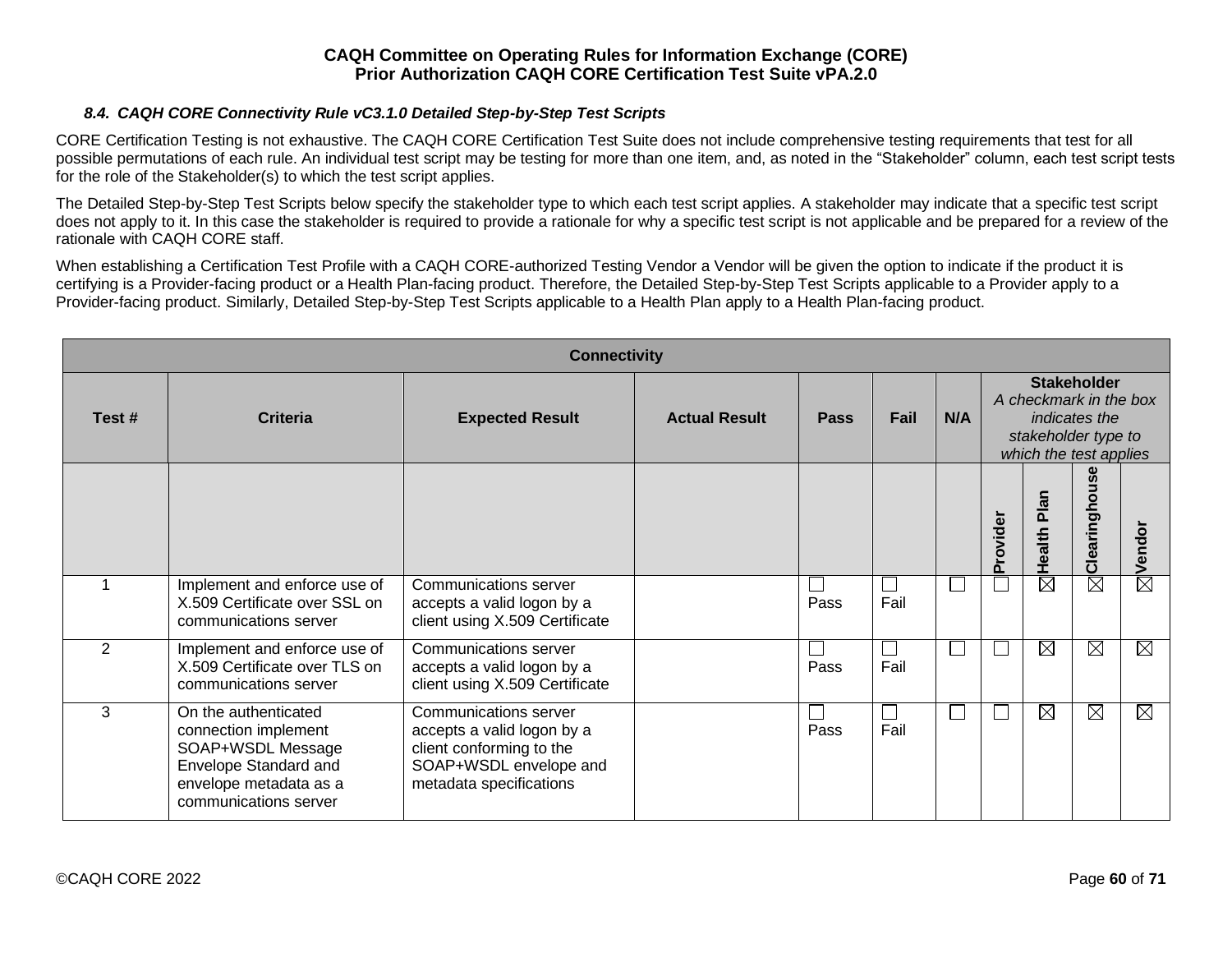|                |                                                                                                                                                                                                                                   | <b>Connectivity</b>                                                                                                                                                                                             |                      |                                  |                      |                          |                        |                                                                                                                |                        |                        |
|----------------|-----------------------------------------------------------------------------------------------------------------------------------------------------------------------------------------------------------------------------------|-----------------------------------------------------------------------------------------------------------------------------------------------------------------------------------------------------------------|----------------------|----------------------------------|----------------------|--------------------------|------------------------|----------------------------------------------------------------------------------------------------------------|------------------------|------------------------|
| Test#          | <b>Criteria</b>                                                                                                                                                                                                                   | <b>Expected Result</b>                                                                                                                                                                                          | <b>Actual Result</b> | <b>Pass</b>                      | Fail                 | N/A                      |                        | <b>Stakeholder</b><br>A checkmark in the box<br>indicates the<br>stakeholder type to<br>which the test applies |                        |                        |
|                |                                                                                                                                                                                                                                   |                                                                                                                                                                                                                 |                      |                                  |                      |                          | Provider               | <b>Health Plan</b>                                                                                             | Clearinghouse          | $\boxtimes$ Vendor     |
| $\overline{4}$ | On an authenticated<br>connection implement the<br>Batch message interaction<br>including submission of a<br>Batch of transactions, pickup of<br>acknowledgements and results<br>and submission of<br>acknowledgement for results | Client successfully completes<br>the submission and retrieval<br>(pick up) of batch(es) of the<br>transactions specified in the<br>respective transaction-specific<br>infrastructure rule being tested          |                      | Pass                             | $\Box$<br>Fail       | $\Box$                   | $\overline{\boxtimes}$ |                                                                                                                | $\bar{\boxtimes}$      |                        |
| 5              | On an authenticated<br>connection implement the<br>Batch message interaction<br>including receipt of a Batch of<br>transactions, generation of<br>acknowledgements and results                                                    | Server successfully receives<br>batch(es) of the transactions<br>and corresponding<br>acknowledgements and<br>responses specified in the<br>respective transaction-specific<br>infrastructure rule being tested |                      | $\overline{\phantom{a}}$<br>Pass | $\mathbf{I}$<br>Fail | $\overline{\phantom{a}}$ |                        | $\boxtimes$                                                                                                    | $\boxtimes$            | $\boxtimes$            |
| 6              | Implement X.509 certificate<br>submitter authentication<br>method as a communications<br>client                                                                                                                                   | Client successfully logs on to a<br>communications server with<br>X.509 certificate                                                                                                                             |                      | Pass                             | └<br>Fail            | $\Box$                   | $\boxtimes$            | $\Box$                                                                                                         | $\boxtimes$            | $\boxtimes$            |
| $\overline{7}$ | On the authenticated<br>connection implement<br>SOAP+WSDL Message<br>Envelope Standard and<br>envelope metadata as a<br>communications client                                                                                     | Communications client<br>successfully logs on to a<br>communications server using<br>the SOAP+WSDL Message<br>Envelope Standard and<br>envelope metadata<br>specifications                                      |                      | $\overline{\phantom{a}}$<br>Pass | $\mathbf{I}$<br>Fail | $\Box$                   | $\boxtimes$            | $\Box$                                                                                                         | $\overline{\boxtimes}$ | $\overline{\boxtimes}$ |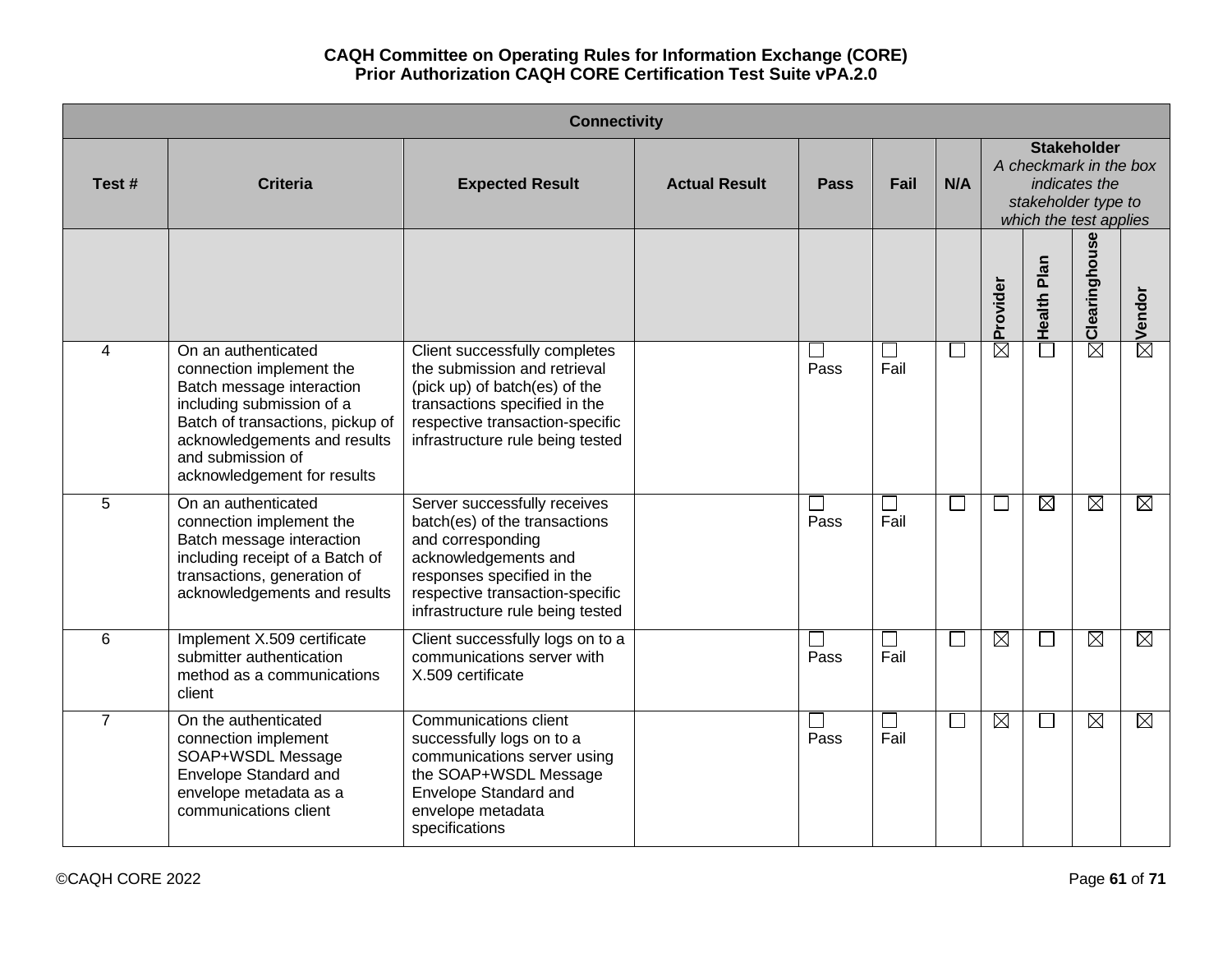| <b>Connectivity</b> |                                                                                                                            |                                                                                     |                      |             |                      |        |             |                                                                                                                |               |              |  |
|---------------------|----------------------------------------------------------------------------------------------------------------------------|-------------------------------------------------------------------------------------|----------------------|-------------|----------------------|--------|-------------|----------------------------------------------------------------------------------------------------------------|---------------|--------------|--|
| Test#               | <b>Criteria</b>                                                                                                            | <b>Expected Result</b>                                                              | <b>Actual Result</b> | <b>Pass</b> | Fail                 | N/A    |             | <b>Stakeholder</b><br>A checkmark in the box<br>indicates the<br>stakeholder type to<br>which the test applies |               |              |  |
|                     |                                                                                                                            |                                                                                     |                      |             |                      |        | ovider      | Plan<br>Health                                                                                                 | Clearinghouse | $\circ$<br>Ō |  |
| 8                   | Verify that communications<br>server creates, assigns, logs,<br>links the required metadata<br>elements to message payload | Output a system generated<br>audit log report showing all<br>required data elements |                      | Pass        | $\mathbf{I}$<br>Fail | $\Box$ |             | $\boxtimes$                                                                                                    | $\boxtimes$   | $\boxtimes$  |  |
| 9                   | Verify that communications<br>client creates, assigns, logs,<br>links the required metadata<br>elements to message payload | Output a system generated<br>audit log report showing all<br>required data elements |                      | Pass        | Fail                 | $\Box$ | $\boxtimes$ |                                                                                                                | $\boxtimes$   | ⊠            |  |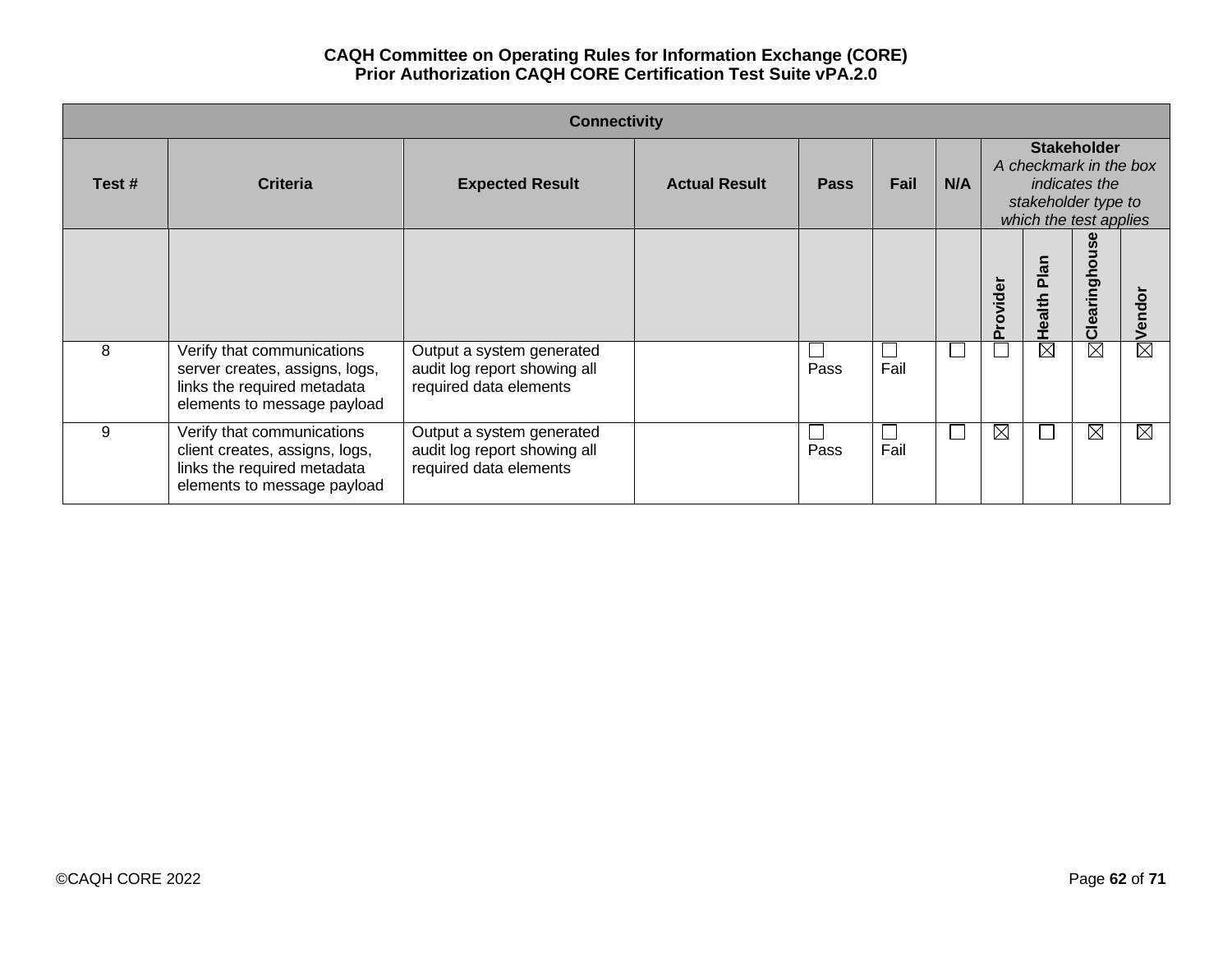## <span id="page-62-1"></span><span id="page-62-0"></span>**9. CAQH CORE SOAP Connectivity Rule vC4.0.0 Test Scenario**

#### *9.1. CAQH CORE SOAP Connectivity Rule vC4.0.0 Key Requirements*

**Note: This section identifies at a high level the key requirements of this rule. Refer to the rule document for the specific language of the rule which governs. Section numbers in parentheses following each key requirement refer to the specific rule section which applies.**

#### **Transport, Security, Authentication and Authorization Requirements (§3.2)**

- Use of HTTP Version 1.1 over the public Internet is required as a transport method.
- Transport Layer Security (TLS) Version 1.2 (or higher).
	- a. This does not preclude the optional use of TLS 1.3 (or a higher version) for connectivity with trading partners whose security policies require the enhanced security afforded by TLS 1.3 or higher.
- SOAP Version 1.2 or higher
- WSDL Version 1.1 or higher
- X.509 Digital Certification addressing authentication is required.
- OAuth 2.0 or higher addressing authorization is required.

#### **Processing Mode (§3.7.1)**

• Required Processing Mode Table specifies the comprehensive and normative processing mode requirements (i.e., Real Time and/or Batch) for the transactions addressed by this rule (§4.4.3)

#### **Payload Type Table (§3.7.2)**

- Required Payload Type Table (§4.4.3) specifies the comprehensive and normative identifiers for the CORE Envelope Metadata Payload Type Element as defined in the Table of CORE Envelope Metadata. (§4.4.2.)
- Payload Type identifiers specified in Payload Type Table apply when an entity is exchanging transactions addressed by this rule in conformance with the requirements specified in §4 and subsections.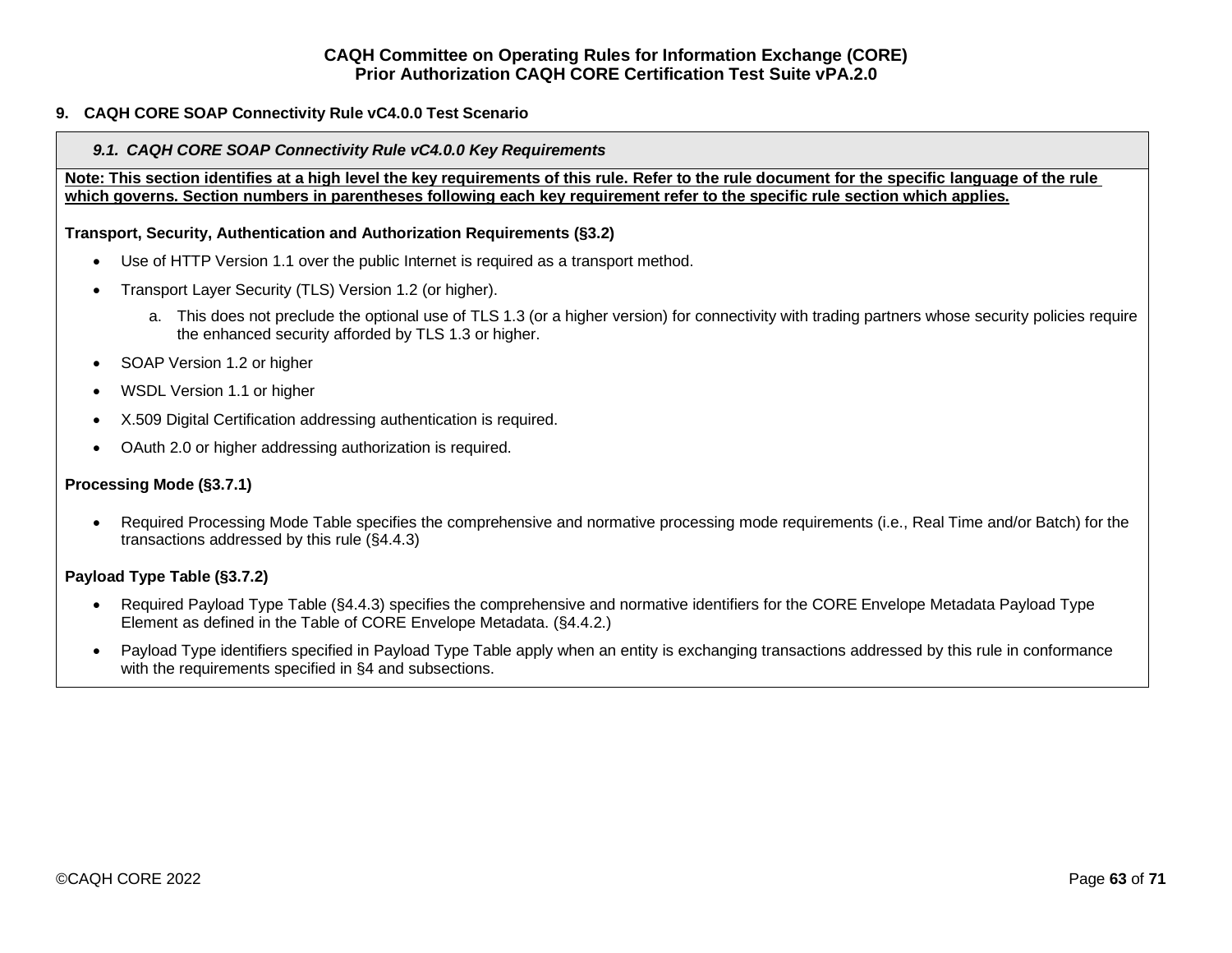## <span id="page-63-0"></span>*9.2. CAQH CORE SOAP Connectivity Rule vC4.0.0 Conformance Testing Requirements*

These scenarios test the following conformance requirements of the CAQH CORE SOAP Connectivity Rule v4.0.0. Other requirements of this rule that may not be listed below are not included in this test scenario. Notwithstanding, CORE-certified entities are required to comply with all specifications of the rule not included in this test scenario. Note: Clearinghouses and/or vendors undergoing CORE certification testing should refer to Detailed Step-by-Step Test Scripts for applicable test scripts.

- A HIPAA covered health plan must demonstrate it has implemented the server specifications for SOAP version 1.2.
- A HIPAA covered health plan must demonstrate it has implemented the X.509 authentication requirement.
- A HIPAA covered health plan must demonstrate it has implemented the server specifications for OAuth 2.0
- A HIPAA covered provider must demonstrate it has implemented the client specifications for SOAP version 1.2.
- A HIPAA covered provider must demonstrate it has implemented the X.509 authentication requirement.

## <span id="page-63-1"></span>*9.3. CAQH CORE SOAP Connectivity Rule vC4.0.0 Test Scripts Assumptions*

- All tests will be conducted over HTTP/S.
- The message payload is an X12 Interchange.
- No editing or validation of the message payload will be performed.
- Authentication will be tested for successful authentication with a valid certificate, and unsuccessful authentication using an invalid or missing certificate.
- Testing will not be exhaustive for all possible levels of authentication.
- Authorization will be tested for successful authorization with a valid token, and unsuccessful authorization using an invalid or missing token.
- Testing will not be exhaustive for all possible levels of authorization.
- The ability to log, audit, track and report on the required data elements as required by the conformance requirements of the CAQH CORE Infrastructure Rules will be addressed in each rule's test scripts.
- The test scripts will not include comprehensive testing requirements to test for all possible permutations of the CORE requirements of the rule.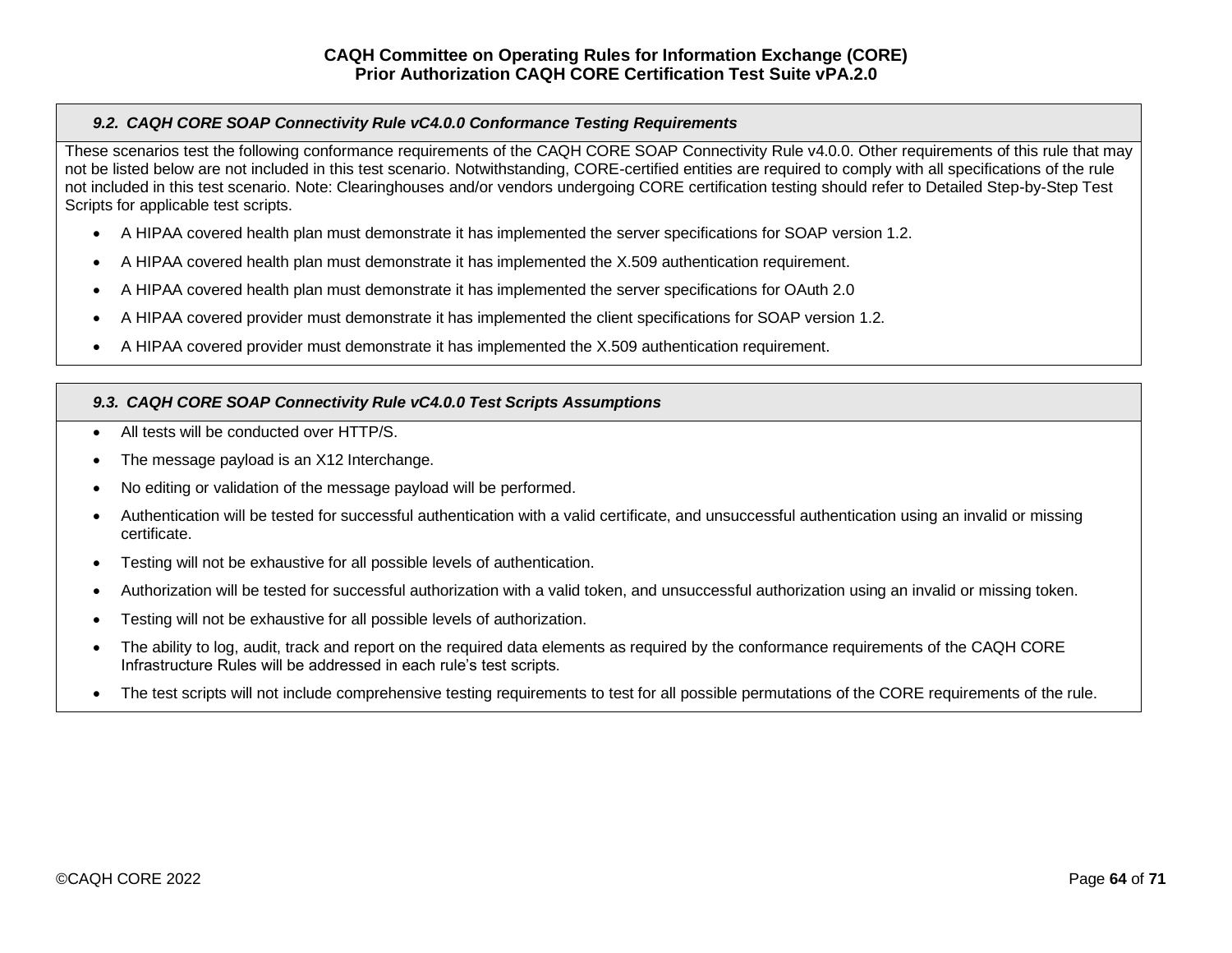## *9.4. CAQH CORE SOAP Connectivity Rule vC4.0.0 Detailed Step-by-Step Test Scripts*

<span id="page-64-0"></span>CORE Certification Testing is not exhaustive. The CAQH CORE Certification Test Suite does not include comprehensive testing requirements that test for all possible permutations of each rule. An individual test script may be testing for more than one item, and, as noted in the "Stakeholder" column, each test script tests for the role of the Stakeholder(s) to which the test script applies.

The Detailed Step-by-Step Test Scripts below specify the stakeholder type to which each test script applies. A stakeholder may indicate that a specific test script does not apply to it. In this case the stakeholder is required to provide a rationale for why a specific test script is not applicable and be prepared for a review of the rationale with CAQH CORE staff.

When establishing a Certification Test Profile with a CAQH CORE-authorized Testing Vendor a Vendor will be given the option to indicate if the product it is certifying is a Provider-facing product or a Health Plan-facing product. Therefore, the Detailed Step-by-Step Test Scripts applicable to a Provider apply to a Provider-facing product. Similarly, Detailed Step-by-Step Test Scripts applicable to a Health Plan apply to a Health Plan-facing product.

|       | <b>Connectivity</b>                                                                                                                                                                           |                                                                                                                                                                                                              |                      |             |             |              |                                                                                                             |                        |               |                        |  |  |  |
|-------|-----------------------------------------------------------------------------------------------------------------------------------------------------------------------------------------------|--------------------------------------------------------------------------------------------------------------------------------------------------------------------------------------------------------------|----------------------|-------------|-------------|--------------|-------------------------------------------------------------------------------------------------------------|------------------------|---------------|------------------------|--|--|--|
| Test# | <b>Criteria</b>                                                                                                                                                                               | <b>Expected Result</b>                                                                                                                                                                                       | <b>Actual Result</b> | <b>Pass</b> | Fail        | N/A          | <b>Stakeholder</b><br>A checkmark in the box indicates<br>the stakeholder type to which the<br>test applies |                        |               |                        |  |  |  |
|       |                                                                                                                                                                                               |                                                                                                                                                                                                              |                      |             |             |              | Provider                                                                                                    | Health Plan            | Clearinghouse | Vendor                 |  |  |  |
| 10    | Implement and enforce use of<br>X.509 Certificate over TLS on<br>communications server                                                                                                        | Communications server accepts a<br>valid logon by a client using X.509<br>Certificate                                                                                                                        |                      | $\Box$ Pass | $\Box$ Fail | $\mathbf{L}$ |                                                                                                             | $\overline{\boxtimes}$ | $\boxtimes$   | $\overline{\boxtimes}$ |  |  |  |
| 11    | Implement and enforce use of<br>OAuth 2.0 over TLS on<br>communications server                                                                                                                | Communications server accepts a<br>valid logon by a client using<br>OAuth 2.0                                                                                                                                |                      | $\Box$ Pass | $\Box$ Fail |              |                                                                                                             | M                      | M             | $\boxtimes$            |  |  |  |
| 12    | On the authenticated and<br>authorized connection implement<br>SOAP+WSDL Message Envelope<br>Standard and envelope metadata<br>as a communications server                                     | Communications server accepts a<br>valid logon by a client conforming<br>to the SOAP+WSDL envelope<br>and metadata specifications                                                                            |                      | $\Box$ Pass | $\Box$ Fail |              |                                                                                                             | M                      | $\boxtimes$   | $\overline{\boxtimes}$ |  |  |  |
| 13    | On an authenticated and<br>authorized connection implement<br>the Batch message interaction<br>including receipt of a Batch of<br>transactions, generation of<br>acknowledgements and results | Server successfully receives<br>batch(es) of the transactions and<br>corresponding acknowledgements<br>and responses specified in the<br>respective transaction-specific<br>infrastructure rule being tested |                      | $\Box$ Pass | $\Box$ Fail | L            |                                                                                                             | Ø                      | $\boxtimes$   | ⊠                      |  |  |  |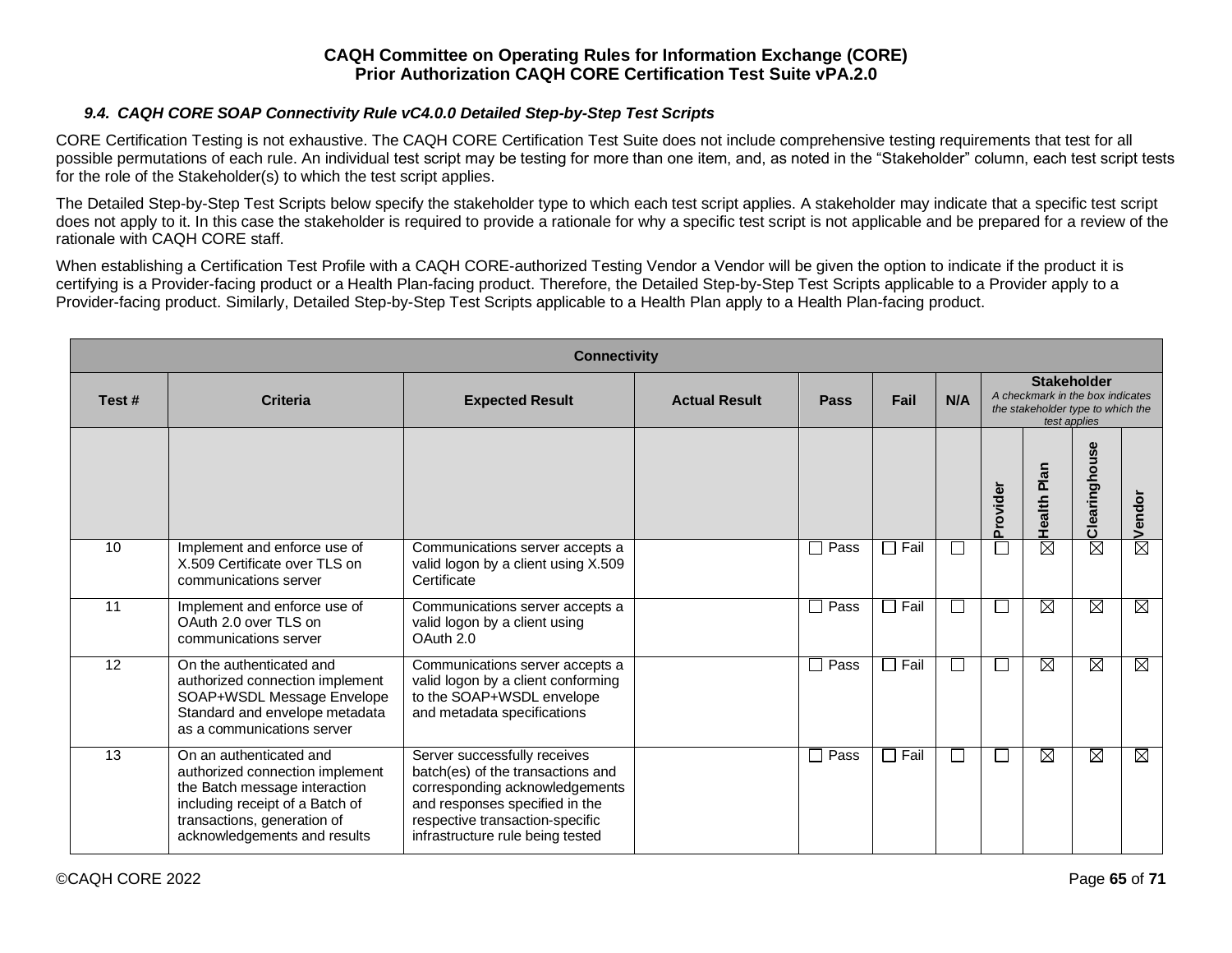| <b>Connectivity</b> |                                                                                                                                                                                                                                |                                                                                                                                                                                                        |                      |             |             |        |                                                                                                             |             |               |             |  |  |
|---------------------|--------------------------------------------------------------------------------------------------------------------------------------------------------------------------------------------------------------------------------|--------------------------------------------------------------------------------------------------------------------------------------------------------------------------------------------------------|----------------------|-------------|-------------|--------|-------------------------------------------------------------------------------------------------------------|-------------|---------------|-------------|--|--|
| Test#               | <b>Criteria</b>                                                                                                                                                                                                                | <b>Expected Result</b>                                                                                                                                                                                 | <b>Actual Result</b> | <b>Pass</b> | Fail        | N/A    | <b>Stakeholder</b><br>A checkmark in the box indicates<br>the stakeholder type to which the<br>test applies |             |               |             |  |  |
|                     |                                                                                                                                                                                                                                |                                                                                                                                                                                                        |                      |             |             |        | Provider                                                                                                    | Health Plan | Clearinghouse | Vendor      |  |  |
| 14                  | Implement X.509 certificate<br>authentication method as a<br>communications client                                                                                                                                             | Client successfully logs on to a<br>communications server with<br>X.509 certificate                                                                                                                    |                      | $\Box$ Pass | $\Box$ Fail | $\Box$ | $\overline{\boxtimes}$                                                                                      | $\Box$      | $\boxtimes$   | 囟           |  |  |
| 15                  | On the authenticated connection<br>implement SOAP+WSDL<br>Message Envelope Standard and<br>envelope metadata as a<br>communications client                                                                                     | Communications client<br>successfully logs on to a<br>communications server using the<br>SOAP+WSDL Message Envelope<br>Standard and envelope metadata<br>specifications                                |                      | $\Box$ Pass | $\Box$ Fail | $\Box$ | Ø                                                                                                           | $\Box$      | $\boxtimes$   | $\boxtimes$ |  |  |
| 16                  | On an authenticated connection<br>implement the Batch message<br>interaction including submission of<br>a Batch of transactions, pickup of<br>acknowledgements and results<br>and submission of<br>acknowledgement for results | Client successfully completes the<br>submission and retrieval (pick up)<br>of batch(es) of the transactions<br>specified in the respective<br>transaction-specific infrastructure<br>rule being tested |                      | $\Box$ Pass | $\Box$ Fail | $\Box$ | M                                                                                                           | $\Box$      | $\boxtimes$   | ⊠           |  |  |
| 17                  | Verify that communications server<br>creates, assigns, logs, links the<br>required metadata elements to<br>message payload                                                                                                     | Output a system generated audit<br>log report showing all required<br>data elements                                                                                                                    |                      | $\Box$ Pass | $\Box$ Fail | $\Box$ | ⊏                                                                                                           | $\boxtimes$ | $\boxtimes$   | $\boxtimes$ |  |  |
| $\overline{18}$     | Verify that communications client<br>creates, assigns, logs, links the<br>required metadata elements to<br>message payload                                                                                                     | Output a system generated audit<br>log report showing all required<br>data elements                                                                                                                    |                      | $\Box$ Pass | $\Box$ Fail | $\Box$ | $\boxtimes$                                                                                                 | $\Box$      | $\boxtimes$   | ⊠           |  |  |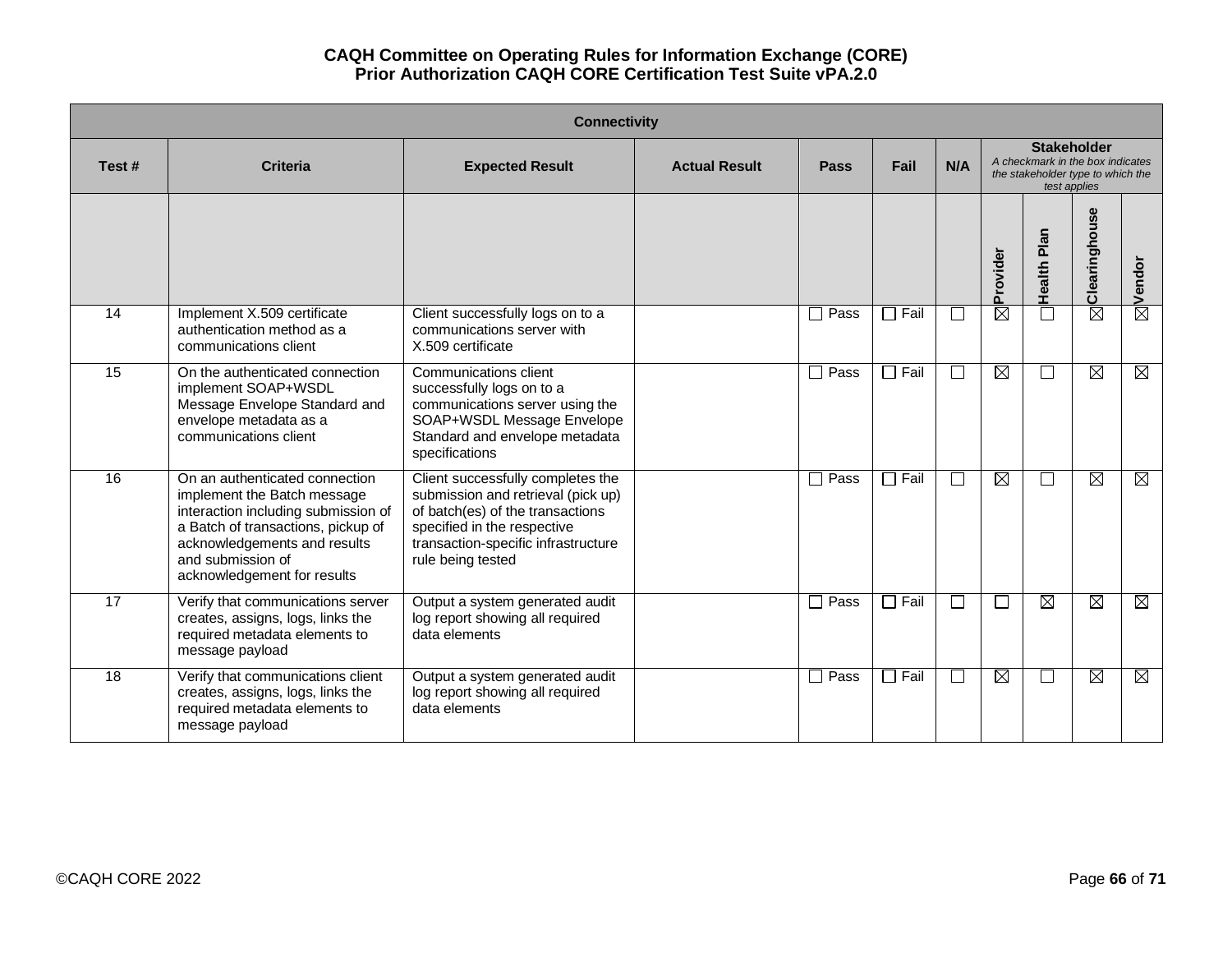## <span id="page-66-0"></span>**10. CAQH CORE REST Connectivity Rule vC4.0.0 Test Scenario**

#### <span id="page-66-1"></span>*10.1. CAQH CORE REST Connectivity Rule vC4.0.0 Key Requirements*

**Note: This section identifies at a high level the key requirements of this rule. Refer to the rule document for the specific language of the rule which governs. Section numbers in parentheses following each key requirement refer to the specific rule section which applies.**

#### **Transport, Security, Authentication and Authorization Requirements (§3.2)**

- Use of HTTP Version 1.1 over the public Internet is required as a transport method.
- Transport Layer Security (TLS) Version 1.2 (or higher).
	- a. This does not preclude the optional use of TLS 1.3 (or a higher version) for connectivity with trading partners whose security policies require the enhanced security afforded by TLS 1.3 or higher.
- JavaScript Object Notation (JSON)
- X.509 Digital Certification addressing authentication is required.
- OAuth 2.0 or higher addressing authorization is required.

#### **General Specifications Applicable to REST APIs (§5.2)**

- HIPAA-covered entities and their agents must be able to implement HTTP/S Version 1.1 over the public Internet as a transport method. (§5.2.1)
- The rule supports both Synchronous Real-time and Asynchronous Batch Processing for the transport of REST exchanges. (§5.2.2 §5.2.5)
- If there is an error in processing the message at the HTTP layer the rule requires the use of the appropriate HTTP error or status codes as applicable to the error/status situation. (§5.2.6)
- CAQH CORE recommended best practice is for each trading partner to audit all the REST metadata and payload for each transaction. (§5.2.7)
- Message receivers (servers) are required to track the times of any received inbound messages and respond with the outbound message for a Payload (§5.2.8)
- A HIPAA-covered entity and its agent must have a capacity plan such that it can receive and process a large number of single concurrent Synchronous Real Time transactions via an equivalent number of concurrent connections. (§5.2.9)
- Synchronous Real Time response time must conform to the transaction's corresponding CAQH CORE Infrastructure Rule requirements. (§5.2.10)
- HIPAA-covered entity and its agent's messaging system must have the capability to receive and process large Batch transaction files if the entity supports Asynchronous Batch transactions. (§5.2.11)

#### **Specifications for REST API Uniform Resource Identifiers (URI) Paths (§5.3)**

- The rule requires message receivers (servers) to communicate the version of the CAQH CORE Connectivity Rule implemented and version of the REST API through the URI Path. (§5.3.1)
- This rule requires the use of standard naming conventions for REST API endpoints to streamline and support uniform REST implementations as defined in Table 5.3.2. (§5.3.2)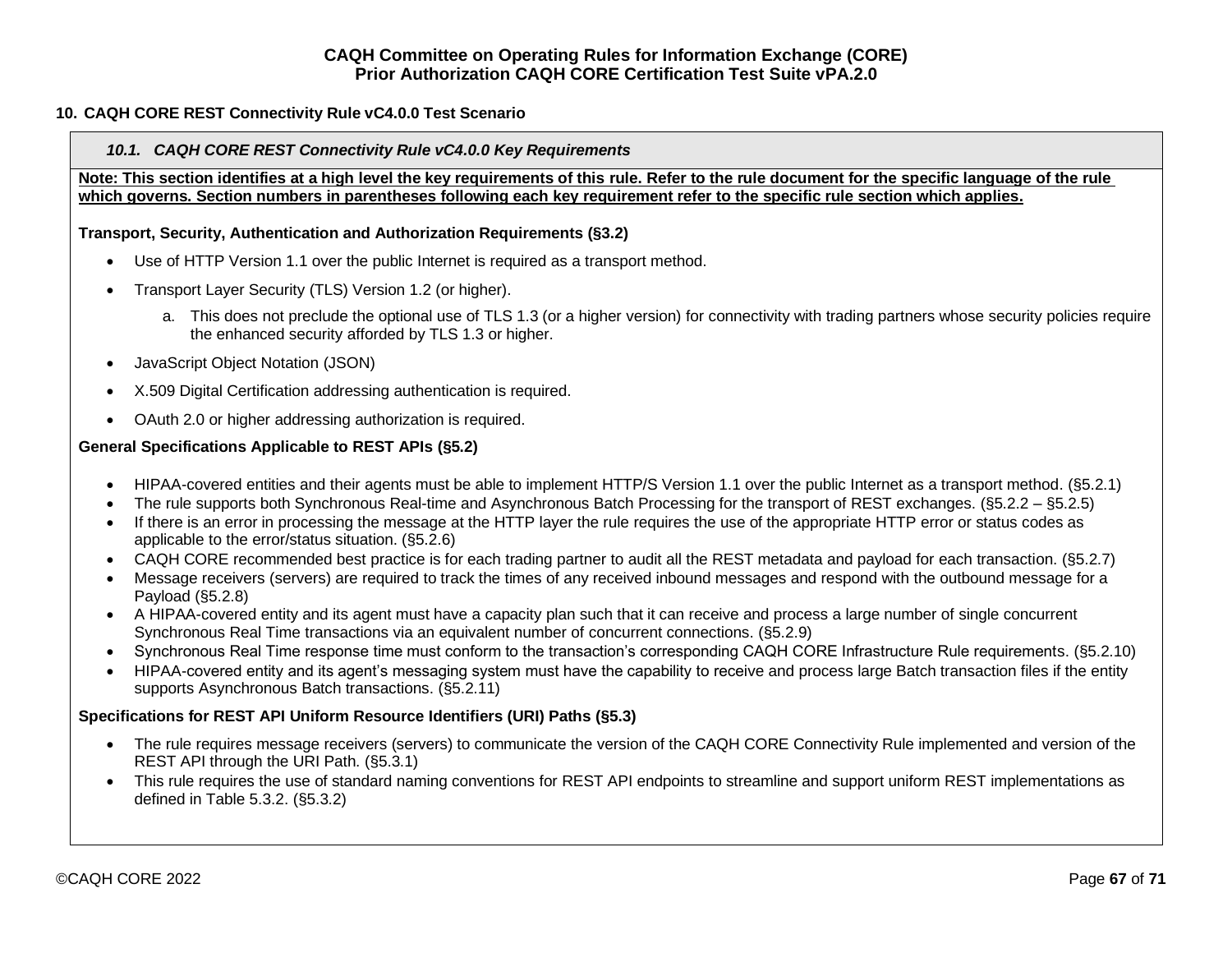## *10.1. CAQH CORE REST Connectivity Rule vC4.0.0 Key Requirements*

## **REST HTTP Request Method Requirements (§5.4)**

• The rule specifies the use of HTTP Methods POST and GET. However, entities may choose to use additional HTTP Methods (e.g., PUT, PATCH, DELETE, etc.). (§5.4)

### **REST HTTP Metadata, Descriptions, Intended Use and Values (§5.5)**

• The rule specifies metadata that are required to be used for HTTP Requests and HTTP Responses for REST exchange as defined in Table 5.5. (§5.5)

## <span id="page-67-0"></span>*10.2. CAQH CORE REST Connectivity Rule vC4.0.0 Conformance Testing Requirements*

These scenarios test the following conformance requirements of the CAQH CORE REST Connectivity Rule v4.0.0. Other requirements of this rule that may not be listed below are not included in this test scenario. Notwithstanding, CORE-certified entities are required to comply with all specifications of the rule not included in this test scenario. Note: Clearinghouses and/or vendors undergoing CORE certification testing should refer to Detailed Step-by-Step Test Scripts for applicable tests scripts.

- A HIPAA covered health plan must demonstrate it has implemented the server specifications for OAuth 2.0.
- A HIPAA covered health plan must demonstrate it has implemented the X.509 authentication requirement.
- A HIPAA covered provider must demonstrate it has implemented the client specifications for OAuth 2.0.
- A HIPAA covered provider must demonstrate it has implemented the X.509 authentication requirement.

## <span id="page-67-1"></span>*10.3. CAQH CORE REST Connectivity Rule vC4.0.0 Test Scripts Assumptions*

- All tests will be conducted over HTTP/S.
- The message payload is an X12 Interchange.
- No editing or validation of the message payload will be performed.
- Authentication will be tested for successful authentication with a valid certificate, and unsuccessful authentication using an invalid or missing certificate.
- Testing will not be exhaustive for all possible levels of authentication.
- Authorization will be tested for successful authorization with a valid token, and unsuccessful authorization using an invalid or missing token.
- Testing will not be exhaustive for all possible levels of authorization.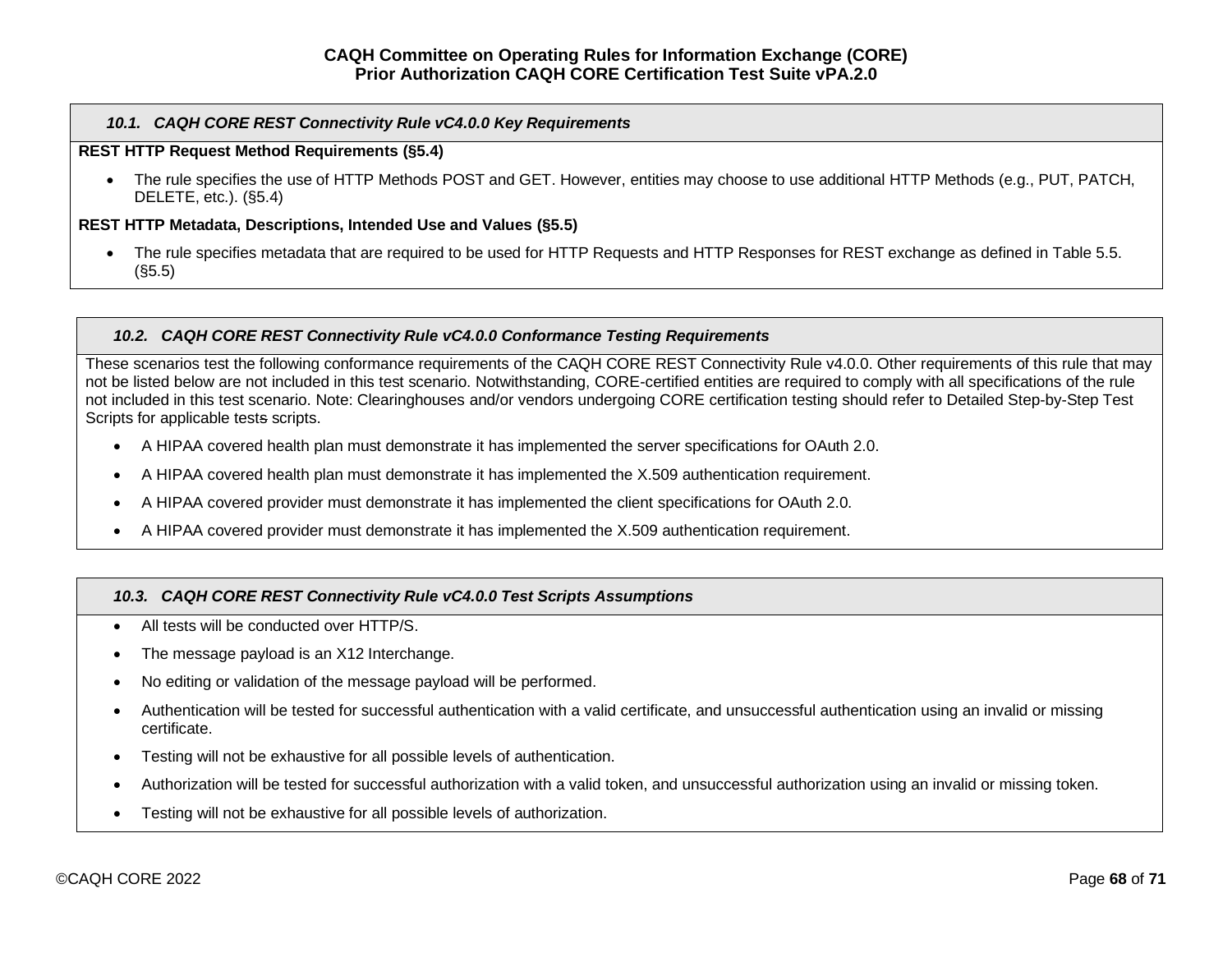#### *10.3. CAQH CORE REST Connectivity Rule vC4.0.0 Test Scripts Assumptions*

- The ability to log, audit, track and report on the required data elements as required by the conformance requirements of the CAQH CORE Infrastructure Rules will be addressed in each rule's test scripts.
- The CORE test scripts will not include comprehensive testing requirements to test for all possible permutations of the CORE requirements of the rule.

# *10.4. CAQH CORE REST Connectivity Rule vC4.0.0 Detailed Step-by-Step Test Scripts*

<span id="page-68-0"></span>CORE Certification Testing is not exhaustive. The CAQH CORE Certification Test Suite does not include comprehensive testing requirements that test for all possible permutations of each rule. An individual test script may be testing for more than one item, and, as noted in the "Stakeholder" column, each test script tests for the role of the Stakeholder(s) to which the test script applies.

The Detailed Step-by-Step Test Scripts below specify the stakeholder type to which each test script applies. A stakeholder may indicate that a specific test script does not apply to it. In this case the stakeholder is required to provide a rationale for why a specific test script is not applicable and be prepared for a review of the rationale with CAQH CORE staff.

When establishing a CORE Certification Test Profile with a CAQH CORE-authorized Testing Vendor a Vendor will be given the option to indicate if the product it is certifying is a Provider-facing product or a Health Plan-facing product. Therefore, the Detailed Step-by-Step Test Scripts applicable to a Provider apply to a Provider-facing product. Similarly, Detailed Step-by-Step Test Scripts applicable to a Health Plan apply to a Health Plan-facing product.

|               | <b>Connectivity</b>                                                                    |                                                                                       |                      |             |             |        |       |                                                                                                          |                  |                        |  |
|---------------|----------------------------------------------------------------------------------------|---------------------------------------------------------------------------------------|----------------------|-------------|-------------|--------|-------|----------------------------------------------------------------------------------------------------------|------------------|------------------------|--|
| Test#         | <b>Criteria</b>                                                                        | <b>Expected Result</b>                                                                | <b>Actual Result</b> | <b>Pass</b> | Fail        | N/A    |       | <b>Stakeholder</b><br>A checkmark in the box indicates the<br>stakeholder type to which the test applies |                  |                        |  |
|               |                                                                                        |                                                                                       |                      |             |             |        | vider | 을<br>ealth                                                                                               | ಠಾ<br>$\epsilon$ | Vendor                 |  |
|               | Implement and enforce use of<br>X.509 Certificate over TLS on<br>communications server | Communications server accepts a<br>valid logon by a client using X.509<br>Certificate |                      | $\Box$ Pass | $\Box$ Fail | $\Box$ |       | $\boxtimes$                                                                                              | $\boxtimes$      | $\overline{\boxtimes}$ |  |
| $\mathcal{P}$ | Implement and enforce use of<br>OAuth 2.0 Token over TLS on<br>communications server   | Communications server accepts a<br>valid logon by a client using<br>OAuth 2.0 Token   |                      | $\Box$ Pass | $\Box$ Fail | $\Box$ |       | $\boxtimes$                                                                                              | $\boxtimes$      | $\boxtimes$            |  |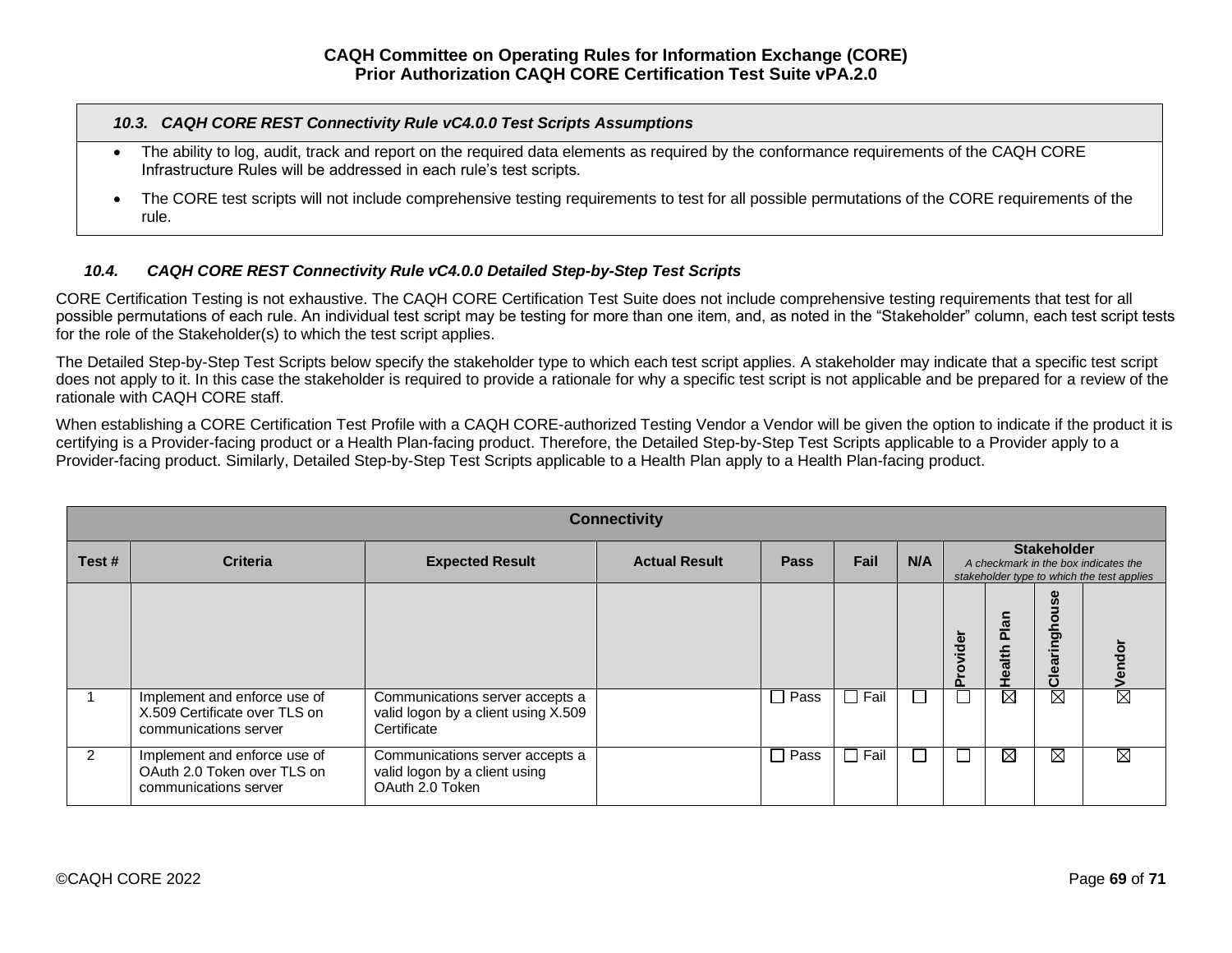| <b>Connectivity</b> |                                                                                                                                                                                                                                                                  |                                                                                                                                                                                                              |                      |                        |             |                             |                        |                        |                    |                                                                                    |  |
|---------------------|------------------------------------------------------------------------------------------------------------------------------------------------------------------------------------------------------------------------------------------------------------------|--------------------------------------------------------------------------------------------------------------------------------------------------------------------------------------------------------------|----------------------|------------------------|-------------|-----------------------------|------------------------|------------------------|--------------------|------------------------------------------------------------------------------------|--|
| Test#               | <b>Criteria</b>                                                                                                                                                                                                                                                  | <b>Expected Result</b>                                                                                                                                                                                       | <b>Actual Result</b> | <b>Pass</b>            | Fail        | N/A                         |                        |                        | <b>Stakeholder</b> | A checkmark in the box indicates the<br>stakeholder type to which the test applies |  |
|                     |                                                                                                                                                                                                                                                                  |                                                                                                                                                                                                              |                      |                        |             |                             | Provider               | Health Plan            | Clearinghouse      | $\boxtimes$ Vendor                                                                 |  |
| 3                   | On the authenticated and<br>authorized connection implement<br><b>REST Message and Envelope</b><br>metadata as a communications<br>server over a valid REST API<br>Uniform Resource Identifiers (URI)                                                            | Communications server accepts a<br>valid logon by a client conforming<br>to the REST envelope and<br>metadata specifications                                                                                 |                      | $\Box$ Pass            | $\Box$ Fail | $\mathcal{L}_{\mathcal{A}}$ | $\Box$                 | $\overline{\boxtimes}$ | $\boxtimes$        |                                                                                    |  |
| 4                   | On an authenticated and<br>authorized connection implement<br>the REST synchronous message<br>interaction including receipt of a<br>Batch of transactions, generation<br>of acknowledgements and results<br>valid REST API Uniform Resource<br>Identifiers (URI) | Server successfully receives<br>batch(es) of the transactions and<br>corresponding acknowledgements<br>and responses specified in the<br>respective transaction-specific<br>infrastructure rule being tested |                      | $\square$ Pass         | $\Box$ Fail | $\overline{\phantom{a}}$    | $\Box$                 | $\boxtimes$            | Ø                  | $\boxtimes$                                                                        |  |
| 5                   | Implement X.509 certificate<br>submitter authentication method<br>as a communications client                                                                                                                                                                     | Client successfully logs on to a<br>communications server with<br>X.509 certificate                                                                                                                          |                      | $\Box$ Pass            | $\Box$ Fail | $\Box$                      | M                      | $\Box$                 | M                  | ⊠                                                                                  |  |
| 6                   | On the authenticated connection<br>implement OAuth as a<br>communications client                                                                                                                                                                                 | Communications client<br>successfully logs on to a<br>communications server using<br><b>OAuth</b>                                                                                                            |                      | $\Box$ Pass            | $\Box$ Fail | $\mathcal{L}_{\mathcal{A}}$ | $\overline{\boxtimes}$ | $\Box$                 | M                  | ⊠                                                                                  |  |
| $\overline{7}$      | On an authenticated and<br>authorized connection implement<br>the REST synchronous message<br>interaction including submission of<br>a Batch of transactions, pickup of<br>acknowledgements and results<br>and submission of<br>acknowledgement for results      | Client successfully completes the<br>submission and retrieval (pick up)<br>of batch(es) of the transactions<br>specified in the respective<br>transaction-specific infrastructure<br>rule being tested       |                      | $\overline{\Box}$ Pass | $\Box$ Fail | $\Box$                      | $\boxtimes$            | $\Box$                 | $\boxtimes$        | $\overline{\boxtimes}$                                                             |  |